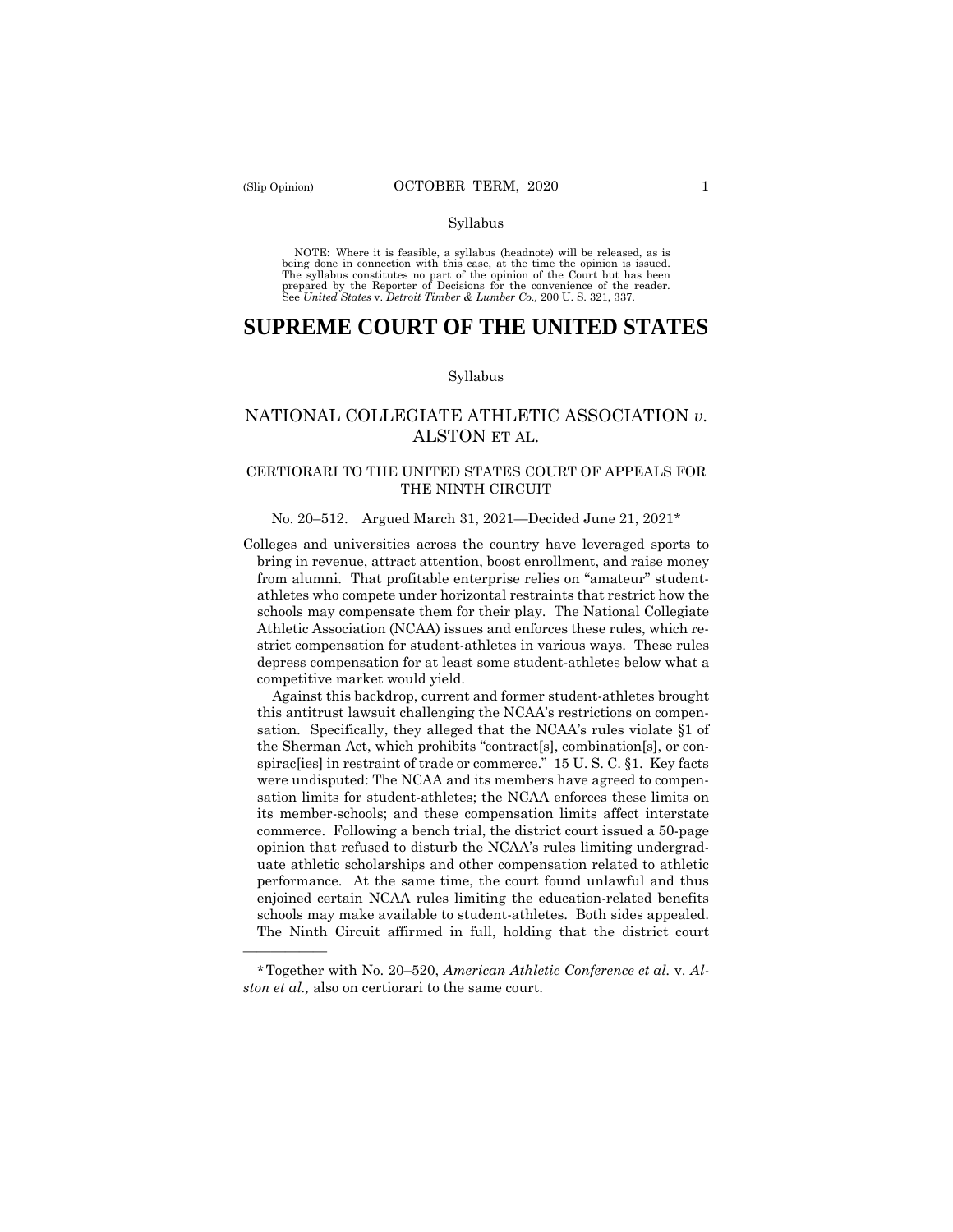#### Syllabus

"struck the right balance in crafting a remedy that both prevents anticompetitive harm to Student-Athletes while serving the procompetitive purpose of preserving the popularity of college sports." 958 F. 3d 1239, 1263. Unsatisfied with that result, the NCAA asks the Court to find that all of its existing restraints on athlete compensation survive antitrust scrutiny. The student-athletes have not renewed their across-the-board challenge and the Court thus does not consider the rules that remain in place. The Court considers only the subset of NCAA rules restricting education-related benefits that the district court enjoined. The Court does so based on the uncontested premise that the NCAA enjoys monopsony control in the relevant market such that it is capable of depressing wages below competitive levels for student-athletes and thereby restricting the quantity of student-athlete labor.

*Held*: The district court's injunction is consistent with established antitrust principles. Pp. 15–36.

 (a) The courts below properly subjected the NCAA's compensation restrictions to antitrust scrutiny under a "rule of reason" analysis. In the Sherman Act, Congress tasked courts with enforcing an antitrust policy of competition on the theory that market forces "yield the best allocation" of the Nation's resources. *National Collegiate Athletic Assn*. v. *Board of Regents of Univ. of Okla*., 468 U. S. 85, 104, n. 27. The Sherman Act's prohibition on restraints of trade has long been understood to prohibit only restraints that are "undue." *Ohio* v. *American Express Co.*, 585 U.S. \_\_\_, \_\_\_. Whether a particular restraint is undue "presumptively" turns on an application of a "rule of reason analysis." *Texaco, Inc.* v. *Dagher*, 547 U. S. 1, 5. That manner of analysis generally requires a court to "conduct a fact-specific assessment of market power and market structure" to assess a challenged restraint's "actual effect on competition." *American Express*, 585 U. S., at \_\_\_. Pp. 15–24.

 (1) The NCAA maintains the courts below should have analyzed its compensation restrictions under an extremely deferential standard because it is a joint venture among members who must collaborate to offer consumers the unique product of intercollegiate athletic competition. Even assuming the NCAA is a joint venture, though, it is a joint venture with monopoly power in the relevant market. Its restraints are appropriately subject to the ordinary rule of reason's fact-specific assessment of their effect on competition. *American Express*, 585 U. S., at \_\_\_. Circumstances sometimes allow a court to determine the anticompetitive effects of a challenged restraint (or lack thereof) under an abbreviated or "quick look." See *Dagher*, 547 U. S., at 7, n. 3; *Board of Regents*, 468 U. S., at 109, n. 39. But not here. Pp. 15–19.

(2) The NCAA next contends that the Court's decision in *Board of*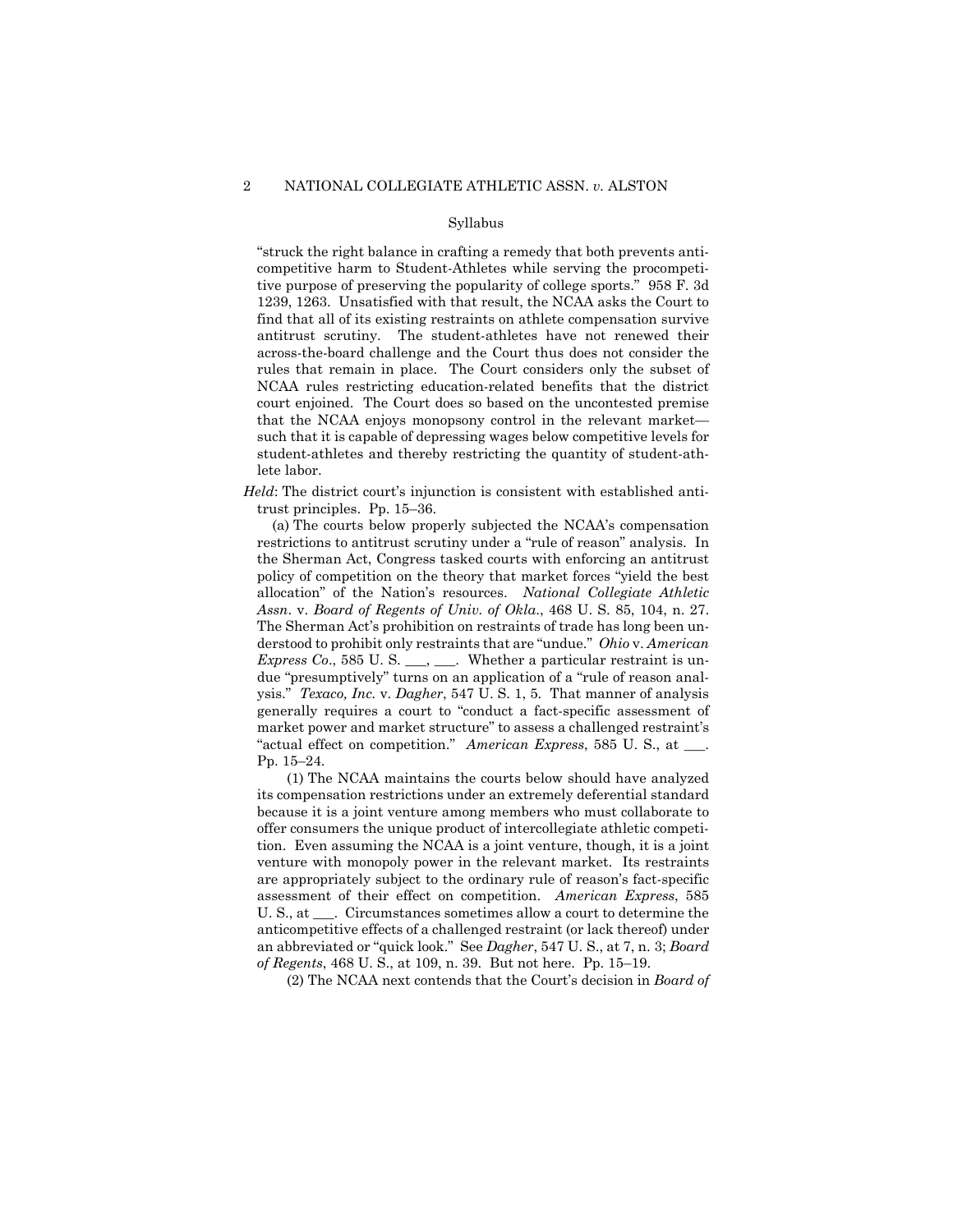#### Syllabus

*Regents* expressly approved the NCAA's limits on student-athlete compensation. That is incorrect. The Court in *Board of Regents* did not analyze the lawfulness of the NCAA's restrictions on student-athlete compensation. Rather, that case involved an antitrust challenge to the NCAA's restraints on televising games—an antitrust challenge the Court sustained. Along the way, the Court commented on the NCAA's critical role in maintaining the revered tradition of amateurism in college sports as one "entirely consistent with the goals of the Sherman Act." *Id*., at 120. But that sort of passing comment on an issue not presented is not binding, nor is it dispositive here. Pp. 19–21.

 (3) The NCAA also submits that a rule of reason analysis is inappropriate because its member schools are not "commercial enterprises" but rather institutions that exist to further the societally important noncommercial objective of undergraduate education. This submission also fails. The Court has regularly refused these sorts of special dispensations from the Sherman Act. See *FTC* v. *Superior Court Trial Lawyers Assn.*, 493 U. S. 411, 424. The Court has also previously subjected the NCAA to the Sherman Act, and any argument that "the special characteristics of [the NCAA's] particular industry" should exempt it from the usual operation of the antitrust laws is "properly addressed to Congress." *National Soc. of Professional Engineers* v. *United States*, 435 U. S. 679, 689. Pp. 21–24.

 (b) The NCAA's remaining attacks on the district court's decision lack merit. Pp. 24–36.

 (1) The NCAA contends that the district court erroneously required it to prove that its rules are the least restrictive means of achieving the procompetitive purpose of preserving consumer demand for college sports. True, a least restrictive means test would be erroneous and overly intrusive. But the district court nowhere expressly or effectively required the NCAA to show that its rules met that standard. Rather, only after finding the NCAA's restraints "patently and inexplicably stricter than is necessary" did the district court find the restraints unlawful. Pp. 24–29.

 (2) The NCAA contends the district court should have deferred to its conception of amateurism instead of "impermissibly redefin[ing]" its "product." But a party cannot declare a restraint "immune from § 1 scrutiny" by relabeling it a product feature. *American Needle, Inc.* v. *National Football League*, 560 U. S. 183, 199, n. 7. Moreover, the district court found the NCAA had not even maintained a consistent definition of amateurism. Pp. 29–30.

 (3) The NCAA disagrees that it can achieve the same pro-competitive benefits using substantially less restrictive alternatives and claims the district court's injunction will "micromanage" its business. Judges must indeed be sensitive to the possibility that the "continuing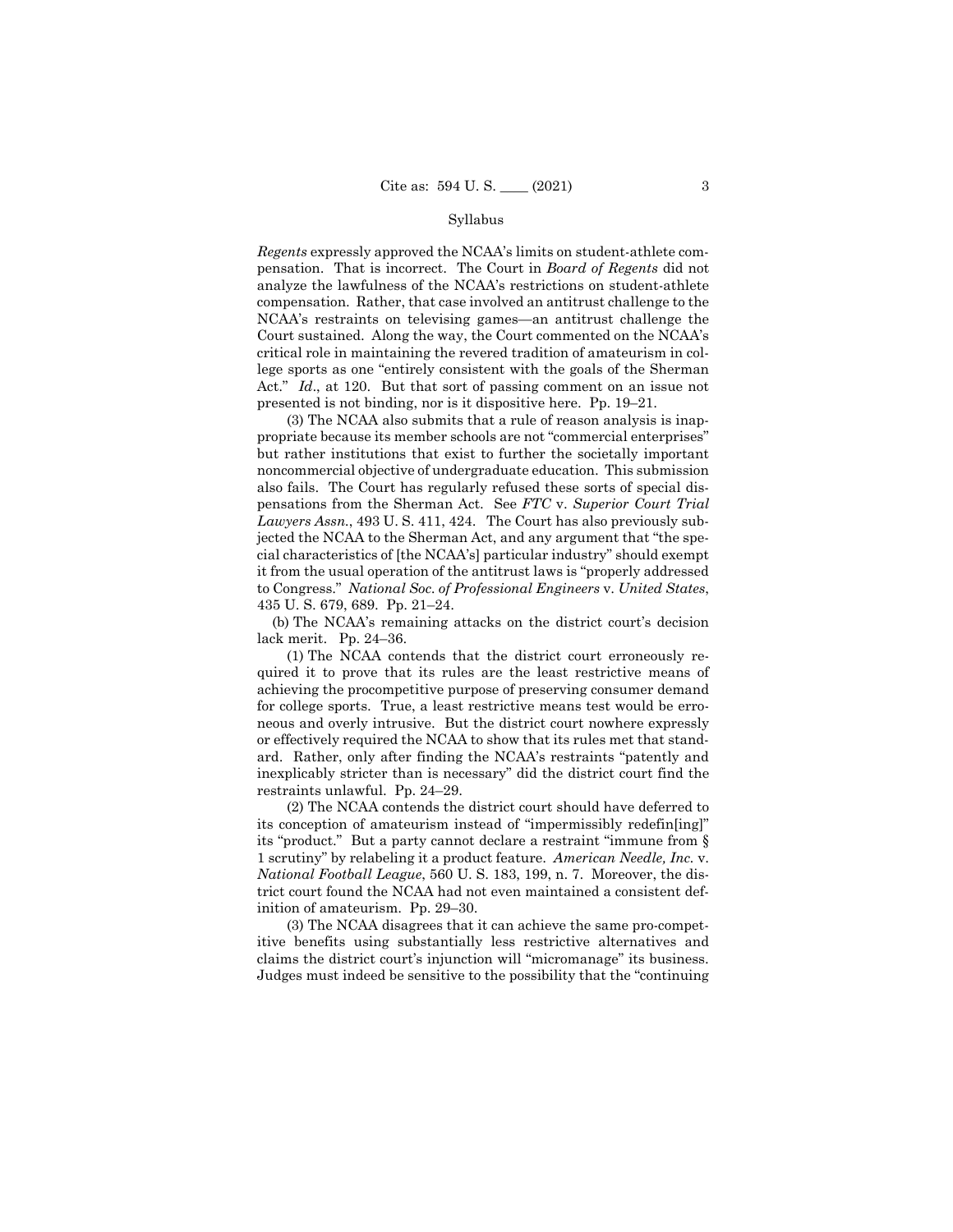#### 4 NATIONAL COLLEGIATE ATHLETIC ASSN. *v.* ALSTON

#### Syllabus

supervision of a highly detailed decree" could wind up impairing rather than enhancing competition. *Verizon Communications Inc*. v. *Law Offices of Curtis V. Trinko, LLP*, 540 U. S. 398, 415. The district court's injunction honored these principles, though. The court enjoined only certain restraints—and only after finding both that relaxing these restrictions would not blur the distinction between college and professional sports and thus impair demand, and further that this course represented a significantly (not marginally) less restrictive means of achieving the same procompetitive benefits as the NCAA's current rules. Finally, the court's injunction preserves considerable leeway for the NCAA, while individual conferences remain free to impose whatever rules they choose. To the extent the NCAA believes meaningful ambiguity exists about the scope of its authority, it may seek clarification from the district court. Pp. 30–36.

958 F. 3d 1239, affirmed.

 GORSUCH, J., delivered the opinion for a unanimous Court. KA-VANAUGH, J., filed a concurring opinion.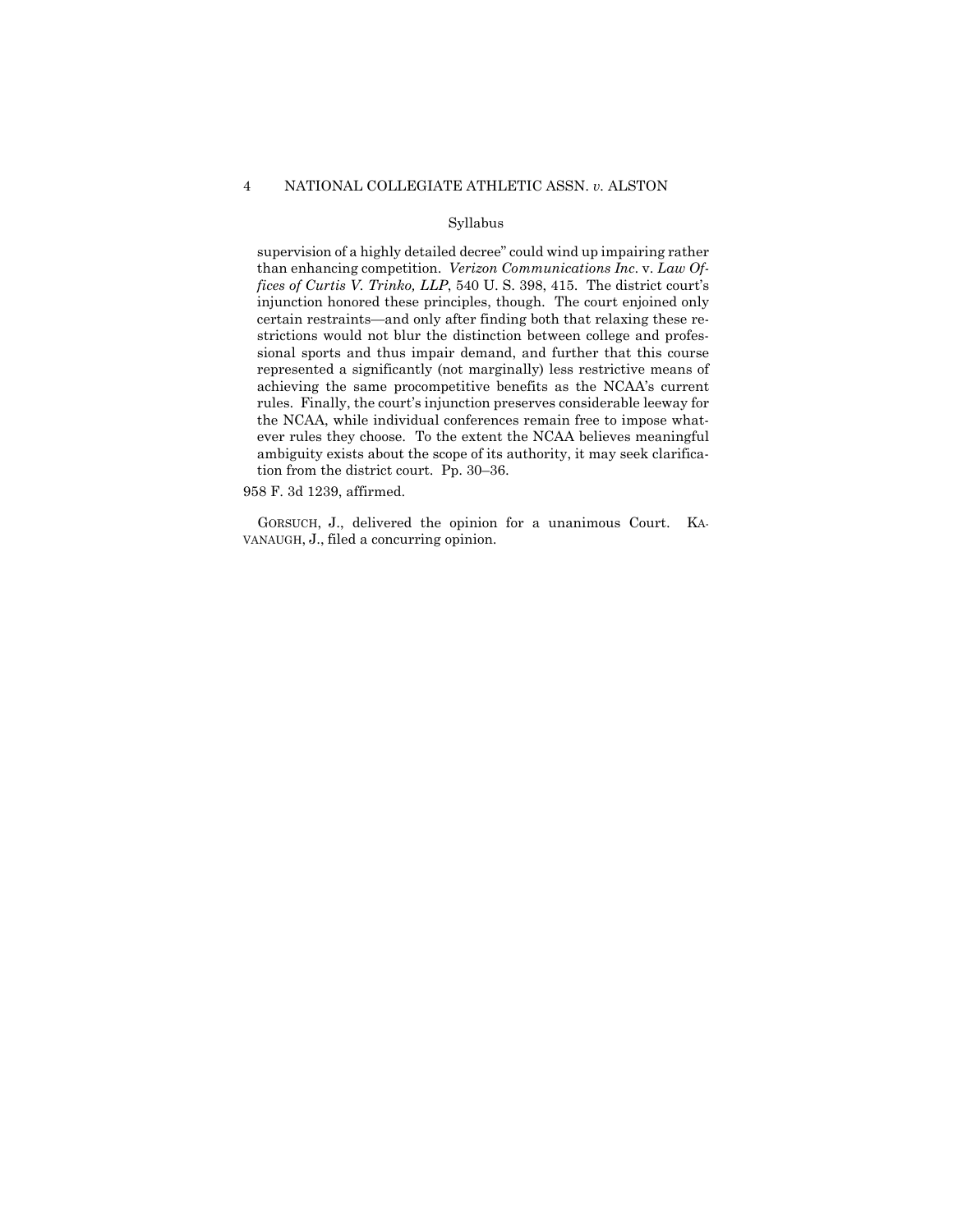NOTICE: This opinion is subject to formal revision before publication in the preliminary print of the United States Reports. Readers are requested to notify the Reporter of Decisions, Supreme Court of the United States, Wash-ington, D. C. 20543, of any typographical or other formal errors, in order that corrections may be made before the preliminary print goes to press.

### $\frac{1}{2}$  , where  $\frac{1}{2}$ **SUPREME COURT OF THE UNITED STATES**

 $\frac{1}{2}$  ,  $\frac{1}{2}$  ,  $\frac{1}{2}$  ,  $\frac{1}{2}$  ,  $\frac{1}{2}$  ,  $\frac{1}{2}$ Nos. 20–512 and 20–520

## NATIONAL COLLEGIATE ATHLETIC ASSOCIATION, **PETITIONER**

20–512 *v.* 

## SHAWNE ALSTON, ET AL.

## AMERICAN ATHLETIC CONFERENCE, ET AL., PETITIONERS

20–520 *v.* 

## SHAWNE ALSTON, ET AL.

## ON WRITS OF CERTIORARI TO THE UNITED STATES COURT OF APPEALS FOR THE NINTH CIRCUIT

### [June 21, 2021]

## JUSTICE GORSUCH delivered the opinion of the Court.

In the Sherman Act, Congress tasked courts with enforcing a policy of competition on the belief that market forces "yield the best allocation" of the Nation's resources. *National Collegiate Athletic Assn.* v. *Board of Regents of Univ. of Okla.*, 468 U. S. 85, 104, n. 27 (1984). The plaintiffs before us brought this lawsuit alleging that the National Collegiate Athletic Association (NCAA) and certain of its member institutions violated this policy by agreeing to restrict the compensation colleges and universities may offer the student-athletes who play for their teams. After amassing a vast record and conducting an exhaustive trial, the district court issued a 50-page opinion that cut both ways. The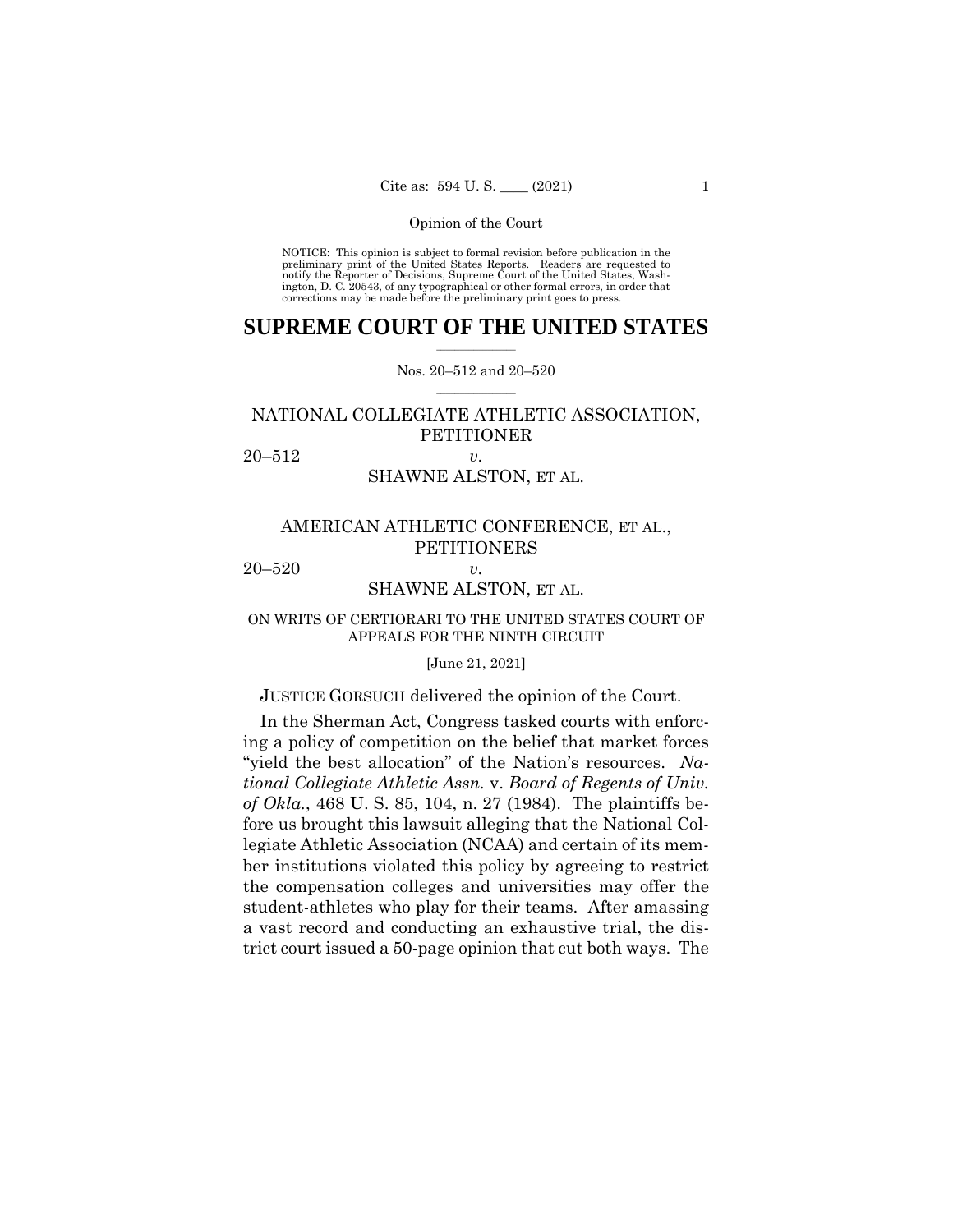court refused to disturb the NCAA's rules limiting undergraduate athletic scholarships and other compensation related to athletic performance. At the same time, the court struck down NCAA rules limiting the education-related benefits schools may offer student-athletes—such as rules that prohibit schools from offering graduate or vocational school scholarships. Before us, the student-athletes do not challenge the district court's judgment. But the NCAA does. In essence, it seeks immunity from the normal operation of the antitrust laws and argues, in any event, that the district court should have approved all of its existing restraints. We took this case to consider those objections.

> I A

From the start, American colleges and universities have had a complicated relationship with sports and money. In 1852, students from Harvard and Yale participated in what many regard as the Nation's first intercollegiate competition—a boat race at Lake Winnipesaukee, New Hampshire. But this was no pickup match. A railroad executive sponsored the event to promote train travel to the picturesque lake. T. Mendenhall, The Harvard-Yale Boat Race 1852– 1924, pp. 15–16 (1993). He offered the competitors an allexpenses-paid vacation with lavish prizes—along with unlimited alcohol. See A. Zimbalist, Unpaid Professionals 6– 7 (1999) (Zimbalist); Rushin, Inside the Moat, Sports Illustrated, Mar. 3, 1997. The event filled the resort with "life and excitement," N. Y. Herald, Aug. 10, 1852, p. 2, col. 2, and one student-athlete described the "'junket'" as an experience "'as unique and irreproducible as the Rhodian colossus,'" Mendenhall, Harvard-Yale Boat Race, at 20.

Life might be no "less than a boat race," Holmes, On Receiving the Degree of Doctor of Laws, Yale University Commencement, June 30, 1886, in Speeches by Oliver Wendall Holmes, p. 27 (1918), but it was football that really caused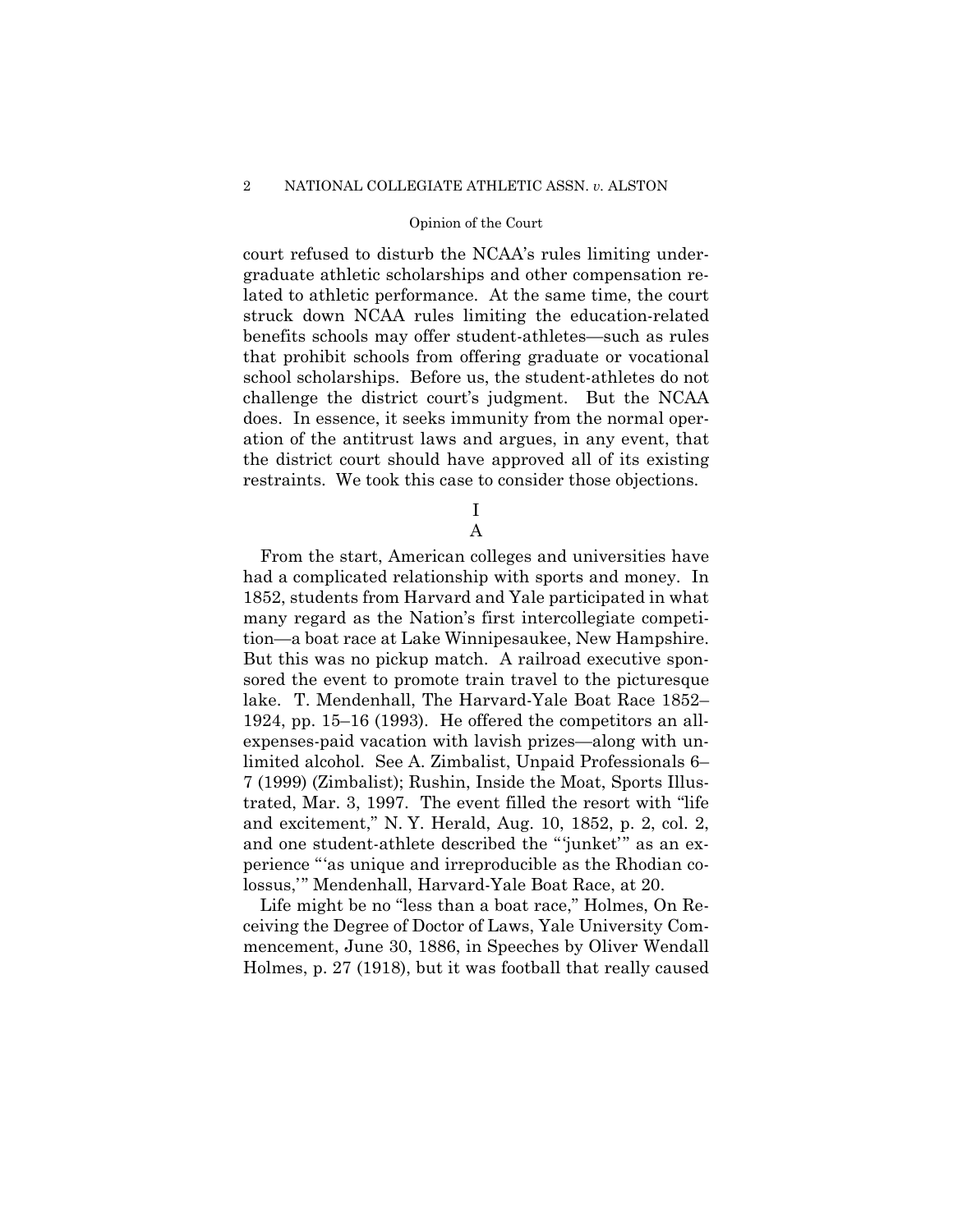college sports to take off. "By the late 1880s the traditional rivalry between Princeton and Yale was attracting 40,000 spectators and generating in excess of \$25,000 . . . in gate revenues." Zimbalist 7. Schools regularly had "graduate students and paid ringers" on their teams. *Ibid.* 

West Virginia's law school." *Ibid.* College sports became Colleges offered all manner of compensation to talented athletes. Yale reportedly lured a tackle named James Hogan with free meals and tuition, a trip to Cuba, the exclusive right to sell scorecards from his games—and a job as a cigarette agent for the American Tobacco Company. *Ibid.*; see also Needham, The College Athlete, McClure's Magazine, June 1905, p. 124. The absence of academic residency requirements gave rise to "'tramp athletes'" who "roamed the country making cameo athletic appearances, moving on whenever and wherever the money was better." F. Dealy, Win at Any Cost 71 (1990). One famous example was a law student at West Virginia University—Fielding H. Yost— "who, in 1896, transferred to Lafayette as a freshman just in time to lead his new teammates to victory against its arch-rival, Penn." *Ibid.* The next week, he "was back at such a big business that Woodrow Wilson, then President of Princeton University, quipped to alumni in 1890 that "'Princeton is noted in this wide world for three things: football, baseball, and collegiate instruction.'" Zimbalist 7.

By 1905, though, a crisis emerged. While college football was hugely popular, it was extremely violent. Plays like the flying wedge and the players' light protective gear led to 7 football fatalities in 1893, 12 deaths the next year, and 18 in 1905. *Id.*, at 8. President Theodore Roosevelt responded by convening a meeting between Harvard, Princeton, and Yale to review the rules of the game, a gathering that ultimately led to the creation of what we now know as the NCAA. *Ibid.* Organized primarily as a standard-setting body, the association also expressed a view at its founding about compensating college athletes—admonishing that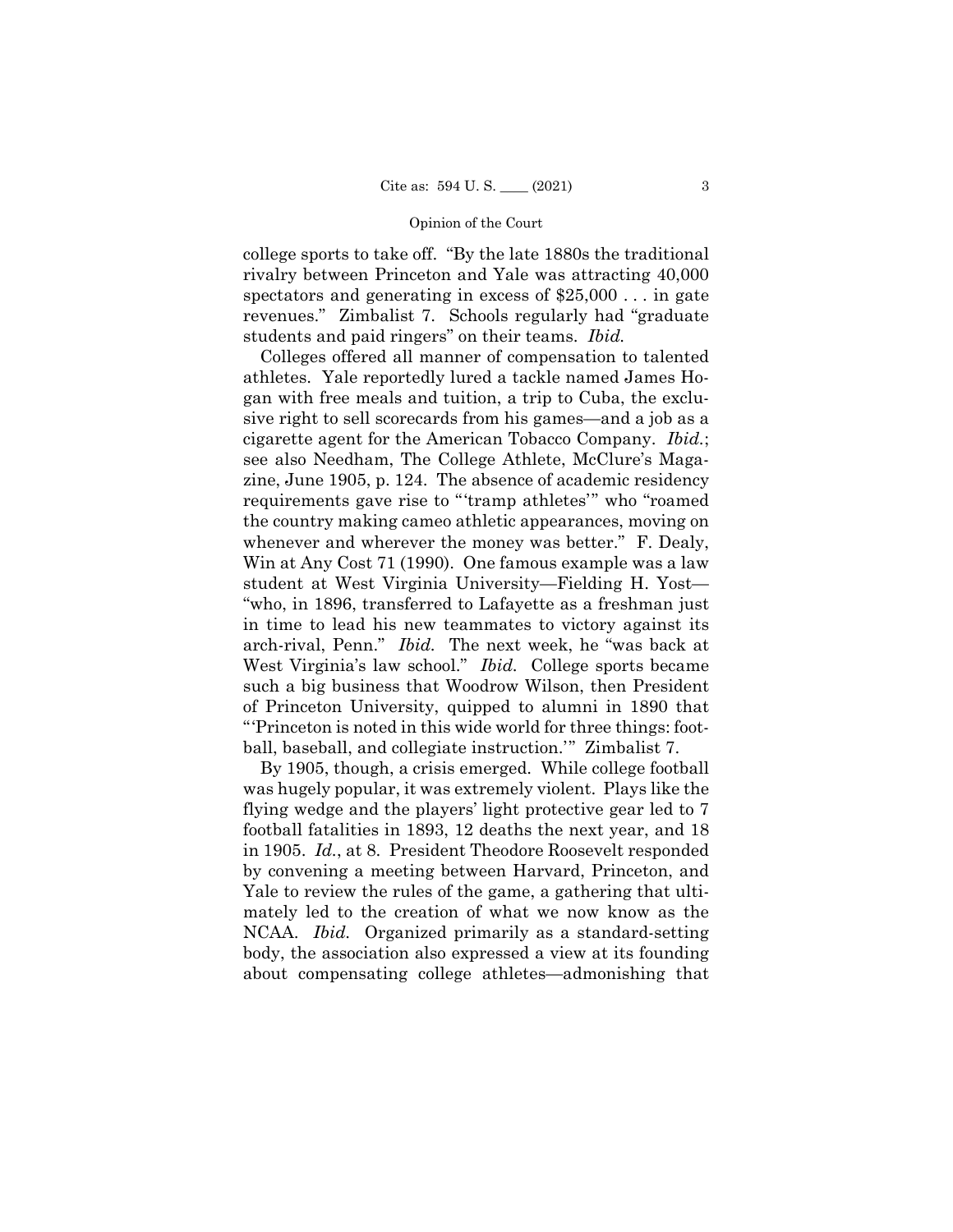"[n]o student shall represent a College or University in any intercollegiate game or contest who is paid or receives, directly or indirectly, any money, or financial concession." Intercollegiate Athletic Association of the United States Constitution By-Laws, Art. VII, §3 (1906); see also Proceedings of the Eleventh Annual Convention of the National Collegiate Athletic Association, Dec. 28, 1916, p. 34.

Athletics Bull. 23, p. 310 (1929). Schools across the country Reality did not always match aspiration. More than two decades later, the Carnegie Foundation produced a report on college athletics that found them still "sodden with the commercial and the material and the vested interests that these forces have created." H. Savage, The Carnegie Foundation for the Advancement of Teaching, American College sought to leverage sports to bring in revenue, attract attention, boost enrollment, and raise money from alumni. The University of California's athletic revenue was over \$480,000, while Harvard's football revenue alone came in at \$429,000. *Id.*, at 87. College football was "not a student's game"; it was an "organized commercial enterprise" featuring athletes with "years of training," "professional coaches," and competitions that were "highly profitable." *Id.*, at viii.

The commercialism extended to the market for studentathletes. Seeking the best players, many schools actively participated in a system "under which boys are offered pecuniary and other inducements to enter a particular college." *Id.*, at xiv–xv. One coach estimated that a rival team "spent over \$200,000 a year on players." Zimbalist 9. In 1939, freshmen at the University of Pittsburgh went on strike because upperclassmen were reportedly earning more money. Crabb, The Amateurism Myth: A Case for a New Tradition, 28 Stan. L. & Pol'y Rev. 181, 190 (2017). In the 1940s, Hugh McElhenny, a halfback at the University of Washington, "became known as the first college player 'ever to take a cut in salary to play pro football.'" Zimbalist 22–23. He reportedly said: "'[A] wealthy guy puts big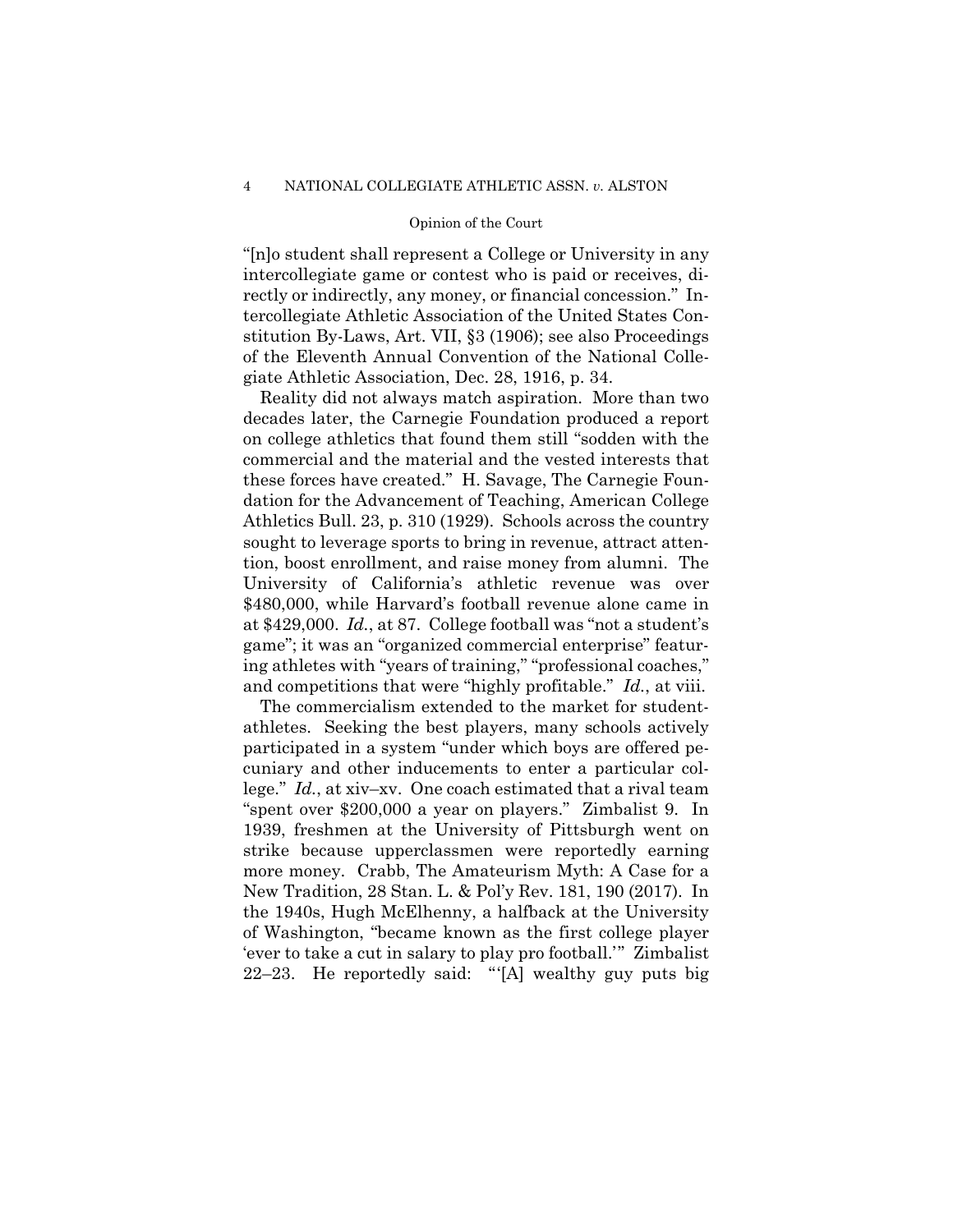bucks under my pillow every time I score a touchdown. Hell, I can't afford to graduate.'" *Id.,* at 211, n. 17. In 1946, a commentator offered this view: "[W]hen it comes to chicanery, double-dealing, and general undercover work behind the scenes, big-time college football is in a class by itself." Woodward, Is College Football on the Level?, Sport, Nov. 1946, Vol. 1, No. 3, p. 35.

In 1948, the NCAA sought to do more than admonish. It adopted the "Sanity Code." Colleges Adopt the 'Sanity Code' To Govern Sports, N. Y. Times, Jan. 11, 1948, p. 1, col. 1. The code reiterated the NCAA's opposition to "promised pay in any form." Hearings before the Subcommittee on Oversight and Investigations of the House Committee on Interstate and Foreign Commerce, 95th Congress, 2d Sess., pt. 2, p. 1094 (1978). But for the first time the code also authorized colleges and universities to pay athletes' tuition. *Ibid*. And it created a new enforcement mechanism providing for the "suspension or expulsion" of "proven offenders." Colleges Adopt 'Sanity Code,' N. Y. Times, p. 1, col. 1. To some, these changes sought to substitute a consistent, above-board compensation system for the varying under-the-table schemes that had long proliferated. To others, the code marked "the beginning of the NCAA behaving as an effective cartel," by enabling its member schools to set and enforce "rules that limit the price they have to pay for their inputs (mainly the 'student-athletes')." Zimbalist 10.

The rules regarding student-athlete compensation have evolved ever since. In 1956, the NCAA expanded the scope of allowable payments to include room, board, books, fees, and "cash for incidental expenses such as laundry." *In re National Collegiate Athletic Assn. Athletic Grant-in-Aid Cap Antitrust Litig.*, 375 F. Supp. 3d 1058, 1063 (ND Cal. 2019) (hereinafter D. Ct. Op.). In 1974, the NCAA began permitting paid professionals in one sport to compete on an amateur basis in another. Brief for Historians as *Amici Cu-*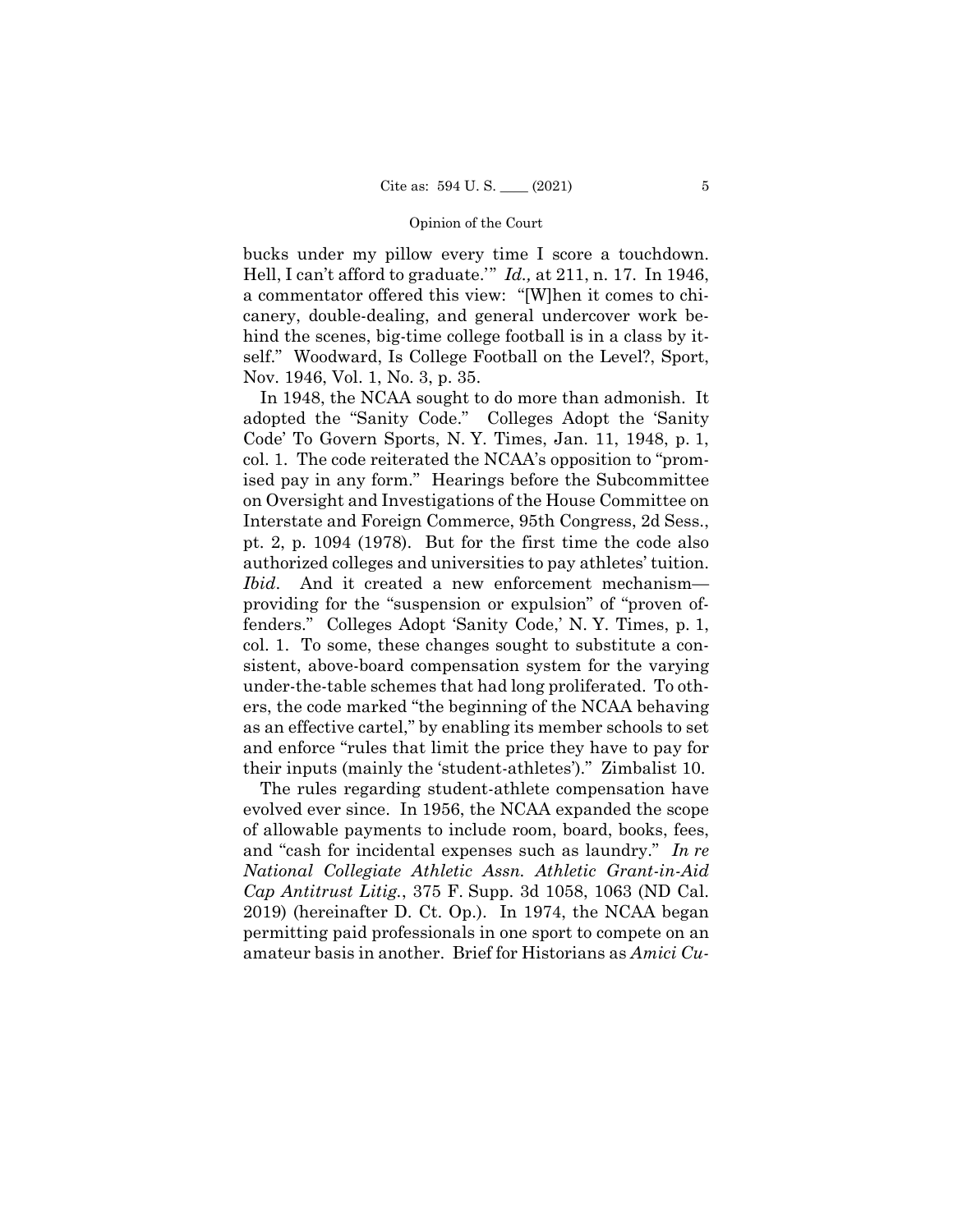*riae* 10. In 2014, the NCAA "announced it would allow athletic conferences to authorize their member schools to increase scholarships up to the full cost of attendance." *O'Bannon* v. *National Collegiate Athletic Assn.*, 802 F. 3d 1049, 1054–1055 (CA9 2015). The 80 member schools of the "Power Five" athletic conferences—the conferences with the highest revenue in Division I—promptly voted to raise their scholarship limits to an amount that is generally several thousand dollars higher than previous limits. D. Ct. Op., at 1064.

In recent years, changes have continued. The NCAA has created the "Student Assistance Fund" and the "Academic Enhancement Fund" to "assist student-athletes in meeting financial needs," "improve their welfare or academic support," or "recognize academic achievement." *Id.*, at 1072. These funds have supplied money to student-athletes for "postgraduate scholarships" and "school supplies," as well as "benefits that are not related to education," such as "lossof-value insurance premiums," "travel expenses," "clothing," and "magazine subscriptions." *Id.*, at 1072, n. 15. In 2018, the NCAA made more than \$84 million available through the Student Activities Fund and more than \$48 million available through the Academic Enhancement Fund. *Id.*, at 1072. Assistance may be provided in cash or in kind, and there is no limit to the amount any particular student-athlete may receive. *Id.*, at 1073. Since 2015, disbursements to individual students have sometimes been tens of thousands of dollars above the full cost of attendance. *Ibid.* 

The NCAA has also allowed payments "'incidental to athletics participation,'" including awards for "participation or achievement in athletics" (like "qualifying for a bowl game") and certain "payments from outside entities" (such as for "performance in the Olympics"). *Id.,* at 1064, 1071, 1074. The NCAA permits its member schools to award up to (but no more than) two annual "Senior Scholar Awards" of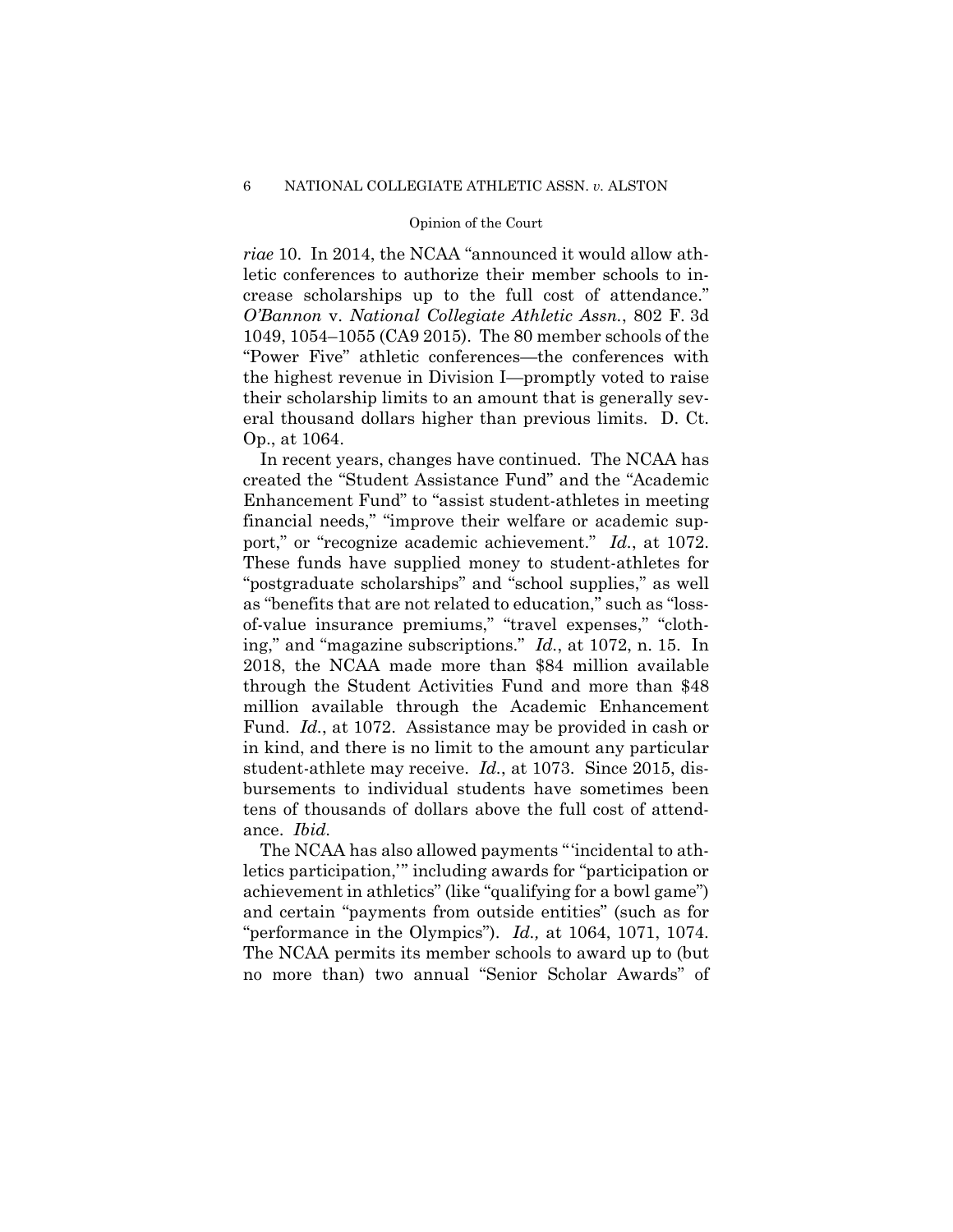\$10,000 for students to attend graduate school after their athletic eligibility expires. *Id.*, at 1074. Finally, the NCAA allows schools to fund travel for student-athletes' family members to attend "certain events." *Id.*, at 1069.

FBS generally featuring the best teams. *Ibid*. The 32 con-Over the decades, the NCAA has become a sprawling enterprise. Its membership comprises about 1,100 colleges and universities, organized into three divisions. *Id.*, at 1063. Division I teams are often the most popular and attract the most money and the most talented athletes. Currently, Division I includes roughly 350 schools divided across 32 conferences. See *ibid.* Within Division I, the most popular sports are basketball and football. The NCAA divides Division I football into the Football Bowl Subdivision (FBS) and the Football Championship Subdivision, with the ferences in Division I function similarly to the NCAA itself, but on a smaller scale. They "can and do enact their own rules." *Id.,* at 1090.

At the center of this thicket of associations and rules sits a massive business. The NCAA's current broadcast contract for the March Madness basketball tournament is worth \$1.1 billion annually. See *id.,* at 1077, n. 20. Its television deal for the FBS conference's College Football Playoff is worth approximately \$470 million per year. See *id*., at 1063; Bachman, ESPN Strikes Deal for College Football Playoff, Wall Street Journal, Nov. 21, 2012. Beyond these sums, the Division I conferences earn substantial revenue from regular-season games. For example, the Southeastern Conference (SEC) "made more than \$409 million in revenues from television contracts alone in 2017, with its total conference revenues exceeding \$650 million that year." D. Ct. Op., at 1063. All these amounts have "increased consistently over the years." *Ibid.* 

Those who run this enterprise profit in a different way than the student-athletes whose activities they oversee. The president of the NCAA earns nearly \$4 million per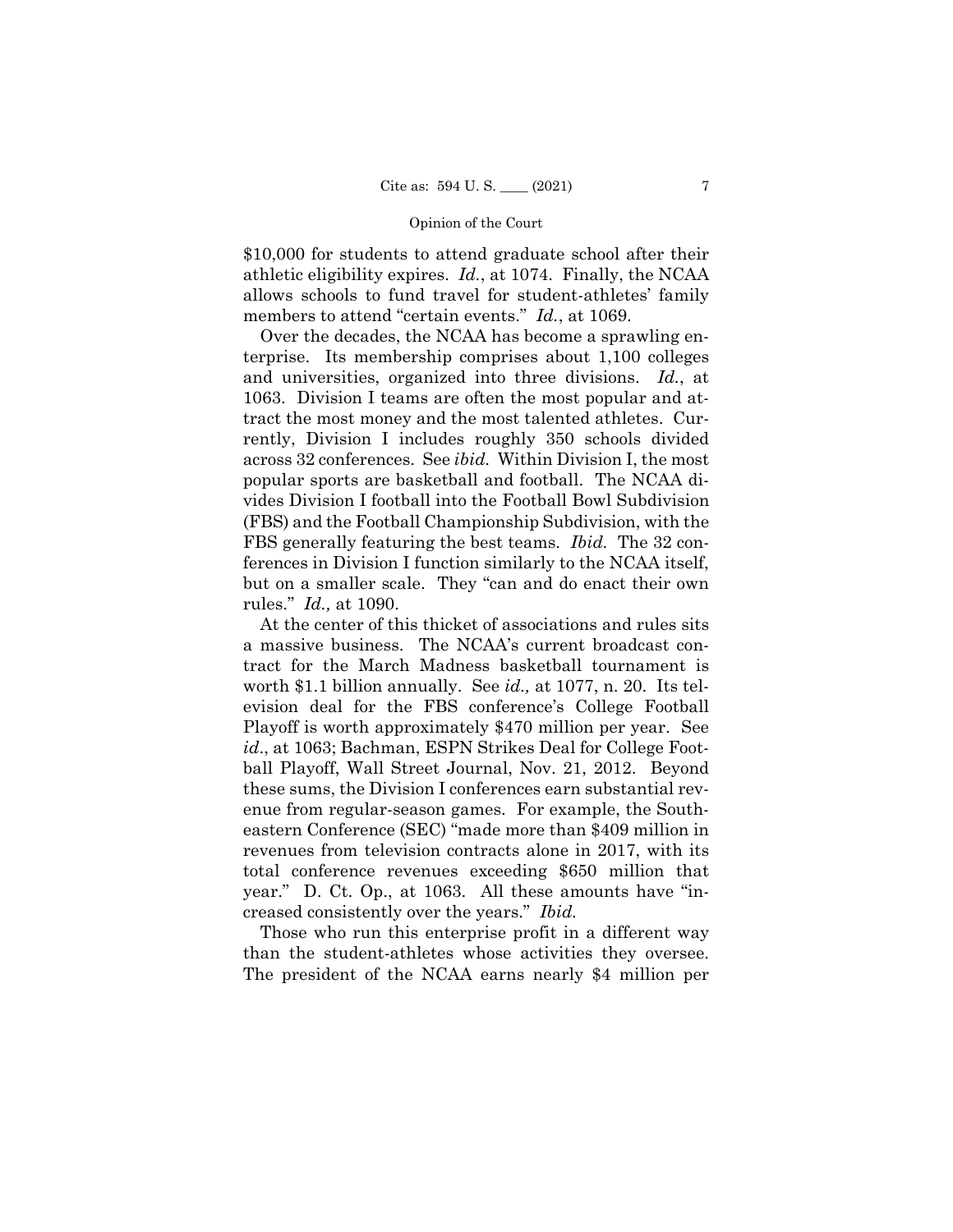year. Brief for Players Association of the National Football League et al. as *Amici Curiae* 17. Commissioners of the top conferences take home between \$2 to \$5 million. *Ibid.* College athletic directors average more than \$1 million annually. *Ibid.* And annual salaries for top Division I college football coaches approach \$11 million, with some of their assistants making more than \$2.5 million. *Id*., at 17–18.

### B

The plaintiffs are current and former student-athletes in men's Division I FBS football and men's and women's Division I basketball. They filed a class action against the NCAA and 11 Division I conferences (for simplicity's sake, we refer to the defendants collectively as the NCAA). The student-athletes challenged the "current, interconnected set of NCAA rules that limit the compensation they may receive in exchange for their athletic services." D. Ct. Op., at 1062, 1065, n. 5. Specifically, they alleged that the NCAA's rules violate §1 of the Sherman Act, which prohibits "contract[s], combination[s], or conspirac[ies] in restraint of trade or commerce." 15 U. S. C. §1.

After pretrial proceedings stretching years, the district court conducted a 10-day bench trial. It heard experts and lay witnesses from both sides, and received volumes of evidence and briefing, all before issuing an exhaustive decision. In the end, the court found the evidence undisputed on certain points. The NCAA did not "contest evidence showing" that it and its members have agreed to compensation limits on student-athletes; the NCAA and its conferences enforce these limits by punishing violations; and these limits "affect interstate commerce." D. Ct. Op., at 1066.

Based on these premises, the district court proceeded to assess the lawfulness of the NCAA's challenged restraints. This Court has "long recognized that in view of the common law and the law in this country when the Sherman Act was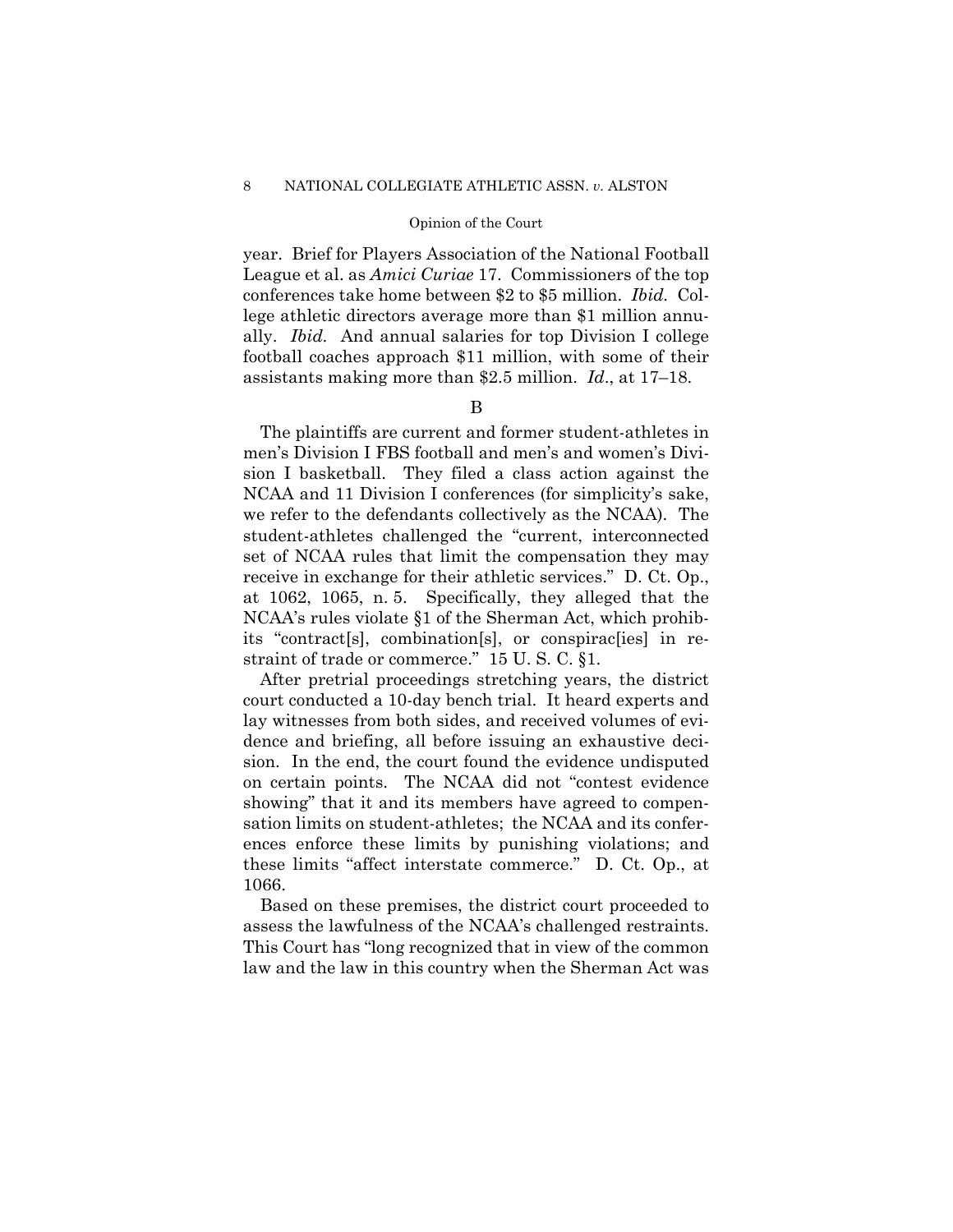passed, the phrase 'restraint of trade' is best read to mean 'undue restraint.'" *Ohio* v. *American Express Co.*, 585 U. S.  $\_\_\_\_\_\_\_\_\_\_\_\_\_\_\_$  (2018) (slip op., at 8) (brackets and some internal quotation marks omitted). Determining whether a restraint is undue for purposes of the Sherman Act "presumptively" calls for what we have described as a "rule of reason analysis." *Texaco Inc.* v. *Dagher*, 547 U. S. 1, 5 (2006); *Standard Oil Co. of N. J.* v. *United States*, 221 U. S. 1, 60– 62 (1911). That manner of analysis generally requires a court to "conduct a fact-specific assessment of market power and market structure" to assess a challenged restraint's "actual effect on competition." *American Express*, 585 U. S., at  $\_\_\_\_\_$  (slip op., at 8–9) (internal quotation marks omitted). Always, "[t]he goal is to distinguish between restraints with anticompetitive effect that are harmful to the consumer and restraints stimulating competition that are in the consumer's best interest." *Ibid.* (brackets and internal quotation marks omitted).

In applying the rule of reason, the district court began by observing that the NCAA enjoys "near complete dominance of, and exercise[s] monopsony power in, the relevant market"—which it defined as the market for "athletic services in men's and women's Division I basketball and FBS football, wherein each class member participates in his or her sport-specific market." D. Ct. Op., at 1097. The "most talented athletes are concentrated" in the "markets for Division I basketball and FBS football." *Id.*, at 1067. There are no "viable substitutes," as the "NCAA's Division I essentially *is* the relevant market for elite college football and basketball." *Id.*, at 1067, 1070. In short, the NCAA and its member schools have the "power to restrain student-athlete compensation in any way and at any time they wish, without any meaningful risk of diminishing their market dominance." *Id.*, at 1070.

The district court then proceeded to find that the NCAA's compensation limits "produce significant anticompetitive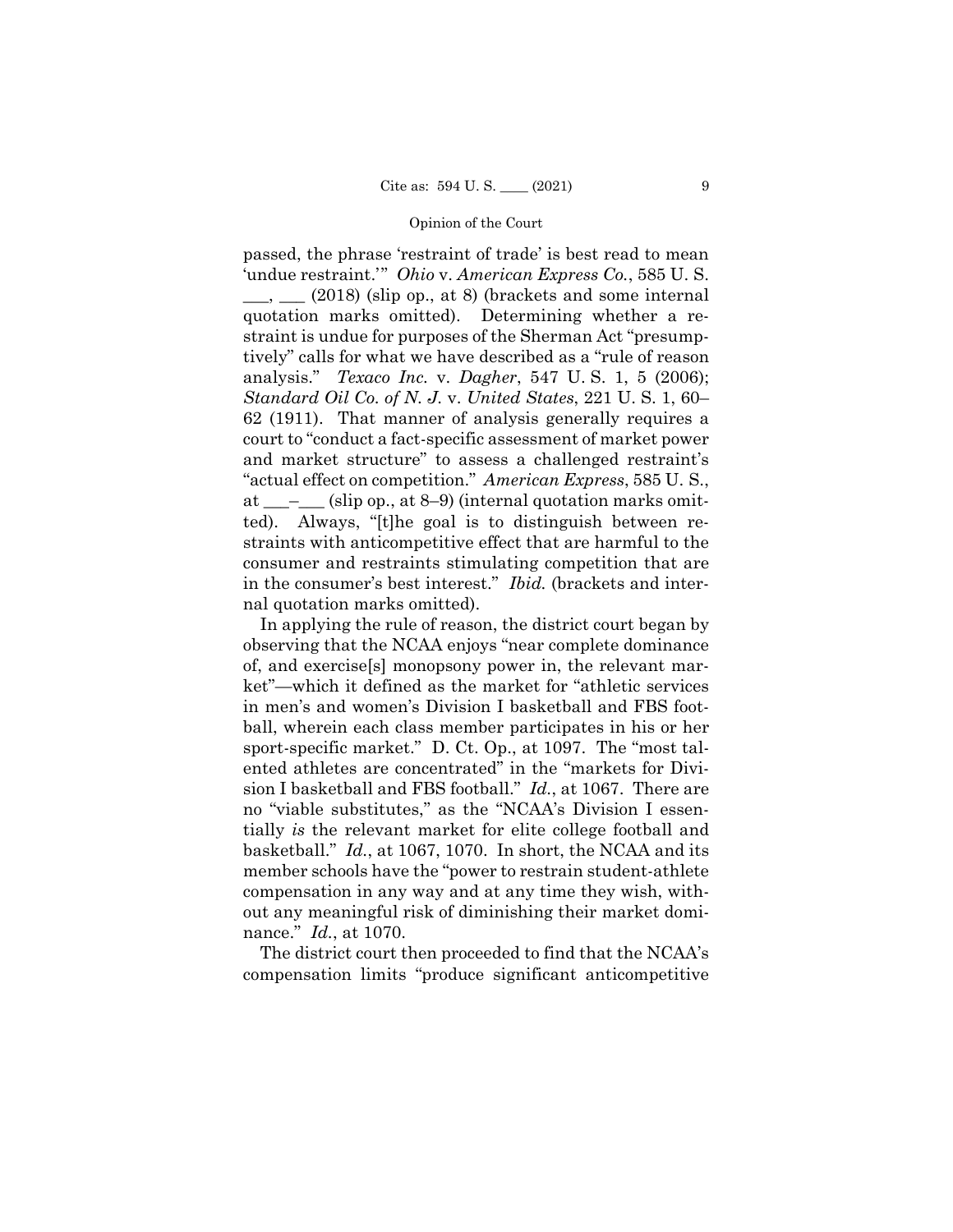effects in the relevant market." *Id.*, at 1067. Though member schools compete fiercely in recruiting student-athletes, the NCAA uses its monopsony power to "cap artificially the compensation offered to recruits." *Id.*, at 1097. In a market without the challenged restraints, the district court found, "competition among schools would increase in terms of the compensation they would offer to recruits, and studentathlete compensation would be higher as a result." *Id.*, at 1068. "Student-athletes would receive offers that would more closely match the value of their athletic services." *Ibid.* And notably, the court observed, the NCAA "did not meaningfully dispute" any of this evidence. *Id.*, at 1067; see also Tr. of Oral Arg. 31 ("[T]here's no dispute that the—the no-pay-for-play rule imposes a significant restraint on a relevant antitrust market").

The district court next considered the NCAA's procompetitive justifications for its restraints. The NCAA suggested that its restrictions help increase output in college sports and maintain a competitive balance among teams. But the district court rejected those justifications, D. Ct. Op., at 1070, n. 12, and the NCAA does not pursue them here. The NCAA's only remaining defense was that its rules preserve amateurism, which in turn widens consumer choice by providing a unique product—amateur college sports as distinct from professional sports. Admittedly, this asserted benefit accrues to consumers in the NCAA's seller-side consumer market rather than to student-athletes whose compensation the NCAA fixes in its buyer-side labor market. But, the NCAA argued, the district court needed to assess its restraints in the labor market in light of their procompetitive benefits in the consumer market—and the district court agreed to do so. *Id.*, at 1098.

Turning to that task, the court observed that the NCAA's conception of amateurism has changed steadily over the years. See *id.*, at 1063–1064, 1072–1073; see also *supra,* at 3–7. The court noted that the NCAA "nowhere define[s] the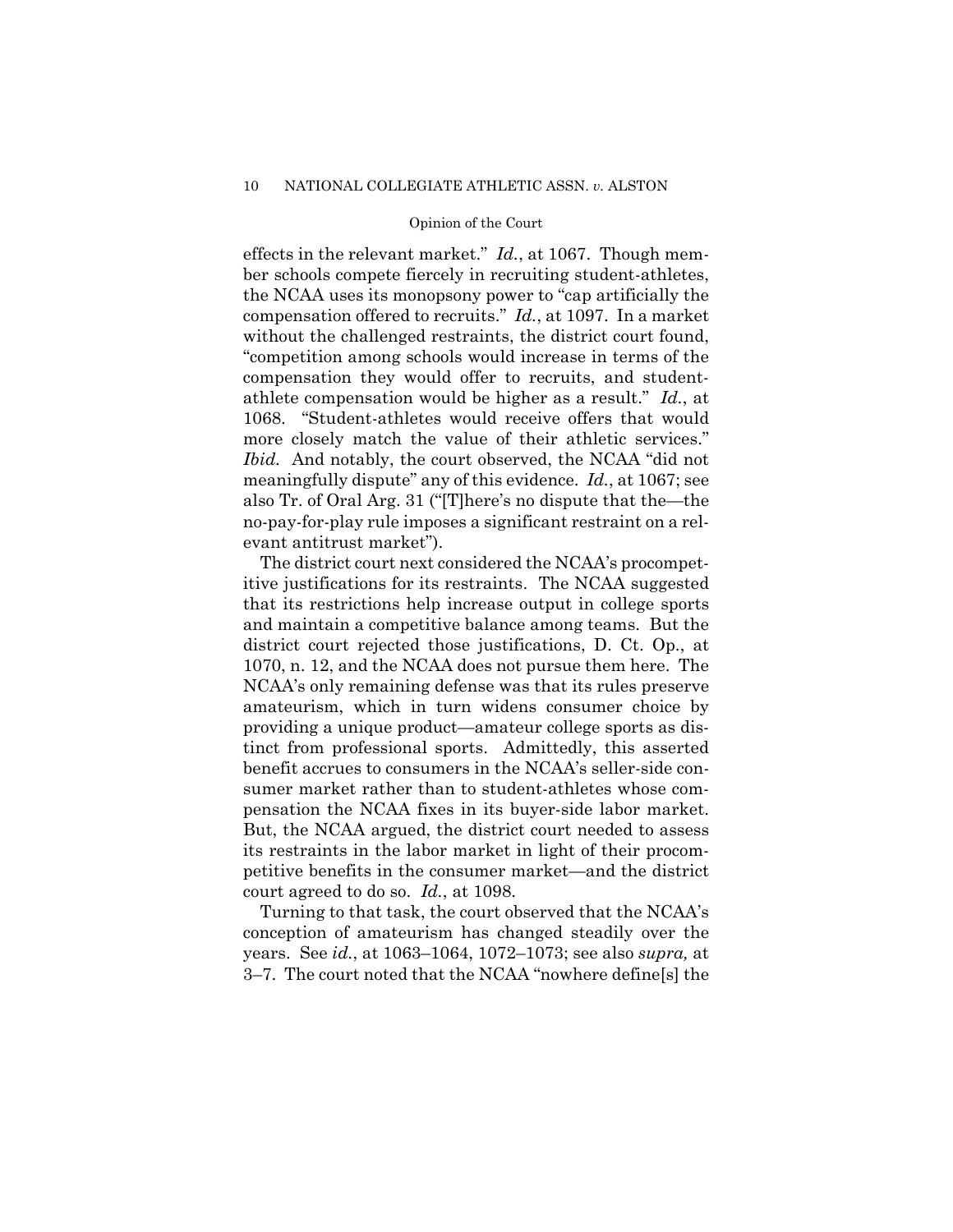nature of the amateurism they claim consumers insist upon." D. Ct. Op*.*, at 1070. And, given all this, the court struggled to ascertain for itself "any coherent definition" of the term, *id.*, at 1074, noting the testimony of a former SEC commissioner that he's "'never been clear on . . . what is really meant by amateurism.'" *Id.*, at 1070–1071.

Nor did the district court find much evidence to support the NCAA's contention that its compensation restrictions play a role in consumer demand. As the court put it, the evidence failed "to establish that the challenged compensation rules, in and of themselves, have any direct connection to consumer demand." *Id.*, at 1070. The court observed, for example, that the NCAA's "only economics expert on the issue of consumer demand" did not "study any standard measures of consumer demand" but instead simply "interviewed people connected with the NCAA and its schools, who were chosen for him by defense counsel." *Id.*, at 1075. Meanwhile, the student-athletes presented expert testimony and other evidence showing that consumer demand has increased markedly despite the new types of compensation the NCAA has allowed in recent decades. *Id.*, at 1074, 1076. The plaintiffs presented economic and other evidence suggesting as well that further increases in student-athlete compensation would "not negatively affect consumer demand." *Id.*, at 1076. At the same time, however, the district court did find that one particular aspect of the NCAA's compensation limits "may have some effect in preserving consumer demand." *Id.,* at 1082. Specifically, the court found that rules aimed at ensuring "student-athletes do not receive unlimited payments unrelated to education" could play some role in product differentiation with professional sports and thus help sustain consumer demand for college athletics. *Id.*, at 1083.

The court next required the student-athletes to show that "substantially less restrictive alternative rules" existed that "would achieve the same procompetitive effect as the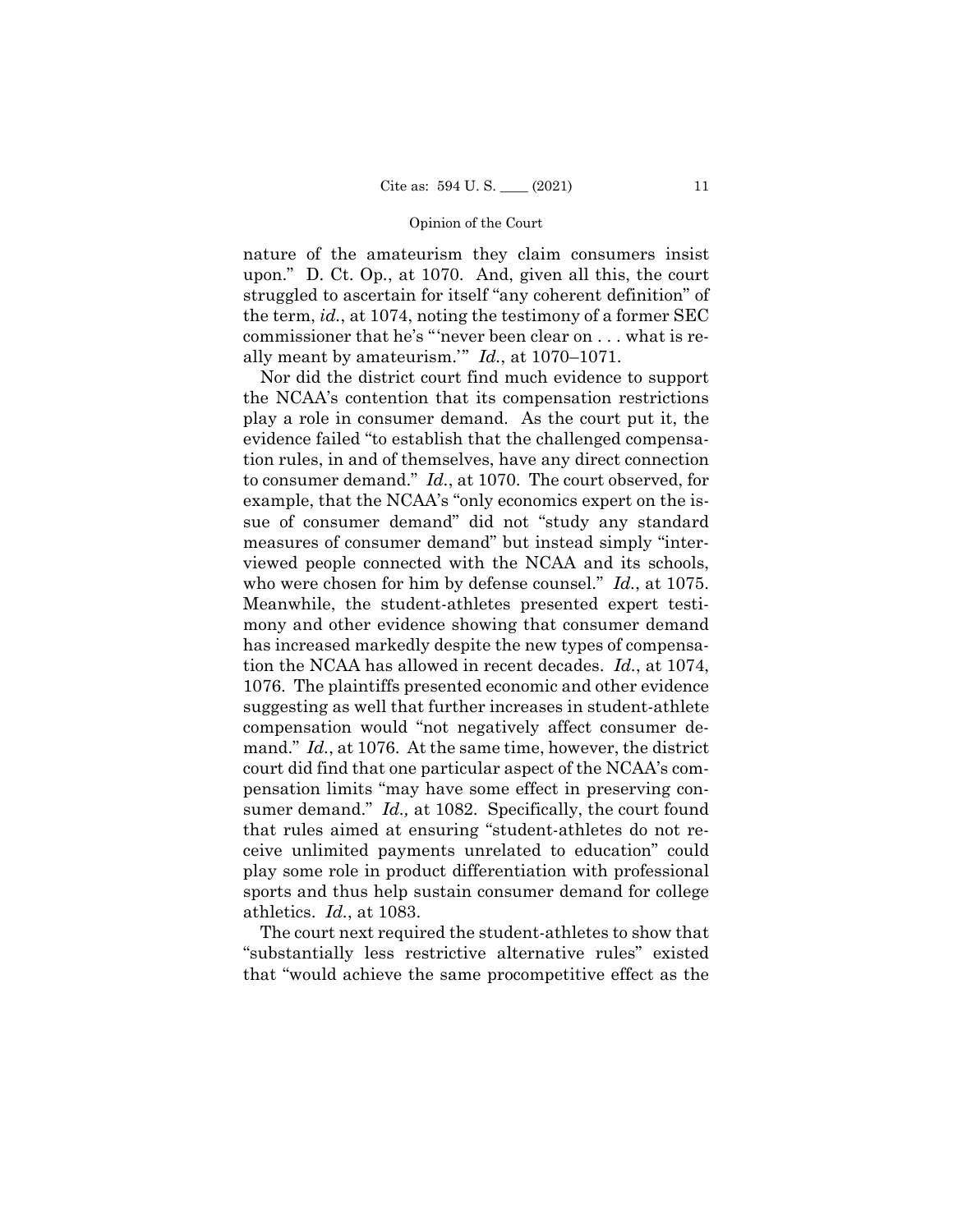ted). In light of these standards, the court found the student-athletes had met their burden in some respects but challenged set of rules." *Id.*, at 1104. The district court emphasized that the NCAA must have "ample latitude" to run its enterprise and that courts "may not use antitrust laws to make marginal adjustments to broadly reasonable market restraints." *Ibid.* (internal quotation marks omitnot others. The court rejected the student-athletes' challenge to NCAA rules that limit athletic scholarships to the full cost of attendance and that restrict compensation and benefits unrelated to education. These may be price-fixing agreements, but the court found them to be reasonable in light of the possibility that "professional-level cash payments . . . could blur the distinction between college sports and professional sports and thereby negatively affect consumer demand." *Ibid*.

The court reached a different conclusion for caps on education-related benefits—such as rules that limit scholarships for graduate or vocational school, payments for academic tutoring, or paid posteligibility internships. *Id.*, at 1088. On no account, the court found, could such educationrelated benefits be "confused with a professional athlete's salary." *Id.*, at 1083. If anything, they "emphasize that the recipients are students." *Ibid.* Enjoining the NCAA's restrictions on these forms of compensation alone, the court concluded, would be substantially less restrictive than the NCAA's current rules and yet fully capable of preserving consumer demand for college sports. *Id.*, at 1088.

The court then entered an injunction reflecting its findings and conclusions. Nothing in the order precluded the NCAA from continuing to fix compensation and benefits unrelated to education; limits on athletic scholarships, for example, remained untouched. The court enjoined the NCAA only from limiting education-related compensation or benefits that conferences and schools may provide to studentathletes playing Division I football and basketball. App. to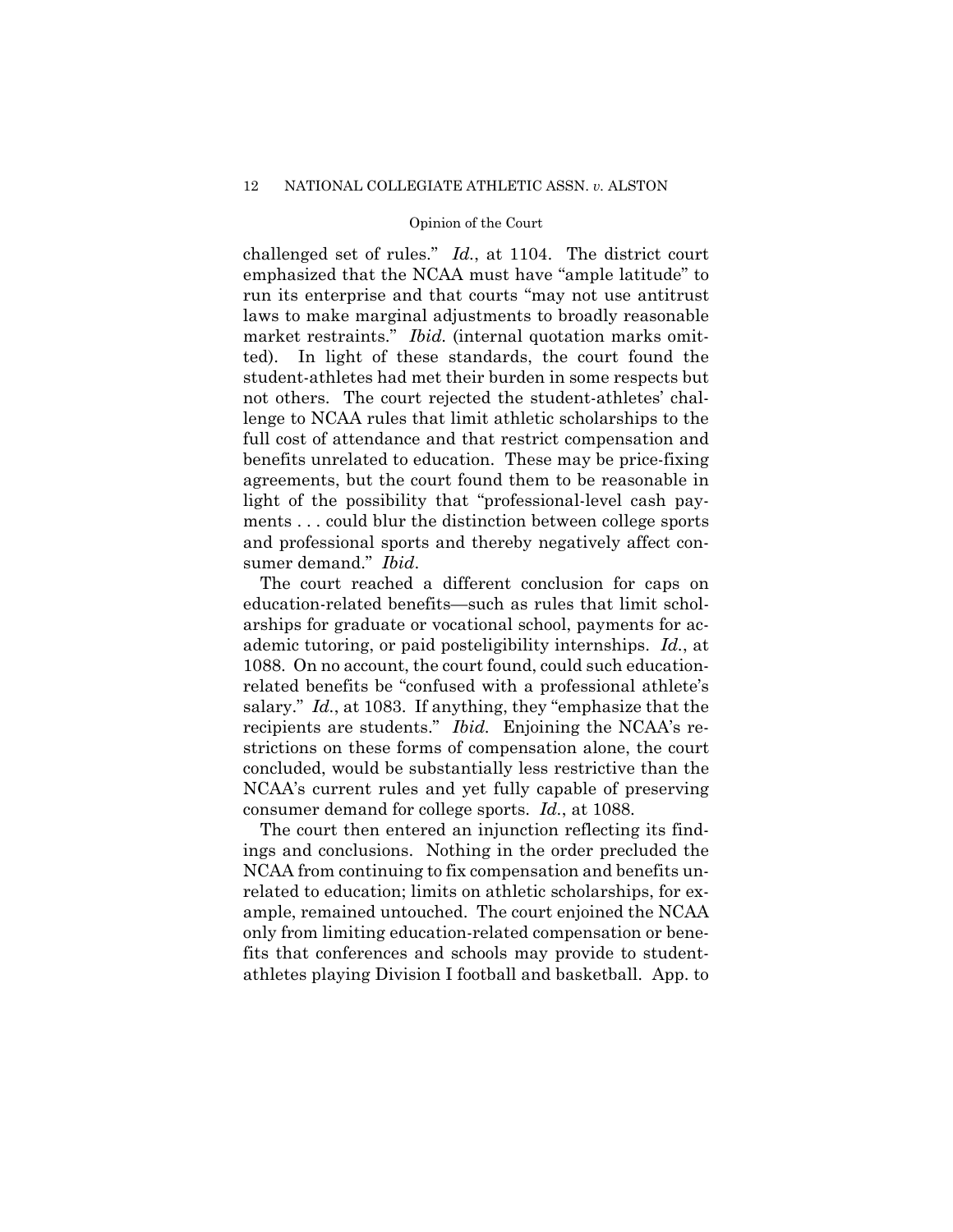Pet. for Cert. in No. 20–512, p. 167a, ¶1. The court's injunction further specified that the NCAA could continue to limit cash awards for academic achievement—but only so long as those limits are no lower than the cash awards allowed for athletic achievement (currently \$5,980 annually). *Id.,* at 168a–169a, ¶5; Order Granting Motion for Clarification of Injunction in No. 4:14–md–02541, ECF Doc. 1329, pp. 5–6 (ND Cal., Dec. 30, 2020). The court added that the NCAA and its members were free to propose a definition of compensation or benefits "'related to education.'" App. to Pet. for Cert. in No. 20–512, at 168a, ¶4. And the court explained that the NCAA was free to regulate how conferences and schools provide education-related compensation and benefits. *Ibid.* The court further emphasized that its injunction applied only to the NCAA and multi-conference agreements—thus allowing individual conferences (and the schools that constitute them) to impose tighter restrictions if they wish. *Id.*, at 169a, ¶6. The district court's injunction issued in March 2019, and took effect in August 2020.

Both sides appealed. The student-athletes said the district court did not go far enough; it should have enjoined all of the NCAA's challenged compensation limits, including those "untethered to education," like its restrictions on the size of athletic scholarships and cash awards. *In re National Collegiate Athletic Assn. Athletic Grant-in-Aid Cap Antitrust Litig.*, 958 F. 3d 1239, 1263 (CA9 2020). The NCAA, meanwhile, argued that the district court went too far by weakening its restraints on education-related compensation and benefits. In the end, the court of appeals affirmed in full, explaining its view that "the district court struck the right balance in crafting a remedy that both prevents anticompetitive harm to Student-Athletes while serving the procompetitive purpose of preserving the popularity of college sports." *Ibid.*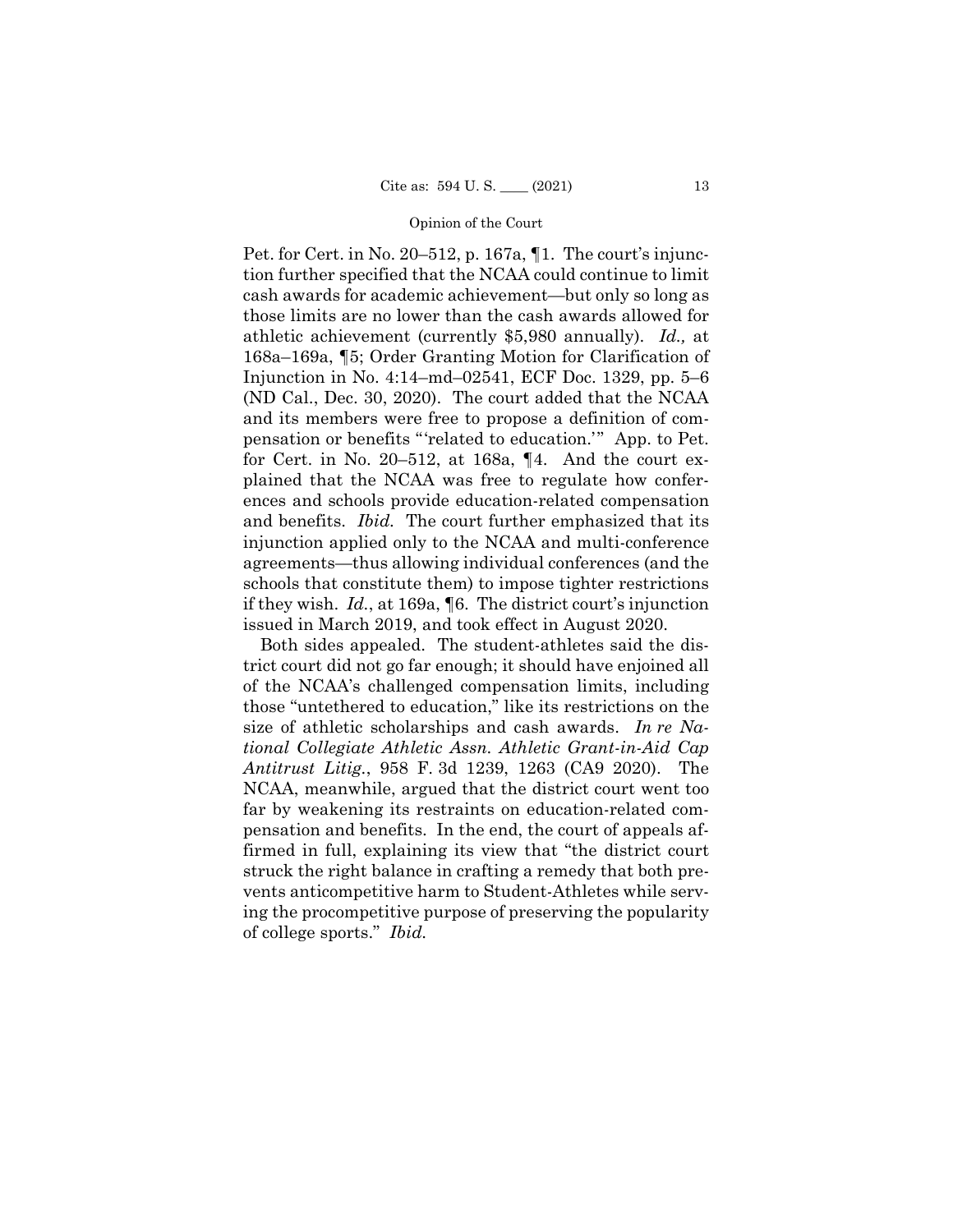### $\mathcal{C}$

Unsatisfied with this result, the NCAA asks us to reverse to the extent the lower courts sided with the studentathletes. For their part, the student-athletes do not renew their across-the-board challenge to the NCAA's compensation restrictions. Accordingly, we do not pass on the rules that remain in place or the district court's judgment upholding them. Our review is confined to those restrictions now enjoined.

 els and restricting the quantity of student-athlete labor. Before us, as through much of the litigation below, some of the issues most frequently debated in antitrust litigation are uncontested. The parties do not challenge the district court's definition of the relevant market. They do not contest that the NCAA enjoys monopoly (or, as it's called on the buyer side, monopsony) control in that labor market—such that it is capable of depressing wages below competitive lev-Nor does the NCAA dispute that its member schools compete fiercely for student-athletes but remain subject to NCAA-issued-and-enforced limits on what compensation they can offer. Put simply, this suit involves admitted horizontal price fixing in a market where the defendants exercise monopoly control.

Other significant matters are taken as given here too. No one disputes that the NCAA's restrictions *in fact* decrease the compensation that student-athletes receive compared to what a competitive market would yield. No one questions either that decreases in compensation also depress participation by student-athletes in the relevant labor market so that price and quantity are both suppressed. See 12 P. Areeda & H. Hovenkamp, Antitrust Law ¶2011b, p. 134 (4th ed. 2019) (Areeda & Hovenkamp). Nor does the NCAA suggest that, to prevail, the plaintiff student-athletes must show that its restraints harm competition in the seller-side (or consumer facing) market as well as in its buyer-side (or labor) market. See, *e.g., Mandeville Island Farms, Inc.* v.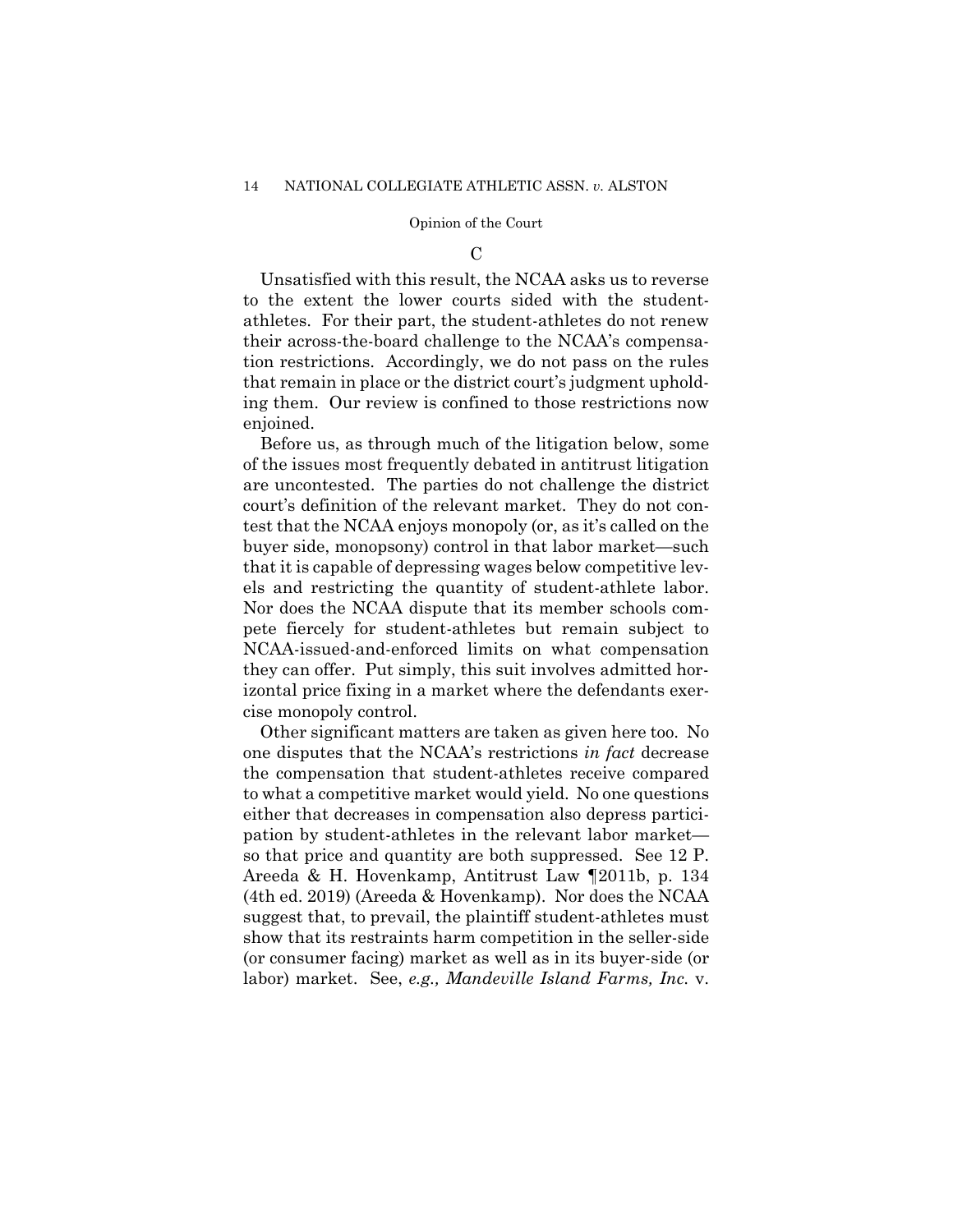*American Crystal Sugar Co.*, 334 U. S. 219, 235 (1948); *Weyerhaeuser Co.* v. *Ross-Simmons Hardwood Lumber Co.*, 549 U. S. 312, 321 (2007); 2A Areeda & Hovenkamp ¶352c, pp. 288–289 (2014); 12 *id*., ¶2011a, at 132–134.

Meanwhile, the student-athletes do not question that the NCAA may permissibly seek to justify its restraints in the labor market by pointing to procompetitive effects they produce in the consumer market. Some *amici* argue that "competition in input markets is incommensurable with competition in output markets," and that a court should not "trade off " sacrificing a legally cognizable interest in competition in one market to better promote competition in a different one; review should instead be limited to the particular market in which antitrust plaintiffs have asserted their injury. Brief for American Antitrust Institute as *Amicus Curiae* 3, 11–12. But the parties before us do not pursue this line.

# II

## A

With all these matters taken as given, we express no views on them. Instead, we focus only on the objections the NCAA *does* raise. Principally, it suggests that the lower courts erred by subjecting its compensation restrictions to a rule of reason analysis. In the NCAA's view, the courts should have given its restrictions at most an "abbreviated deferential review," Brief for Petitioner in No. 20–512, p. 14, or a "'quick look,'" Brief for Petitioners in No. 20–520, p. 18, before approving them.

The NCAA offers a few reasons why. Perhaps dominantly, it argues that it is a joint venture and that collaboration among its members is necessary if they are to offer consumers the benefit of intercollegiate athletic competition. We doubt little of this. There's no question, for example, that many "joint ventures are calculated to enable firms to do something more cheaply or better than they did it before." 13 Areeda & Hovenkamp ¶2100c, at 7. And the fact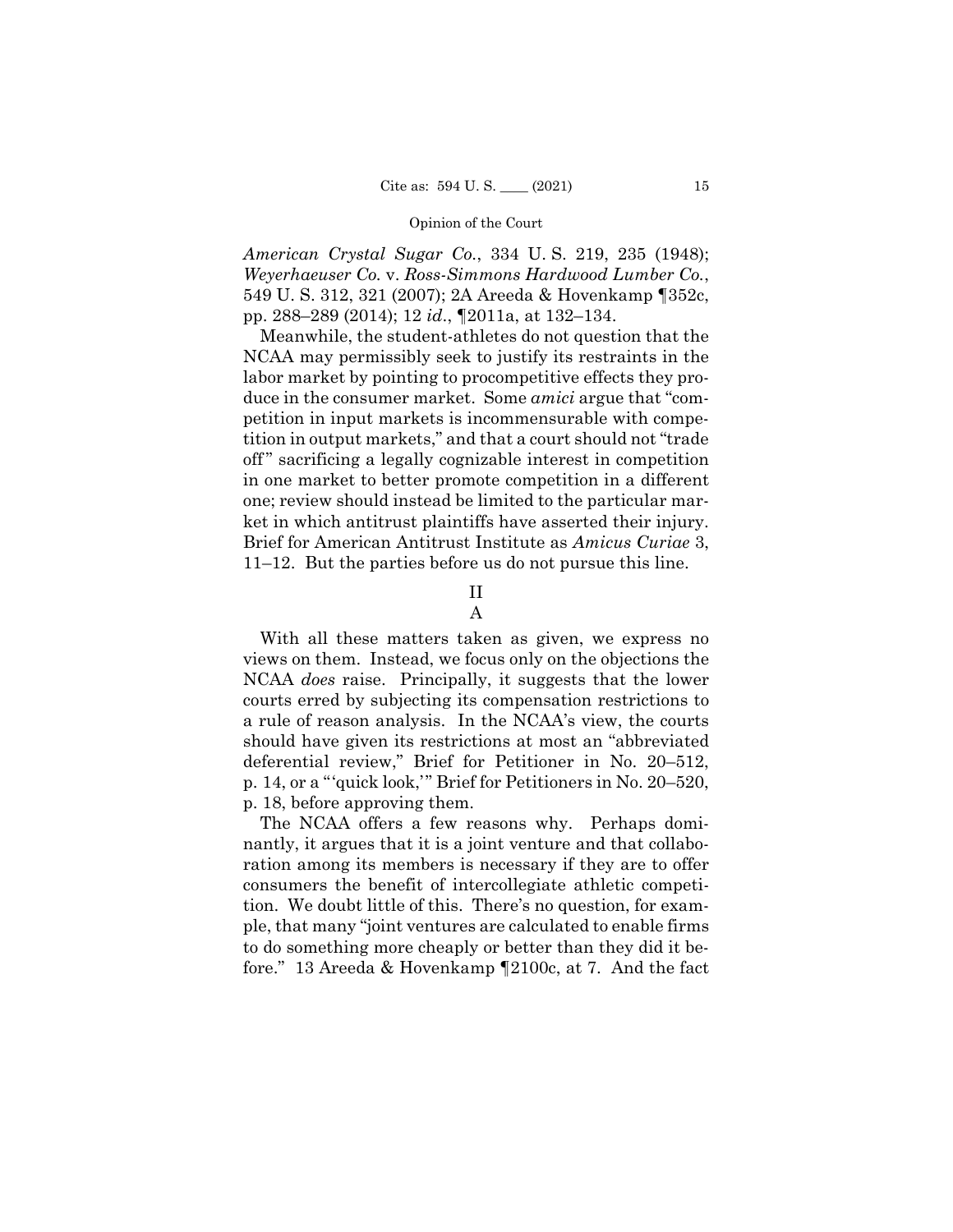that joint ventures can have such procompetitive benefits surely stands as a caution against condemning their arrangements too reflexively. See *Dagher*, 547 U. S., at 7; *Broadcast Music, Inc.* v. *Columbia Broadcasting System, Inc.*, 441 U. S. 1, 22–23 (1979).

But even assuming (without deciding) that the NCAA is a joint venture, that does not guarantee the foreshortened review it seeks. Most restraints challenged under the Sherman Act—including most joint venture restrictions—are subject to the rule of reason, which (again) we have described as "a fact-specific assessment of market power and market structure" aimed at assessing the challenged restraint's "actual effect on competition"—especially its capacity to reduce output and increase price. *American Express*, 585 U. S., at \_\_\_–\_\_\_ (slip op., at 8–9) (internal quotation marks omitted).

Admittedly, the amount of work needed to conduct a fair assessment of these questions can vary. As the NCAA observes, this Court has suggested that sometimes we can determine the competitive effects of a challenged restraint in the "'twinkling of an eye.'" *Board of Regents*, 468 U. S., at 110, n. 39 (quoting P. Areeda, The "Rule of Reason" in Antitrust Analysis: General Issues 37–38 (Federal Judicial Center, June 1981)); *American Needle, Inc.* v. *National Football League*, 560 U. S. 183, 203 (2010). That is true, though, only for restraints at opposite ends of the competitive spectrum. For those sorts of restraints—rather than restraints in the great in-between—a quick look is sufficient for approval or condemnation.

At one end of the spectrum, some restraints may be so obviously incapable of harming competition that they require little scrutiny. In *Rothery Storage & Van Co.* v. *Atlas Van Lines, Inc.*, 792 F. 2d 210 (CADC 1986), for example, Judge Bork explained that the analysis could begin and end with the observation that the joint venture under review "command[ed] between 5.1 and 6% of the relevant market."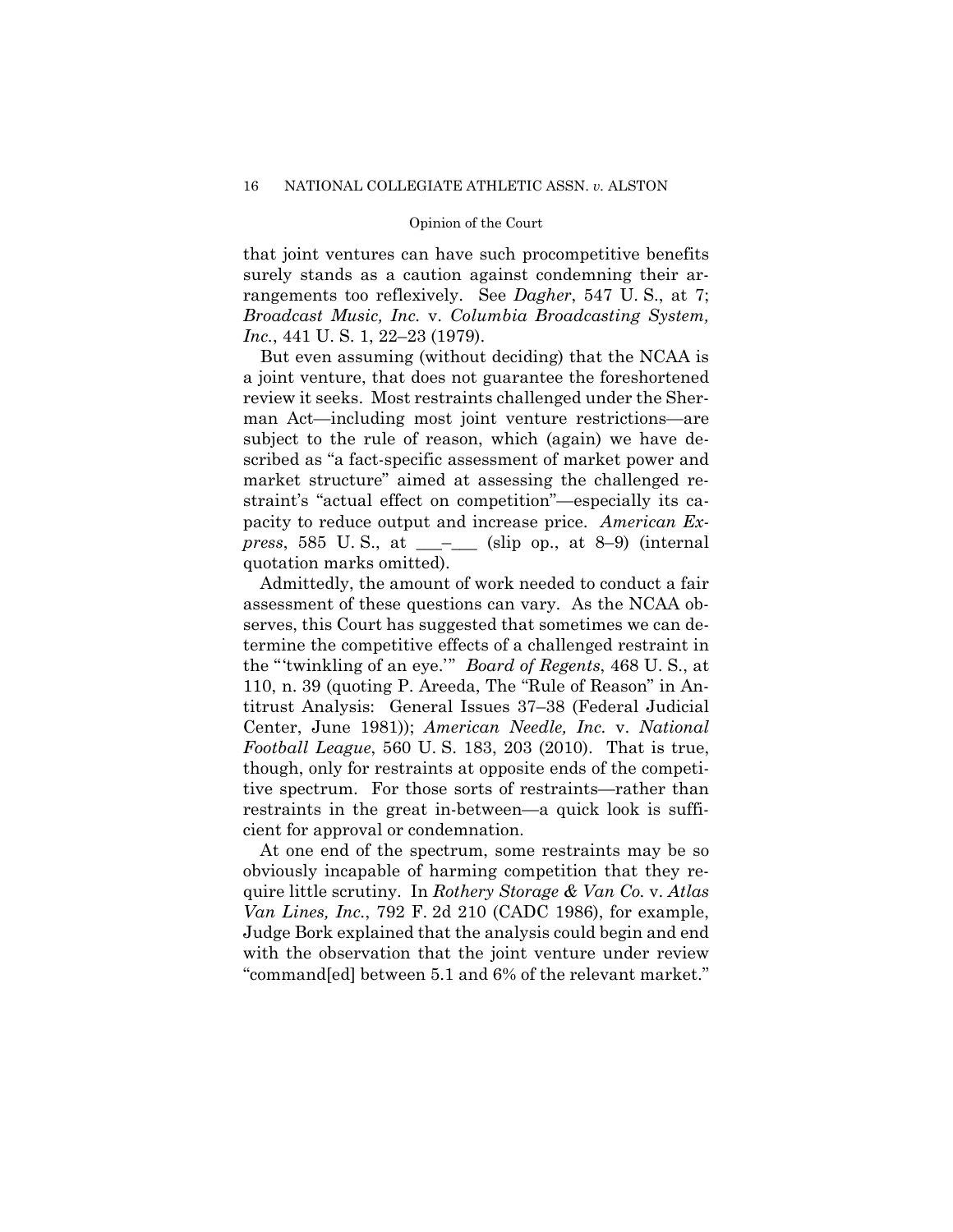*Id.*, at 217. Usually, joint ventures enjoying such small market share are incapable of impairing competition. Should they reduce their output, "there would be no effect upon market price because firms making up the other 94% of the market would simply take over the abandoned business." *Ibid.*; see also 7 Areeda & Hovenkamp ¶1507a, p. 444 (2017) (If "the exercise of market power is not plausible, the challenged practice is legal"); *Polk Bros*.*, Inc.* v. *Forest City Enterprises, Inc.*, 776 F. 2d 185, 191 (CA7 1985) ("Unless the firms have the power to raise price by curtailing output, their agreement is unlikely to harm consumers, and it makes sense to understand their cooperation as benign or beneficial").

At the other end, some agreements among competitors so obviously threaten to reduce output and raise prices that they might be condemned as unlawful *per se* or rejected after only a quick look. See *Dagher*, 547 U. S., at 7, n. 3; *California Dental Assn.* v. *FTC*, 526 U. S. 756, 770 (1999). Recognizing the inherent limits on a court's ability to master an entire industry—and aware that there are often hard-tosee efficiencies attendant to complex business arrangements—we take special care not to deploy these condemnatory tools until we have amassed "considerable experience with the type of restraint at issue" and "can predict with confidence that it would be invalidated in all or almost all instances." *Leegin Creative Leather Products, Inc.* v. *PSKS, Inc.*, 551 U. S. 877, 886–887 (2007); Easterbrook, On Identifying Exclusionary Conduct, 61 Notre Dame L. Rev. 972, 975 (1986) (noting that it can take "economists years, sometimes decades, to understand why certain business practices work [and] determine whether they work because of increased efficiency or exclusion"); see also *infra*, at 26–27 (further reasons for caution).

None of this helps the NCAA. The NCAA *accepts* that its members collectively enjoy monopsony power in the market for student-athlete services, such that its restraints can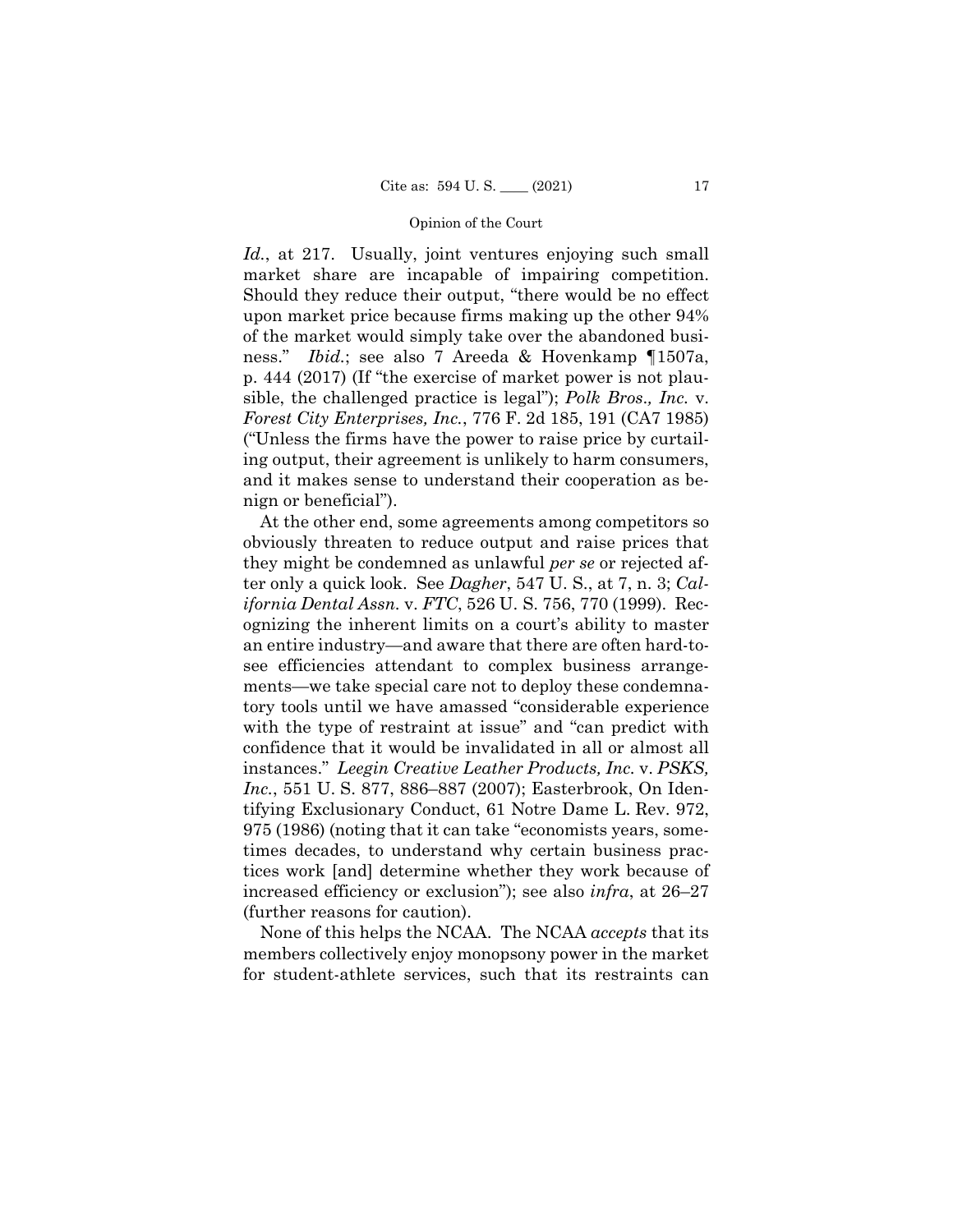(and in fact do) harm competition. See D. Ct. Op., at 1067. Unlike customers who would look elsewhere when a small van company raises its prices above market levels, the district court found (and the NCAA does not here contest) that student-athletes have nowhere else to sell their labor. Even if the NCAA is a joint venture, then, it is hardly of the sort that would warrant quick-look approval for all its myriad rules and restrictions.

Nor does the NCAA's status as a particular type of venture categorically exempt its restraints from ordinary rule of reason review. We do not doubt that some degree of coordination between competitors within sports leagues can be procompetitive. Without some agreement among rivals—on things like how many players may be on the field or the time allotted for play—the very competitions that consumers value would not be possible. See *Board of Regents*, 468 U. S., at 101 (quoting R. Bork, The Antitrust Paradox 278 (1978)). Accordingly, even a sports league with market power might see some agreements among its members win antitrust approval in the "'twinkling of an eye.'" *American Needle*, 560 U. S., at 203.

But this insight does not always apply. That *some* restraints are necessary to create or maintain a league sport does not mean *all* "aspects of elaborate interleague cooperation are." *Id.*, at 199, n. 7. While a quick look will often be enough to approve the restraints "necessary to produce a game," *ibid.*, a fuller review may be appropriate for others. See, *e.g., Chicago Professional Sports Ltd. Partnership*  v. *National Basketball Assn.*, 95 F. 3d 593, 600 (CA7 1996) ("Just as the ability of McDonald's franchises to coordinate the release of a new hamburger does not imply their ability to agree on wages for counter workers, so the ability of sports teams to agree on a TV contract need not imply an ability to set wages for players").

The NCAA's rules fixing wages for student-athletes fall on the far side of this line. Nobody questions that Division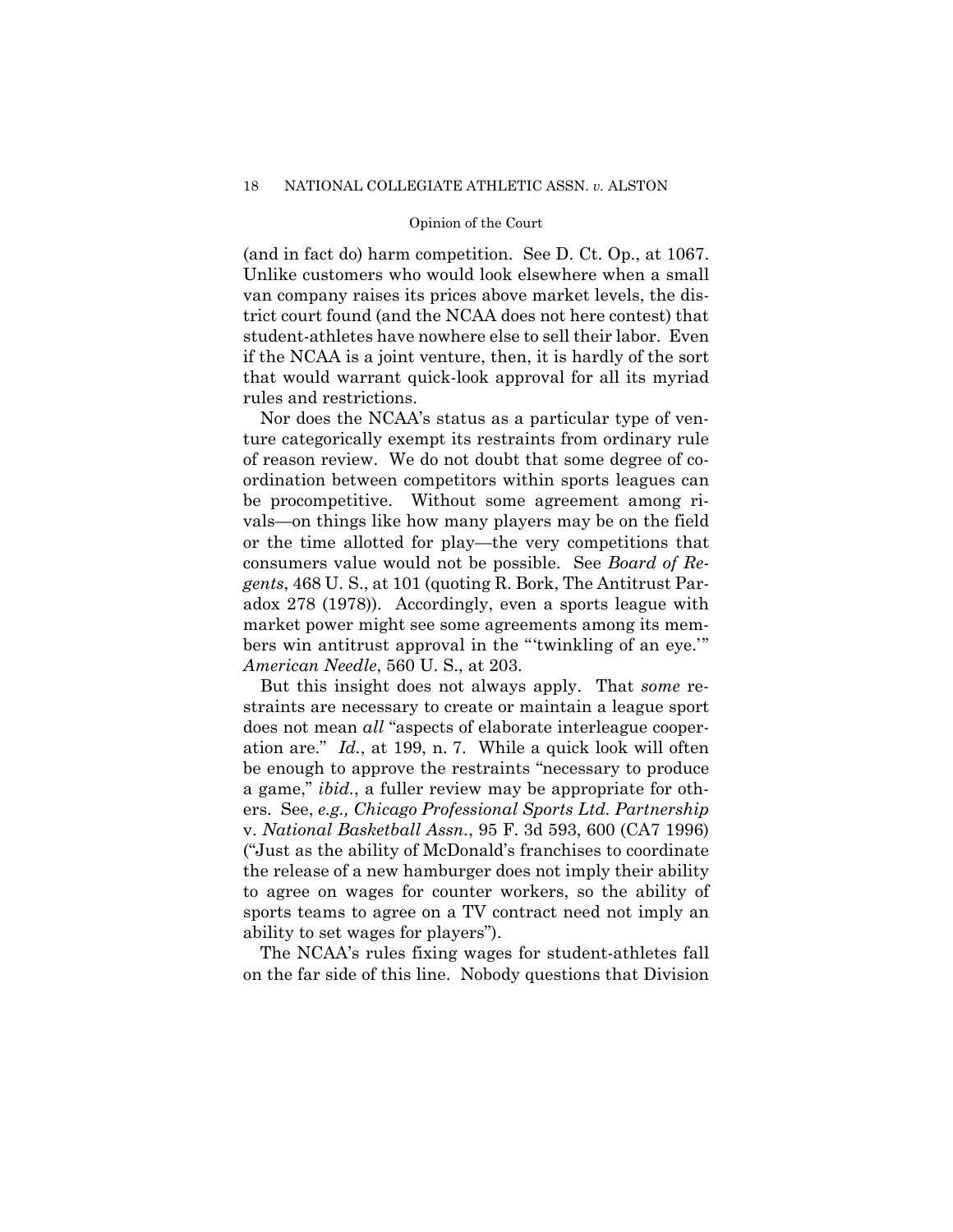I basketball and FBS football can proceed (and have proceeded) without the education-related compensation restrictions the district court enjoined; the games go on. Instead, the parties dispute whether and to what extent those restrictions in the NCAA's labor market yield benefits in its consumer market that can be attained using substantially less restrictive means. That dispute presents complex questions requiring more than a blink to answer.

B

 to televise football games. 468 U. S., at 94. On the NCAA's Even if background antitrust principles counsel in favor of the rule of reason, the NCAA replies that a particular precedent ties our hands. The NCAA directs our attention to *Board of Regents*, where this Court considered the league's rules restricting the ability of its member schools reading, that decision expressly approved its limits on student-athlete compensation—and this approval forecloses any meaningful review of those limits today.

We see things differently. *Board of Regents* explained that the league's television rules amounted to "[h]orizontal price fixing and output limitation[s]" of the sort that are "ordinarily condemned" as "'illegal *per se*.'" *Id*., at 100. The Court declined to declare the NCAA's restraints *per se* unlawful only because they arose in "an industry" in which some "horizontal restraints on competition are essential if the product is to be available at all." *Id.*, at 101–102. Our analysis today is fully consistent with all of this. Indeed, if any daylight exists it is only in the NCAA's favor. While *Board of Regents* did not condemn the NCAA's broadcasting restraints as *per se* unlawful, it invoked abbreviated antitrust review as a path to condemnation, not salvation. *Id.*, at 109, n. 39. If a quick look was thought sufficient before rejecting the NCAA's procompetitive rationales in that case, it is hard to see how the NCAA might object to a court providing a more cautious form of review before reaching a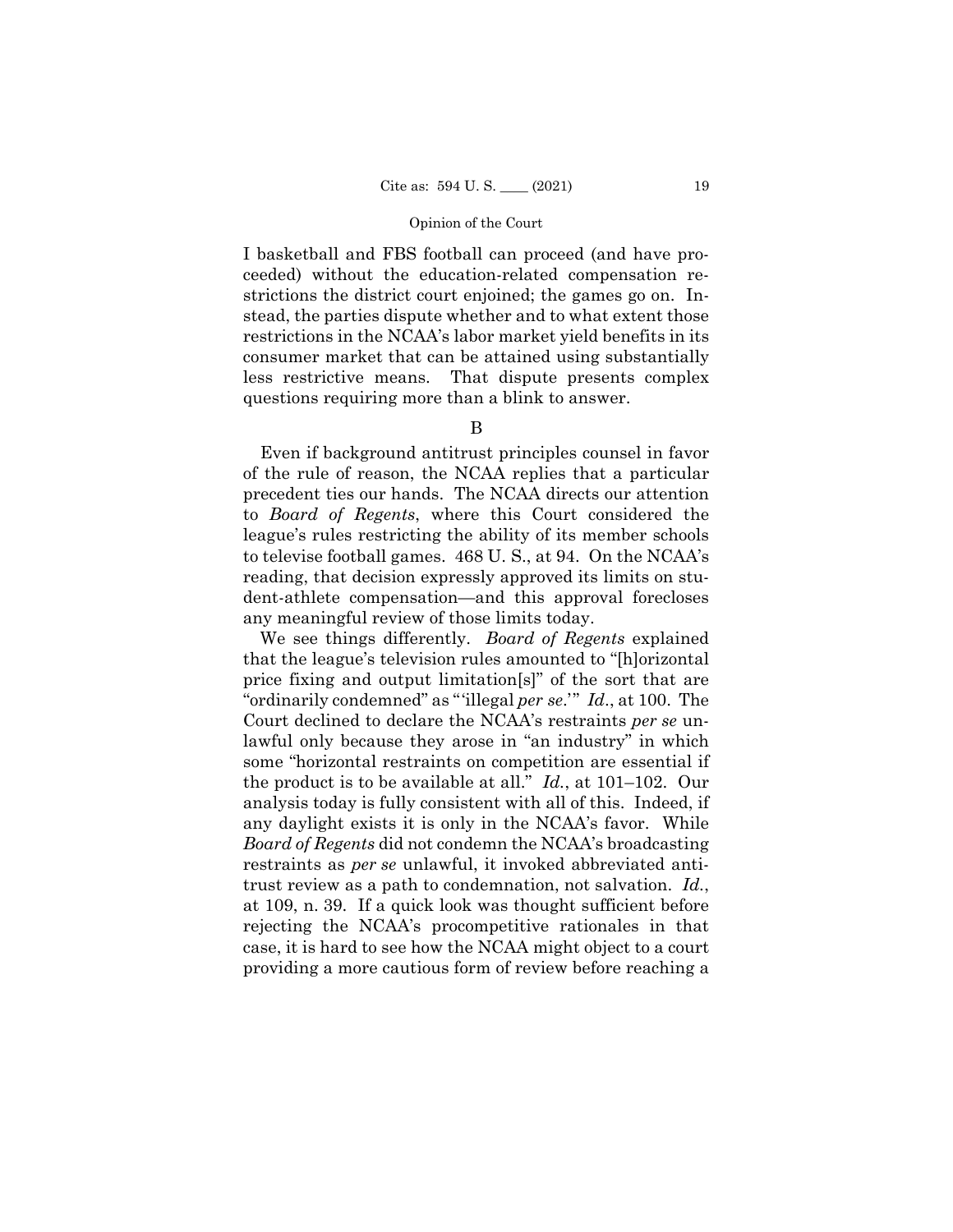similar judgment here.

To be sure, the NCAA isn't without a reply. It notes that, in the course of reaching its judgment about television marketing restrictions, the *Board of Regents* Court commented on student-athlete compensation restrictions. Most particularly, the NCAA highlights this passage:

 a revered tradition of amateurism in college sports. "The NCAA plays a critical role in the maintenance of There can be no question but that it needs ample latitude to play that role, or that the preservation of the student-athlete in higher education adds richness and diversity to intercollegiate athletics and is entirely consistent with the goals of the Sherman Act." *Id.*, at 120.

See also *id.*, at 101, 102 (the NCAA "seeks to market a particular brand of football" in which "athletes must not be paid, must be required to attend class, and the like"). On the NCAA's telling, these observations foreclose any rule of reason review in this suit.

 assuming the reasonableness of the NCAA's restrictions: Once more, we cannot agree. *Board of Regents* may suggest that courts should take care when assessing the NCAA's restraints on student-athlete compensation, sensitive to their procompetitive possibilities. But these remarks do not suggest that courts must reflexively reject *all*  challenges to the NCAA's compensation restrictions. Student-athlete compensation rules were not even at issue in *Board of Regents*. And the Court made clear it was only "It is reasonable to *assume* that most of the regulatory controls of the NCAA are justifiable means of fostering competition among amateur athletic teams and are therefore procompetitive . . . ." *Id.*, at 117 (emphasis added). Accordingly, the Court simply did not have occasion to declare nor did it declare—the NCAA's compensation restrictions procompetitive both in 1984 and forevermore.

Our confidence on this score is fortified by still another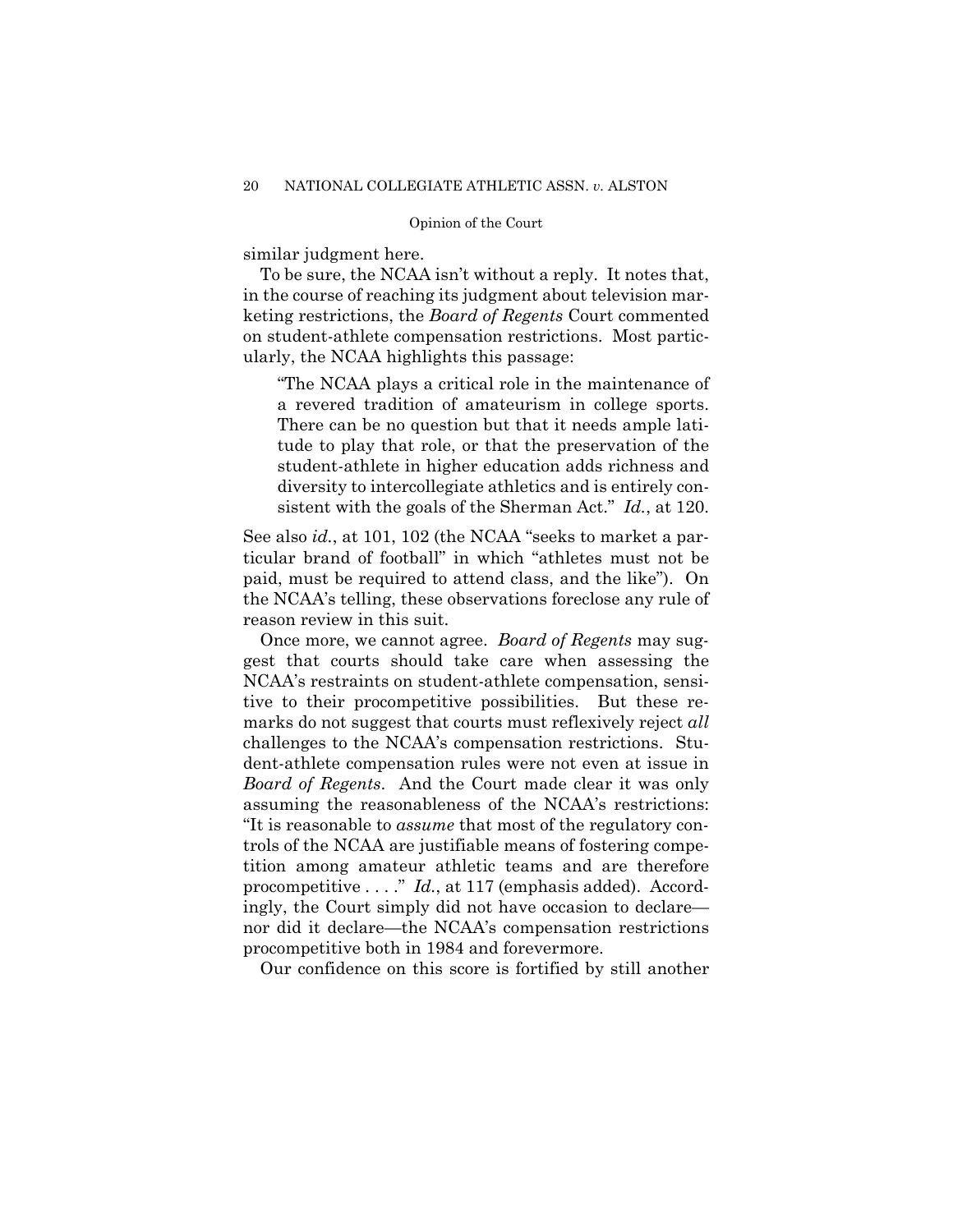factor. Whether an antitrust violation exists necessarily depends on a careful analysis of market realities. See, *e.g., American Express Co.*, 585 U.S., at \_\_\_\_\_\_ (slip op., at 10– 12); 2B Areeda & Hovenkamp ¶500, p. 107 (2014). If those market realities change, so may the legal analysis.

 more than \$13.5 billion. *Ibid.* From 1982 to 1984, CBS paid When it comes to college sports, there can be little doubt that the market realities have changed significantly since 1984. Since then, the NCAA has dramatically increased the amounts and kinds of benefits schools may provide to student-athletes. For example, it has allowed the conferences flexibility to set new and higher limits on athletic scholarships. D. Ct. Op., at 1064. It has increased the size of permissible benefits "incidental to athletics participation." *Id*., at 1066. And it has developed the Student Assistance Fund and the Academic Enhancement Fund, which in 2018 alone provided over \$100 million to student-athletes. *Id*., at 1072. Nor is that all that has changed. In 1985, Division I football and basketball raised approximately \$922 million and \$41 million respectively. Brief for Former NCAA Executives as *Amici Curiae* 7. By 2016, NCAA Division I schools raised \$16 million per year to televise the March Madness Division I men's basketball tournament. *Ibid.* In 2016, those annual television rights brought in closer to \$1.1 billion. D. Ct. Op., at 1077, n. 20.

Given the sensitivity of antitrust analysis to market realities—and how much has changed in this market—we think it would be particularly unwise to treat an aside in *Board of Regents* as more than that. This Court may be "infallible only because we are final," *Brown* v. *Allen*, 344 U. S. 443, 540 (1953) (Jackson, J., concurring in result), but those sorts of stray comments are neither.

 $\mathcal{C}$ 

The NCAA submits that a rule of reason analysis is inappropriate for still another reason—because the NCAA and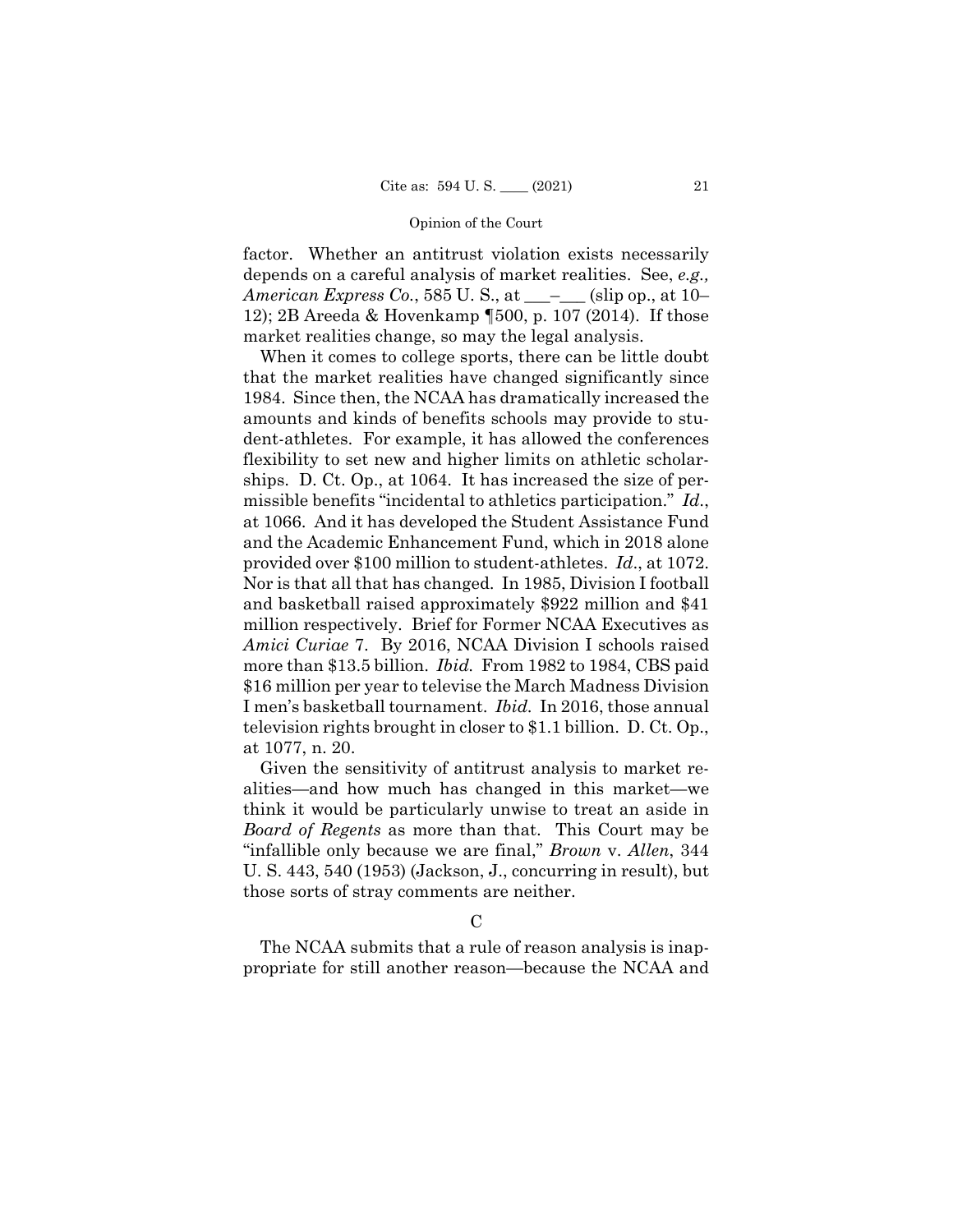its member schools are not "commercial enterprises" and instead oversee intercollegiate athletics "as an integral part of the undergraduate experience." Brief for Petitioner in No. 20–512, at 31. The NCAA represents that it seeks to "maintain amateurism in college sports as part of serving [the] societally important non-commercial objective" of "higher education." *Id.*, at 3.

Here again, however, there may be less of a dispute than meets the eye. The NCAA does not contest that its restraints affect interstate trade and commerce and are thus subject to the Sherman Act. See D. Ct. Op., at 1066. The NCAA acknowledges that this Court already analyzed (and struck down) some of its restraints as anticompetitive in *Board of Regents*. And it admits, as it must, that the Court did all this only after observing that the Sherman Act had already been applied to other nonprofit organizations—and that "the economic significance of the NCAA's nonprofit character is questionable at best" given that "the NCAA and its member institutions are in fact organized to maximize revenues." 468 U. S., at 100–101, n. 22. Nor, on the other side of the equation, does anyone contest that the status of the NCAA's members as schools and the status of studentathletes as students may be relevant in assessing consumer demand as part of a rule of reason review.

With this much agreed it is unclear exactly what the NCAA seeks. To the extent it means to propose a sort of judicially ordained immunity from the terms of the Sherman Act for its restraints of trade—that we should overlook its restrictions because they happen to fall at the intersection of higher education, sports, and money—we cannot agree. This Court has regularly refused materially identical requests from litigants seeking special dispensation from the Sherman Act on the ground that their restraints of trade serve uniquely important social objectives beyond enhancing competition.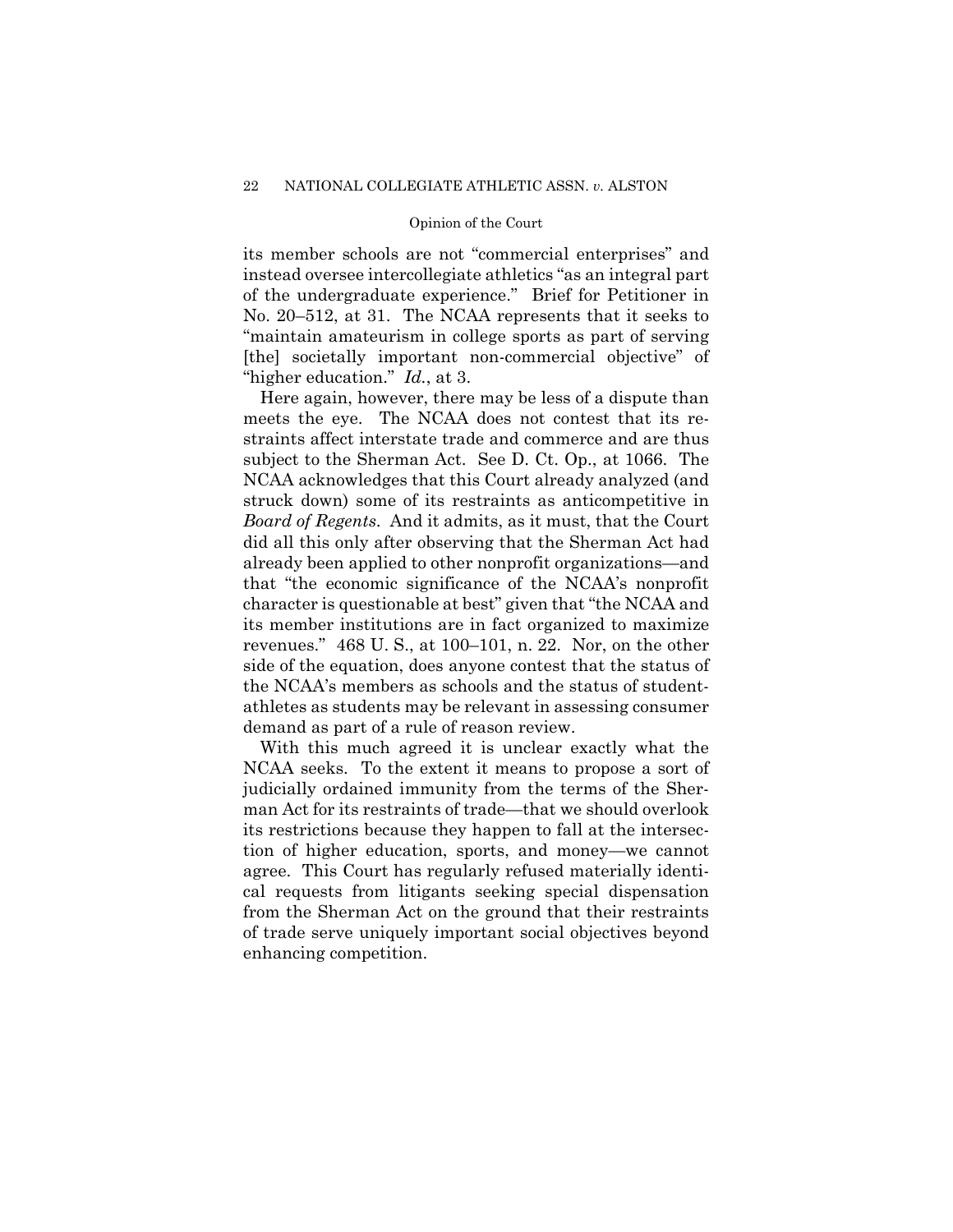Take two examples. In *National Soc. of Professional Engineers* v. *United States*, 435 U. S. 679 (1978), a trade association argued that price competition between engineers competing for building projects had to be restrained to ensure quality work and protect public safety. *Id.*, at 679– 680. This Court rejected that appeal as "nothing less than a frontal assault on the basic policy of the Sherman Act." *Id.*, at 695. The "statutory policy" of the Act is one of competition and it "precludes inquiry into the question whether competition is good or bad." *Ibid.* In *FTC* v. *Superior Court Trial Lawyers Assn.*, 493 U. S. 411 (1990), criminal defense lawyers agreed among themselves to refuse court appointments until the government increased their compensation. *Id.,* at 414. And once more the Court refused to consider whether this restraint of trade served some social good more important than competition: "The social justifications proffered for respondents' restraint of trade . . . do not make it any less unlawful." *Id.*, at 424.

To be sure, this Court once dallied with something that looks a bit like an antitrust exemption for professional baseball. In *Federal Baseball Club of Baltimore, Inc.* v. *National League of Professional Baseball Clubs*, 259 U. S. 200 (1922), the Court reasoned that "exhibitions" of "base ball" did not implicate the Sherman Act because they did not involve interstate trade or commerce—even though teams regularly crossed state lines (as they do today) to make money and enhance their commercial success. *Id*., at 208–209. But this Court has refused to extend *Federal Baseball*'s reasoning to other sports leagues—and has even acknowledged criticisms of the decision as "'unrealistic'" and "'inconsistent'" and "aberration[al]." *Flood* v. *Kuhn*, 407 U. S. 258, 282 (1972) (quoting *Radovich* v. *National Football League*, 352 U. S. 445, 452 (1957)); see also Brief for Advocates for Minor Leaguers as *Amicus Curiae* 5, n. 3 (gathering criticisms). Indeed, as we have seen, this Court has already recognized that the NCAA itself *is* subject to the Sherman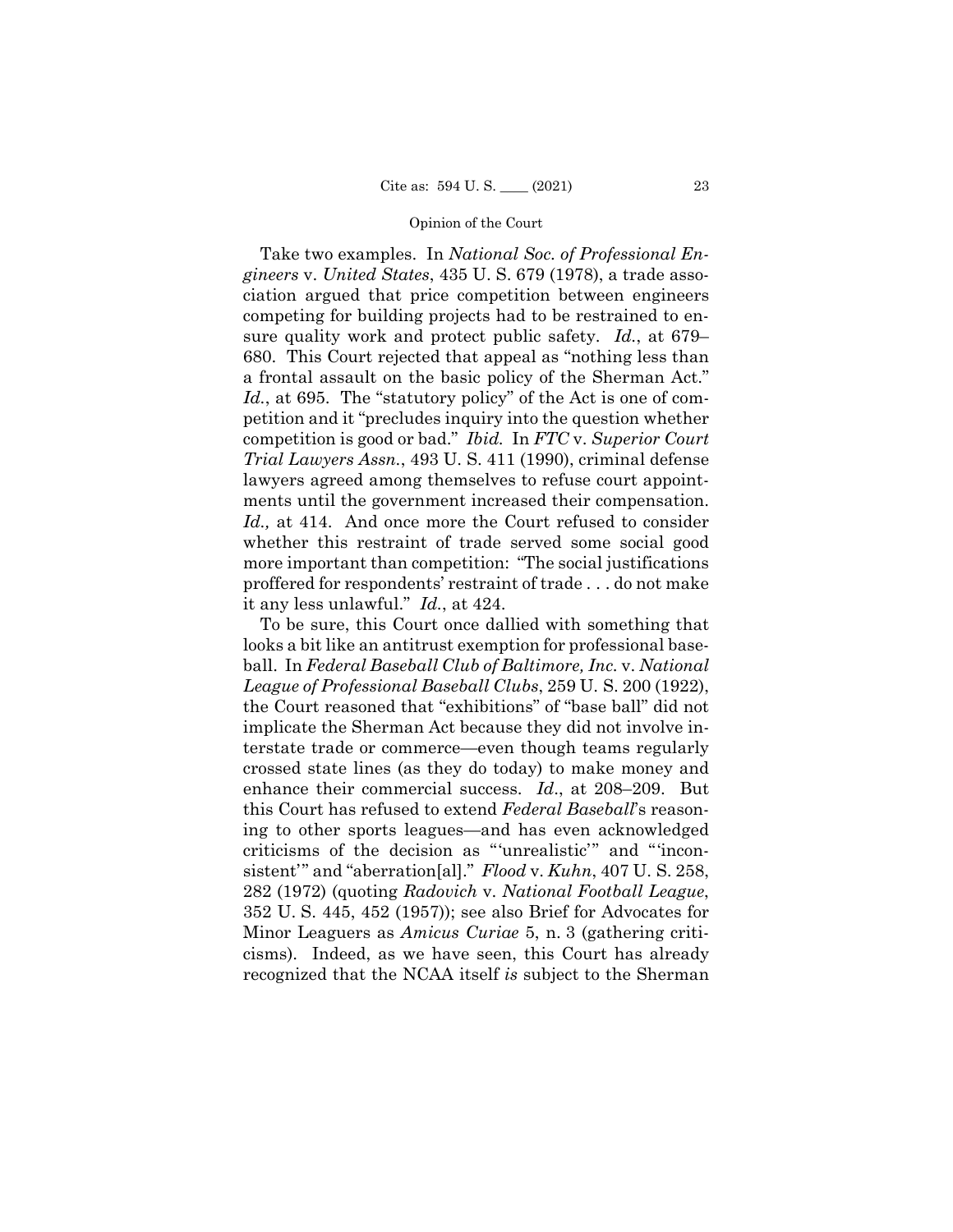Act.

The "orderly way" to temper that Act's policy of competition is "by legislation and not by court decision." *Flood*, 407 U. S., at 279. The NCAA is free to argue that, "because of the special characteristics of [its] particular industry," it should be exempt from the usual operation of the antitrust laws—but that appeal is "properly addressed to Congress." *National Soc. of Professional Engineers*, 435 U. S., at 689. Nor has Congress been insensitive to such requests. It has modified the antitrust laws for certain industries in the past, and it may do so again in the future. See, *e.g.*, 7 U. S. C. §§291–292 (agricultural cooperatives); 15 U. S. C. §§1011–1013 (insurance); 15 U. S. C. §§1801–1804 (newspaper joint operating agreements). But until Congress says otherwise, the only law it has asked us to enforce is the Sherman Act, and that law is predicated on one assumption alone—"competition is the best method of allocating resources" in the Nation's economy. *National Soc. of Professional Engineers*, 435 U. S., at 695.

## III

## A

While the NCAA devotes most of its energy to resisting the rule of reason in its usual form, the league lodges some objections to the district court's application of it as well.

When describing the rule of reason, this Court has sometimes spoken of "a three-step, burden-shifting framework" as a means for "'distinguish[ing] between restraints with anticompetitive effect that are harmful to the consumer and restraints stimulating competition that are in the consumer's best interest.'" *American Express Co.*, 585 U. S., at  $(\text{slip op.}, \text{at 9})$ . As we have described it, "the plaintiff has the initial burden to prove that the challenged restraint has a substantial anticompetitive effect." *Ibid.* Should the plaintiff carry that burden, the burden then "shifts to the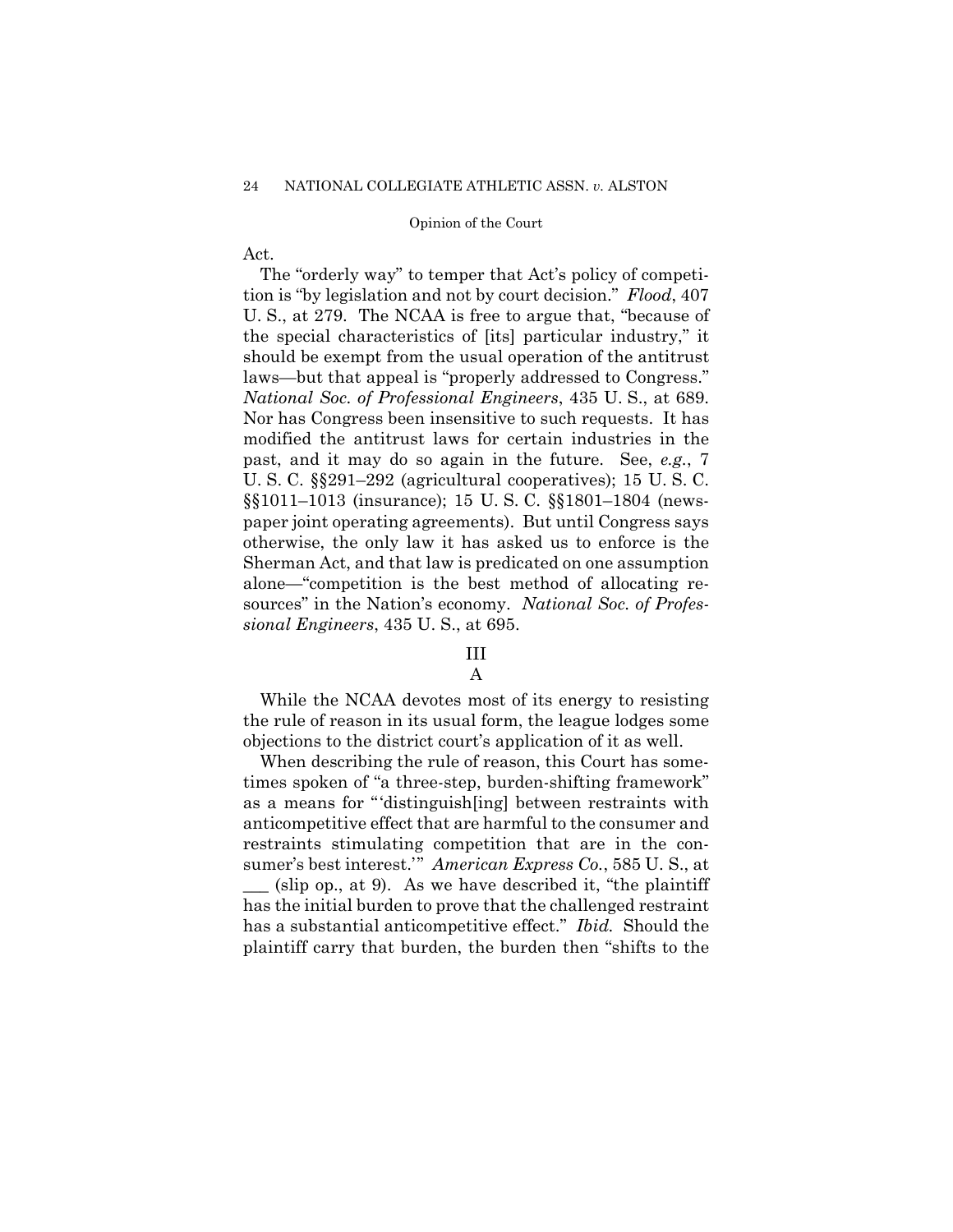achieved through less anticompetitive means." *Id.,* at \_\_\_– defendant to show a procompetitive rationale for the restraint." *Ibid.* If the defendant can make that showing, "the burden shifts back to the plaintiff to demonstrate that the procompetitive efficiencies could be reasonably  $(\text{slip op.}, \text{at } 9-10).$ 

These three steps do not represent a rote checklist, nor may they be employed as an inflexible substitute for careful analysis. As we have seen, what is required to assess whether a challenged restraint harms competition can vary depending on the circumstances. See *supra*, at 15–19. The whole point of the rule of reason is to furnish "an enquiry" meet for the case, looking to the circumstances, details, and logic of a restraint" to ensure that it unduly harms competition before a court declares it unlawful. *California Dental*, 526 U. S., at 781; see also, *e.g., Leegin Creative*, 551 U. S., at 885 ("'[T]he factfinder weighs all of the circumstances of a case in deciding whether a restrictive practice should be prohibited as imposing an unreasonable restraint on competition'"); *Copperweld Corp.* v. *Independence Tube Corp.*, 467 U. S. 752, 768 (1984); 7 Areeda & Hovenkamp ¶1507a, at 442–444 (slightly different "decisional model" using sequential questions).

In the proceedings below, the district court followed circuit precedent to apply a multistep framework closely akin to *American Express*'s. As its first step, the district court required the student-athletes to show that "the challenged restraints produce significant anticompetitive effects in the relevant market." D. Ct. Op., at 1067. This was no slight burden. According to one *amicus*, courts have disposed of nearly all rule of reason cases in the last 45 years on the ground that the plaintiff failed to show a substantial anticompetitive effect. Brief for 65 Professors of Law, Business, Economics, and Sports Management as *Amici Curiae* 21, n. 9 ("Since 1977, courts decided 90% (809 of 897) on this ground"). This suit proved different. As we have seen,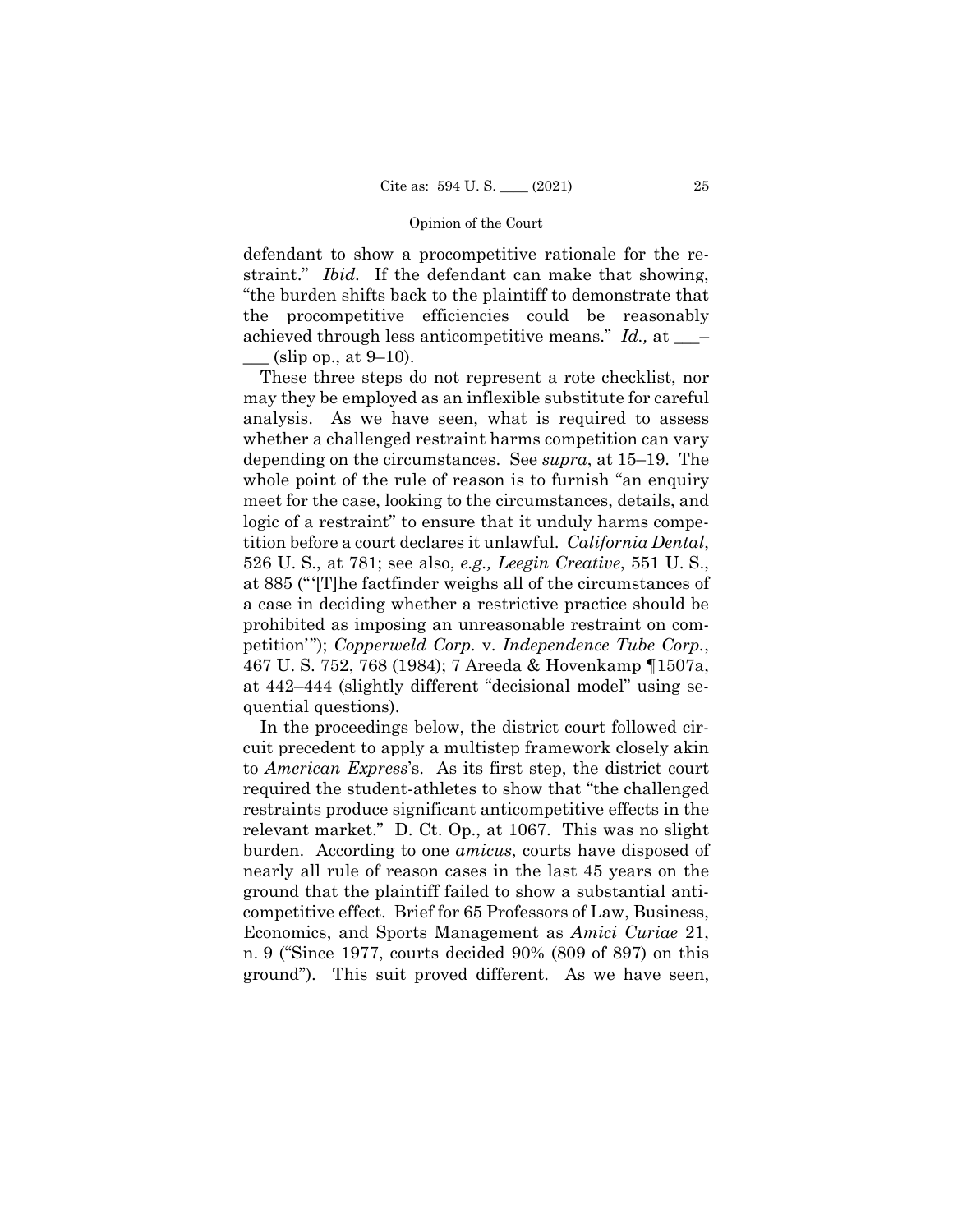based on a voluminous record, the district court held that the student-athletes had shown the NCAA enjoys the power to set wages in the market for student-athletes' labor—and that the NCAA has exercised that power in ways that have produced significant anticompetitive effects. See D. Ct. Op., at 1067. Perhaps even more notably, the NCAA "did not meaningfully dispute" this conclusion. *Ibid.* 

Unlike so many cases, then, the district court proceeded to the second step, asking whether the NCAA could muster a procompetitive rationale for its restraints. *Id.*, at 1070. This is where the NCAA claims error first crept in. On its account, the district court examined the challenged rules at different levels of generality. At the first step of its inquiry, the court asked whether the NCAA's entire package of compensation restrictions has substantial anticompetitive effects *collectively*. Yet, at the second step, the NCAA says the district court required it to show that each of its distinct rules limiting student-athlete compensation has procompetitive benefits *individually*. The NCAA says this mismatch had the result of effectively—and erroneously—requiring it to prove that each rule is the least restrictive means of achieving the procompetitive purpose of differentiating college sports and preserving demand for them.

We agree with the NCAA's premise that antitrust law does not require businesses to use anything like the least restrictive means of achieving legitimate business purposes. To the contrary, courts should not second-guess "degrees of reasonable necessity" so that "the lawfulness of conduct turn[s] upon judgments of degrees of efficiency." *Rothery Storage*, 792 F. 2d, at 227; *Continental T. V., Inc.* v. *GTE Sylvania Inc.*, 433 U. S. 36, 58, n. 29 (1977). That would be a recipe for disaster, for a "skilled lawyer" will "have little difficulty imagining possible less restrictive alternatives to most joint arrangements." 11 Areeda & Hovenkamp ¶1913b, p. 398 (2018). And judicial acceptance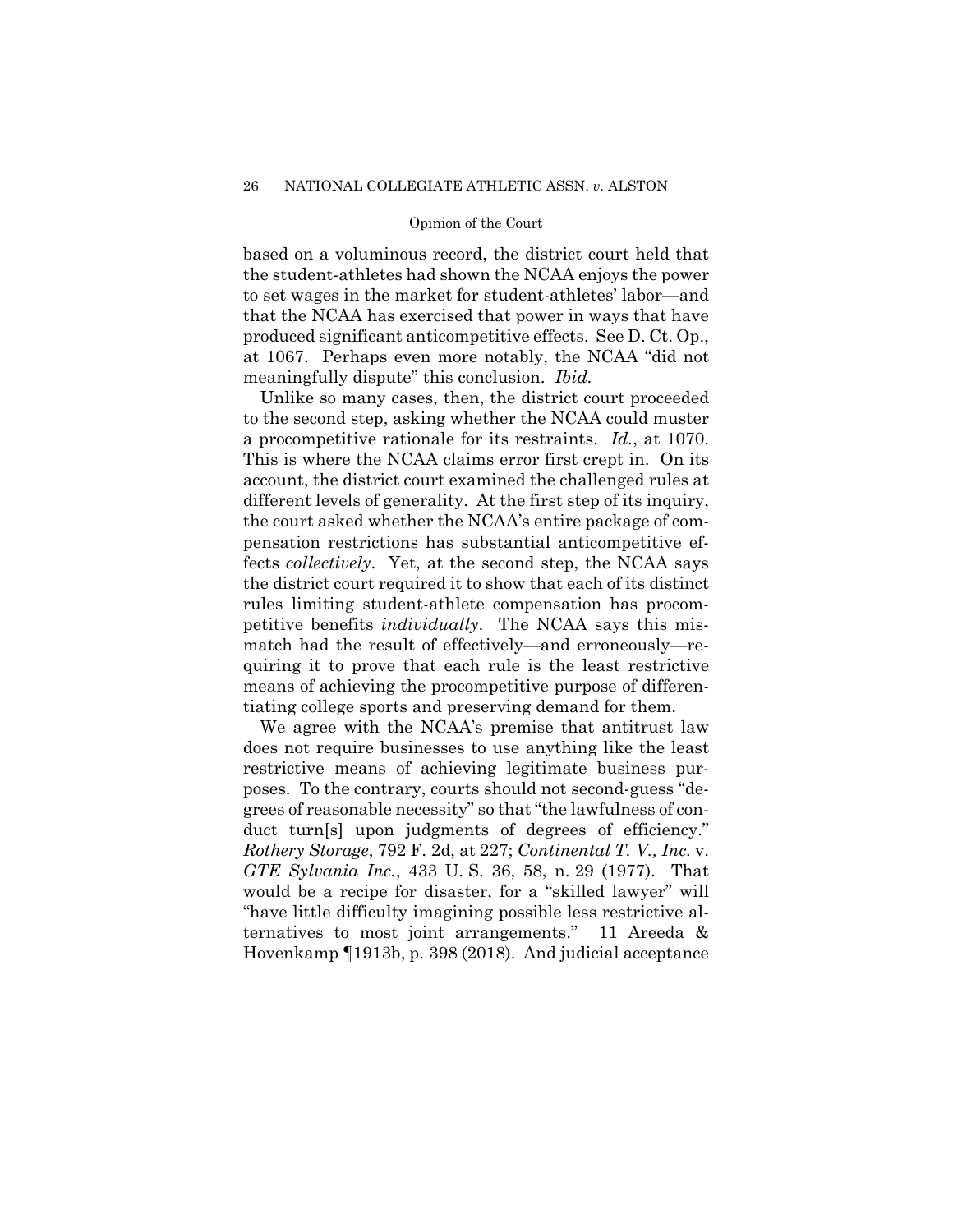of such imaginings would risk interfering "with the legitimate objectives at issue" without "adding that much to competition." 7 *id*., ¶1505b, at 435–436.

Even worse, "[r]ules that seek to embody every economic complexity and qualification may well, through the vagaries of administration, prove counter-productive, undercutting the very economic ends they seek to serve." *Barry Wright Corp.* v. *ITT Grinnell Corp.*, 724 F. 2d 227, 234 (CA1 1983) (BREYER, J.). After all, even "[u]nder the best of circumstances," applying the antitrust laws "'can be difficult'"—and mistaken condemnations of legitimate business arrangements "'are especially costly, because they chill the very'" procompetitive conduct "'the antitrust laws are designed to protect.'" *Verizon Communications Inc.* v. *Law Offices of Curtis V. Trinko, LLP*, 540 U. S. 398, 414 (2004). Indeed, static judicial decrees in ever-evolving markets may themselves facilitate collusion or frustrate entry and competition. *Ibid.* To know that the Sherman Act prohibits only *unreasonable* restraints of trade is thus to know that attempts to "'[m]ete[r]' small deviations is not an appropriate antitrust function." Hovenkamp, Antitrust Balancing, 12 N. Y. U. J. L. & Bus. 369, 377 (2016).

While we agree with the NCAA's legal premise, we cannot say the same for its factual one. Yes, at the first step of its inquiry, the district court held that the student-athletes had met their burden of showing the NCAA's restraints collectively bear an anticompetitive effect. And, given that, yes, at step two the NCAA had to show only that those same rules collectively yield a procompetitive benefit. The trouble for the NCAA, though, is not the level of generality. It is the fact that the district court found unpersuasive much of its proffered evidence. See D. Ct. Op., at 1070–1076, 1080–1083. Recall that the court found the NCAA failed "to establish that the challenged compensation rules . . . have any direct connection to consumer demand." *Id.,* at 1070.

To be sure, there is a wrinkle here. While finding the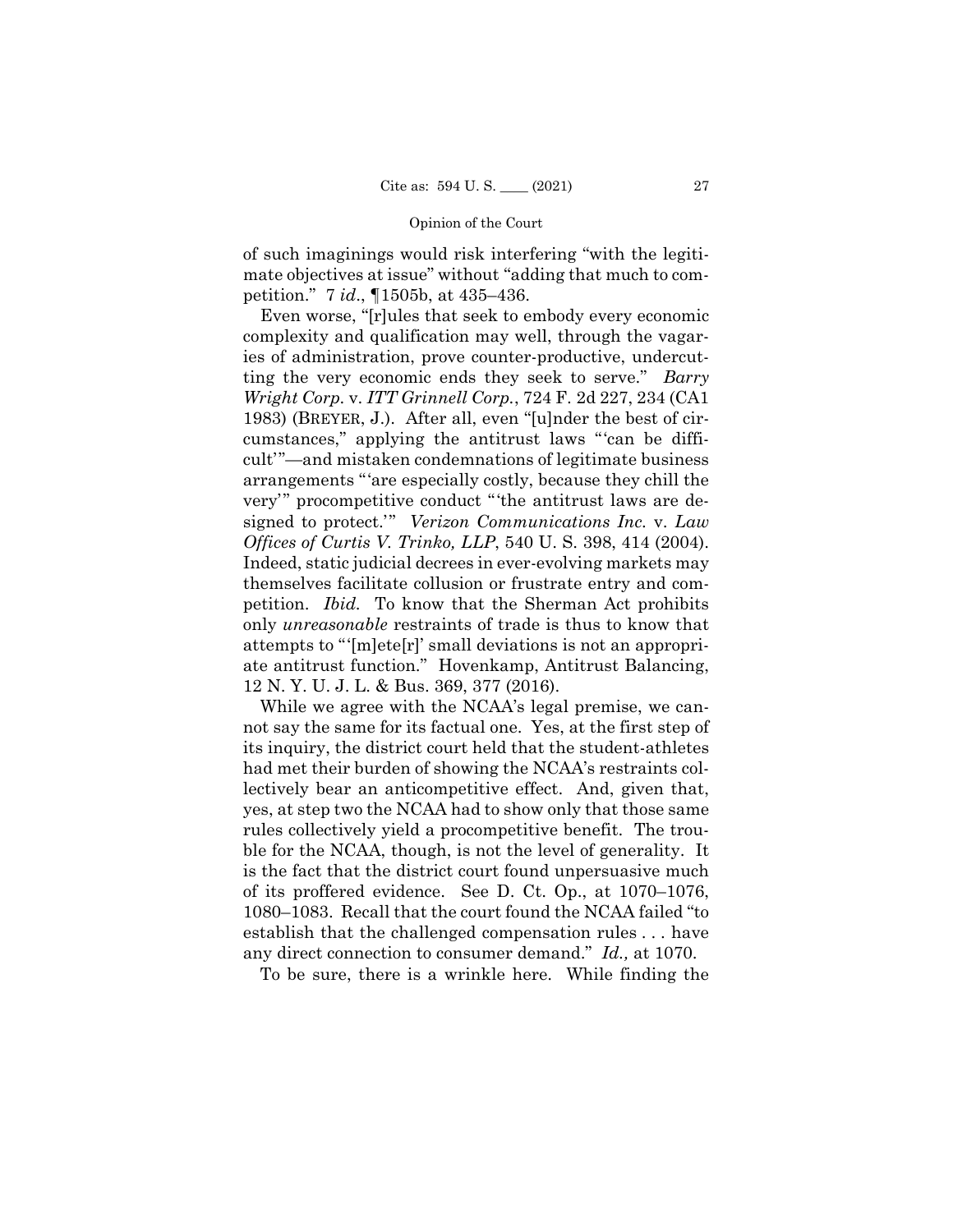NCAA had failed to establish that its rules collectively sustain consumer demand, the court did find that "some" of those rules "may" have procompetitive effects "to the extent" they prohibit compensation "unrelated to education, akin to salaries seen in professional sports leagues." *Id.,* at 1082–1083. The court then proceeded to what corresponds to the third step of the *American Express* framework, where it required the student-athletes "to show that there are substantially less restrictive alternative rules that would achieve the same procompetitive effect as the challenged set of rules." D. Ct. Op*.*, at 1104. And there, of course, the district court held that the student-athletes partially succeeded—they were able to show that the NCAA could achieve the procompetitive benefits it had established with substantially less restrictive restraints on education-related benefits.

Even acknowledging this wrinkle, we see nothing about the district court's analysis that offends the legal principles the NCAA invokes. The court's judgment ultimately turned on the key question at the third step: whether the studentathletes could prove that "substantially less restrictive alternative rules" existed to achieve the same procompetitive benefits the NCAA had proven at the second step. *Ibid.* Of course, deficiencies in the NCAA's proof of procompetitive benefits at the second step influenced the analysis at the third. But that is only because, however framed and at whichever step, anticompetitive restraints of trade may wind up flunking the rule of reason to the extent the evidence shows that substantially less restrictive means exist to achieve any proven procompetitive benefits. See, *e.g.,* 7 Areeda & Hovenkamp ¶1505, p. 428 ("To be sure, these two questions can be collapsed into one," since a "legitimate objective that is not promoted by the challenged restraint can be equally served by simply abandoning the restraint, which is surely a less restrictive alternative").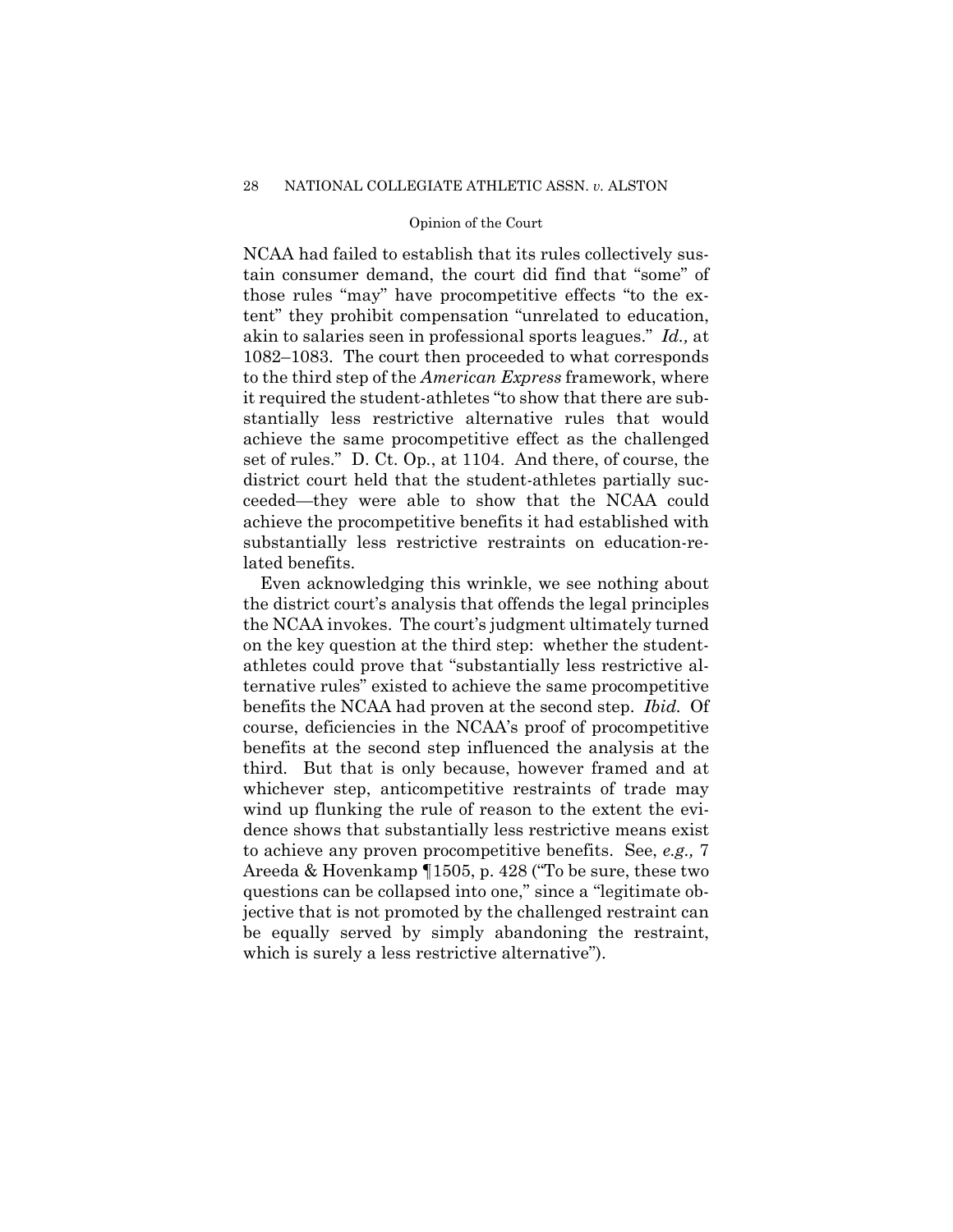Simply put, the district court nowhere—expressly or effectively—required the NCAA to show that its rules constituted the *least* restrictive means of preserving consumer demand. Rather, it was only after finding the NCAA's restraints "'patently and inexplicably stricter than is necessary'" to achieve the procompetitive benefits the league had demonstrated that the district court proceeded to declare a violation of the Sherman Act. D. Ct. Op., at 1104. That demanding standard hardly presages a future filled with judicial micromanagement of legitimate business decisions.

B

In a related critique, the NCAA contends the district court "impermissibly redefined" its "product" by rejecting its views about what amateurism requires and replacing them with its preferred conception. Brief for Petitioner in No. 20–512, at 35–36.

This argument, however, misapprehends the way a defendant's procompetitive business justification relates to the antitrust laws. Firms deserve substantial latitude to fashion agreements that serve legitimate business interests—agreements that may include efforts aimed at introducing a new product into the marketplace. *Supra*, at 15– 19. But none of that means a party can relabel a restraint as a product feature and declare it "immune from §1 scrutiny." *American Needle*, 560 U. S., at 199, n. 7. In this suit, as in any, the district court had to determine whether the defendants' agreements harmed competition and whether any procompetitive benefits associated with their restraints could be achieved by "substantially less restrictive alternative" means. D. Ct. Op., at 1104.

The NCAA's argument not only misapprehends the inquiry, it would require us to overturn the district court's factual findings. While the NCAA asks us to defer to its conception of amateurism, the district court found that the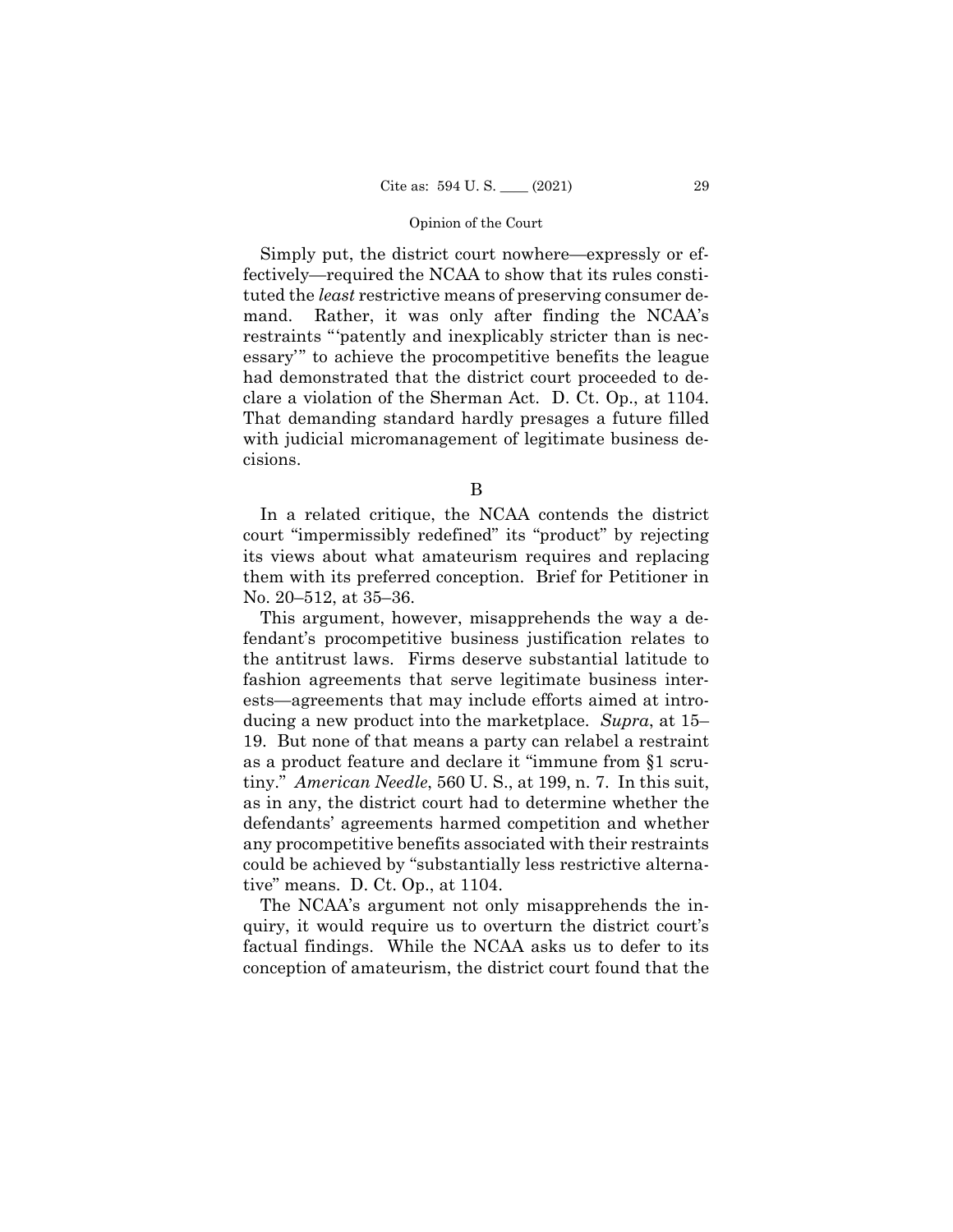NCAA had not adopted any consistent definition. *Id.,* at 1070. Instead, the court found, the NCAA's rules and restrictions on compensation have shifted markedly over time. *Id.,* at 1071–1074. The court found, too, that the NCAA adopted these restrictions without any reference to "considerations of consumer demand," *id.*, at 1100, and that some were "not necessary to preserve consumer demand," *id.*, at 1075, 1080, 1104. None of this is product redesign; it is a straightforward application of the rule of reason.

 $\mathcal{C}$ 

Finally, the NCAA attacks as "indefensible" the lower courts' holding that substantially less restrictive alternatives exist capable of delivering the same procompetitive benefits as its current rules. Brief for Petitioner in No. 20– 512, at 46. The NCAA claims, too, that the district court's injunction threatens to "micromanage" its business. *Id.*, at 50.

Once more, we broadly agree with the legal principles the NCAA invokes. As we have discussed, antitrust courts must give wide berth to business judgments before finding liability. See *supra*, at 15–19. Similar considerations apply when it comes to the remedy. Judges must be sensitive to the possibility that the "continuing supervision of a highly detailed decree" could wind up impairing rather than enhancing competition. *Trinko*, 540 U.S., at 415. Costs associated with ensuring compliance with judicial decrees may exceed efficiencies gained; the decrees themselves may unintentionally suppress procompetitive innovation and even facilitate collusion. See *supra*, at 26–27. Judges must be wary, too, of the temptation to specify "the proper price, quantity, and other terms of dealing"—cognizant that they are neither economic nor industry experts. *Trinko*, 540 U. S., at 408. Judges must be open to reconsideration and modification of decrees in light of changing market reali-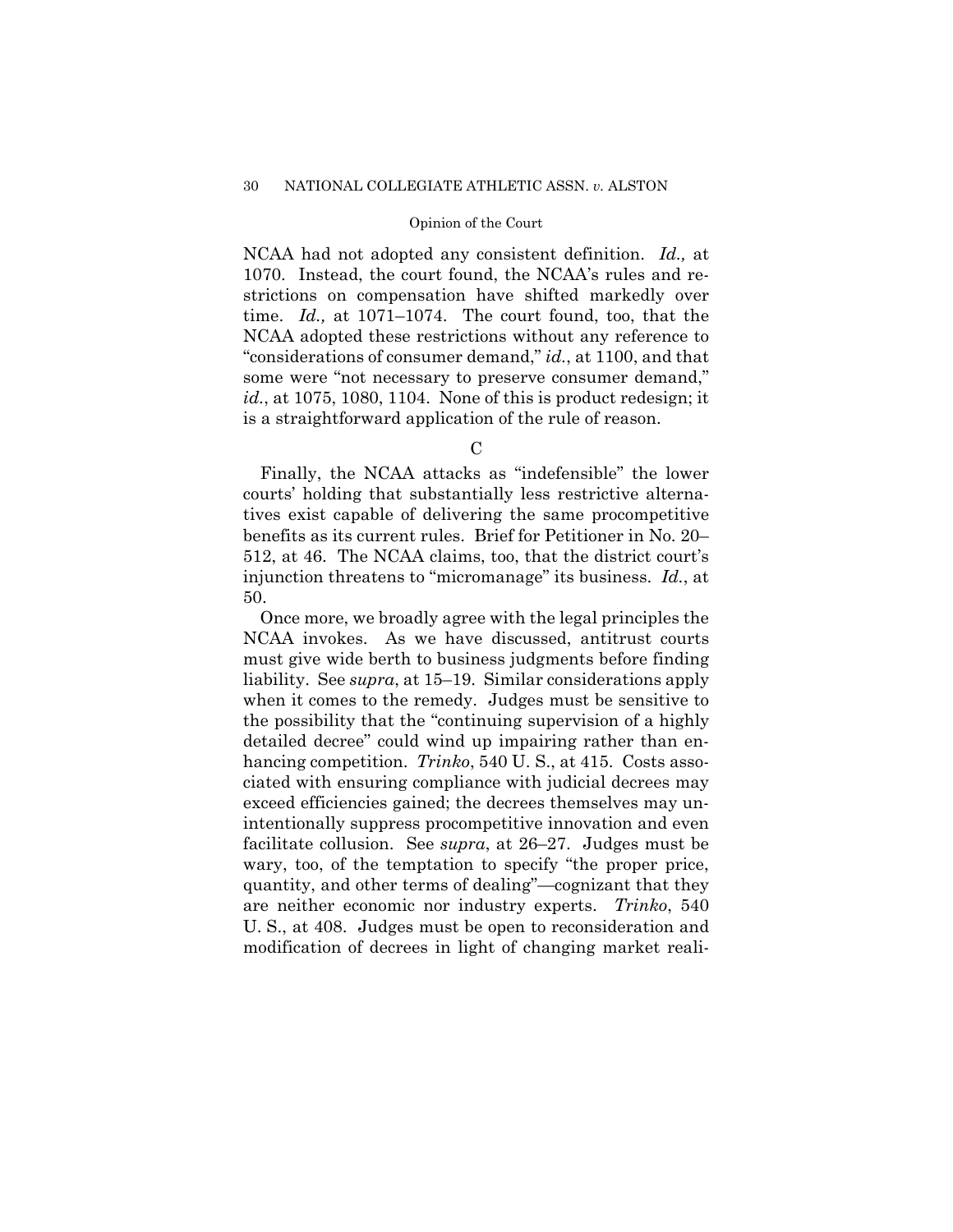*tal*, 526 U. S., at 781. And throughout courts must have a bly supervise.'" *Ibid.* In short, judges make for poor "centies, for "what we see may vary over time." *California Den*healthy respect for the practical limits of judicial administration: "An antitrust court is unlikely to be an effective day-to-day enforcer" of a detailed decree, able to keep pace with changing market dynamics alongside a busy docket. *Trinko*, 540 U. S., at 415. Nor should any court "'impose a duty . . . that it cannot explain or adequately and reasonatral planners" and should never aspire to the role. *Id.*, at 408.

Once again, though, we think the district court honored these principles. The court enjoined only restraints on education-related benefits—such as those limiting scholarships for graduate school, payments for tutoring, and the like. The court did so, moreover, only after finding that relaxing these restrictions would not blur the distinction between college and professional sports and thus impair demand—and only after finding that this course represented a significantly (not marginally) less restrictive means of achieving the same procompetitive benefits as the NCAA's current rules. D. Ct. Op., at 1104–1105.

 about providing these education-related benefits. *Ibid.* The Even with respect to education-related benefits, the district court extended the NCAA considerable leeway. As we have seen, the court provided that the NCAA could develop its own definition of benefits that relate to education and seek modification of the court's injunction to reflect that definition. App. to Pet. for Cert. in No. 20–512, at 168a, ¶4. The court explained that the NCAA and its members could agree on rules regulating how conferences and schools go court said that the NCAA and its members could continue fixing education-related cash awards, too—so long as those "limits are never lower than the limit" on awards for athletic performance. D. Ct. Op., at 1104; App. to Pet. for Cert. in No. 20–512, at 168a–169a, ¶5. And the court emphasized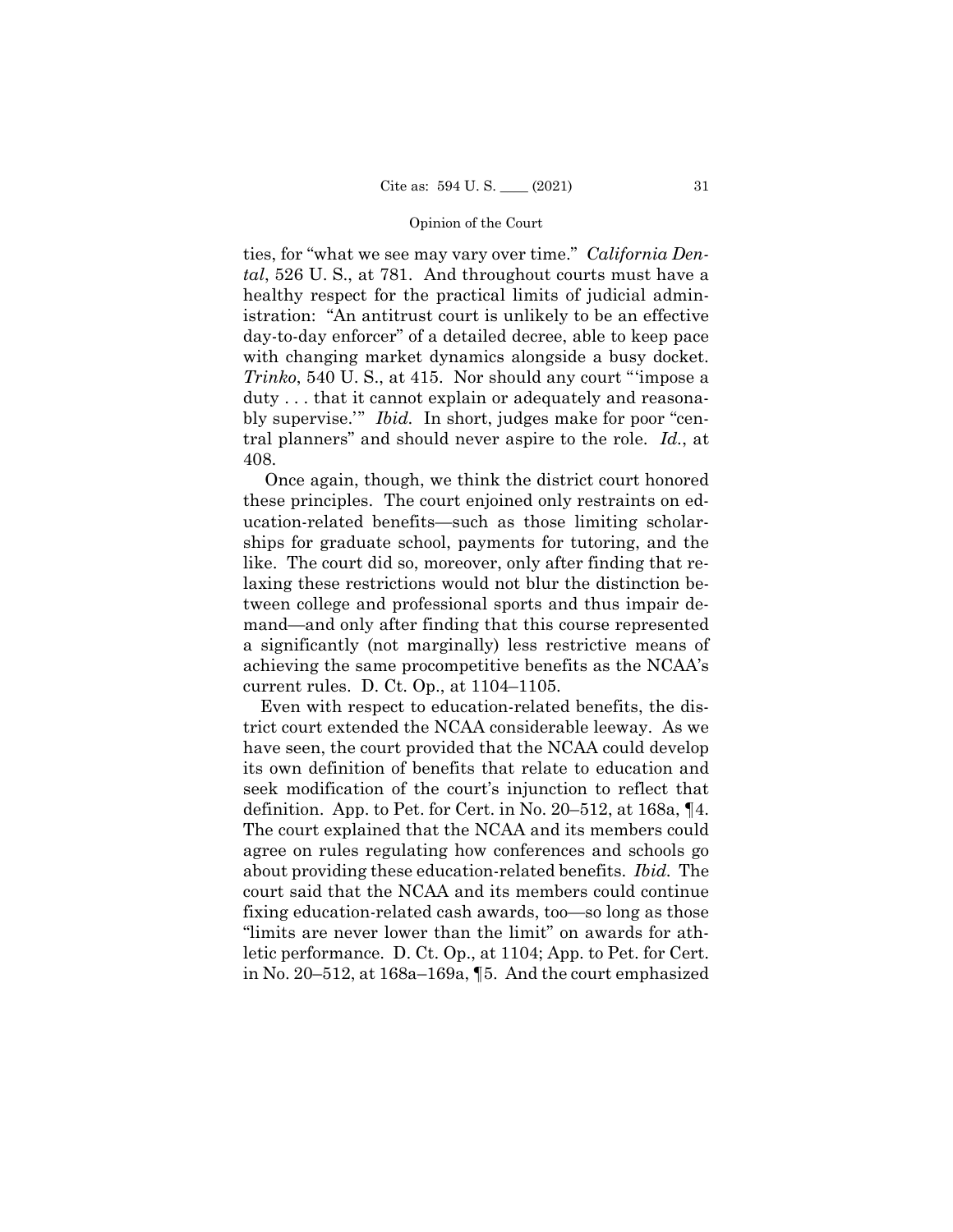ference agreements; individual conferences remain free to that its injunction applies only to the NCAA and multiconreimpose every single enjoined restraint tomorrow—or more restrictive ones still. *Id.*, at 169a–170a,  $\P\P6-7$ .

In the end, it turns out that the NCAA's complaints really boil down to three principal objections.

First, the NCAA worries about the district court's inclusion of paid posteligibility internships among the education-related benefits it approved. The NCAA fears that schools will use internships as a way of circumventing limits on payments that student-athletes may receive for athletic performance. The NCAA even imagines that boosters might promise posteligibility internships "at a sneaker company or auto dealership" with extravagant salaries as a "thinly disguised vehicle" for paying professional-level salaries. Brief for Petitioner in No. 20–512, at 37–38.

 junction. The district court enjoined only restrictions on This argument rests on an overly broad reading of the ineducation-related compensation or benefits "that may be made available *from conferences or schools*." App. to Pet. for Cert. in No. 20–512, at 167a, ¶1 (emphasis added). Accordingly, as the student-athletes concede, the injunction "does not stop the NCAA from continuing to prohibit compensation from" sneaker companies, auto dealerships, boosters, "or anyone else." Brief for Respondents 47–48; see also Brief for United States as *Amicus Curiae* 33. The NCAA itself seems to understand this much. Following the district court's injunction, the organization adopted new regulations specifying that only "a conference or institution" may fund post-eligibility internships. See Decl. of M. Boyer in No. 4:14–md–02541, ECF Doc. 1302–2, p. 6 (ND Cal., Sept. 22, 2020) (NCAA Bylaw 16.3.4(d)).

Even when it comes to internships offered by conferences and schools, the district court left the NCAA considerable flexibility. The court refused to enjoin NCAA rules prohibiting its members from providing compensation or benefits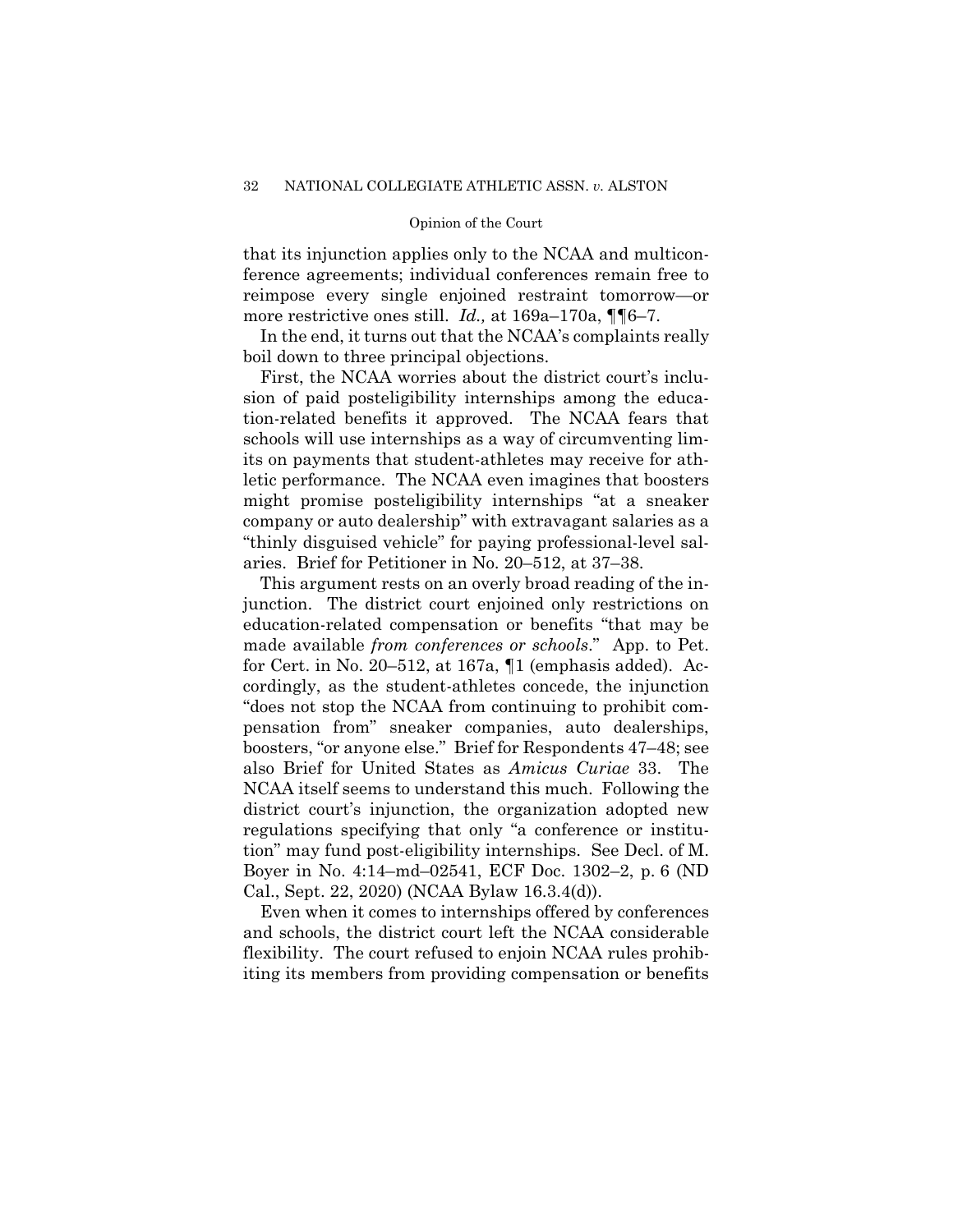unrelated to legitimate educational activities—thus leaving the league room to police phony internships. As we've observed, the district court also allowed the NCAA to propose (and enforce) rules defining what benefits do and do not relate to education. App. to Pet. for Cert. in No. 20–512, at 168a, ¶4. Accordingly, the NCAA may seek whatever limits on paid internships it thinks appropriate. And, again, the court stressed that individual conferences may restrict internships however they wish. *Id.,* at 169a, ¶6. All these features underscore the modesty of the current decree.

Second, the NCAA attacks the district court's ruling that it may fix the aggregate limit on awards schools may give for "academic or graduation" achievement no lower than its aggregate limit on parallel athletic awards (currently \$5,980 per year). *Id.,* at 168a–169a, ¶5; D. Ct. Op., at 1104. This, the NCAA asserts, "is the very definition of a professional salary." Brief for Petitioner in No. 20–512, at 48. The NCAA also represents that "[m]ost" of its currently permissible athletic awards are "for genuine individual or team *achievement*" and that "[m]ost . . . are received by only a few student-athletes each year." *Ibid.* Meanwhile, the NCAA says, the district court's decree would allow a school to pay players thousands of dollars each year for minimal achievements like maintaining a passing GPA. *Ibid.* 

The basis for this critique is unclear. The NCAA does not believe that the athletic awards it presently allows are tantamount to a professional salary. And this portion of the injunction sprang directly from the district court's finding that the cap on athletic participation awards "is an amount that has been shown not to decrease consumer demand." D. Ct. Op., at 1088. Indeed, there was no evidence before the district court suggesting that corresponding academic awards would impair consumer interest in any way. Again, too, the district court's injunction affords the NCAA leeway. It leaves the NCAA free to reduce its athletic awards. And it does not ordain what criteria schools must use for their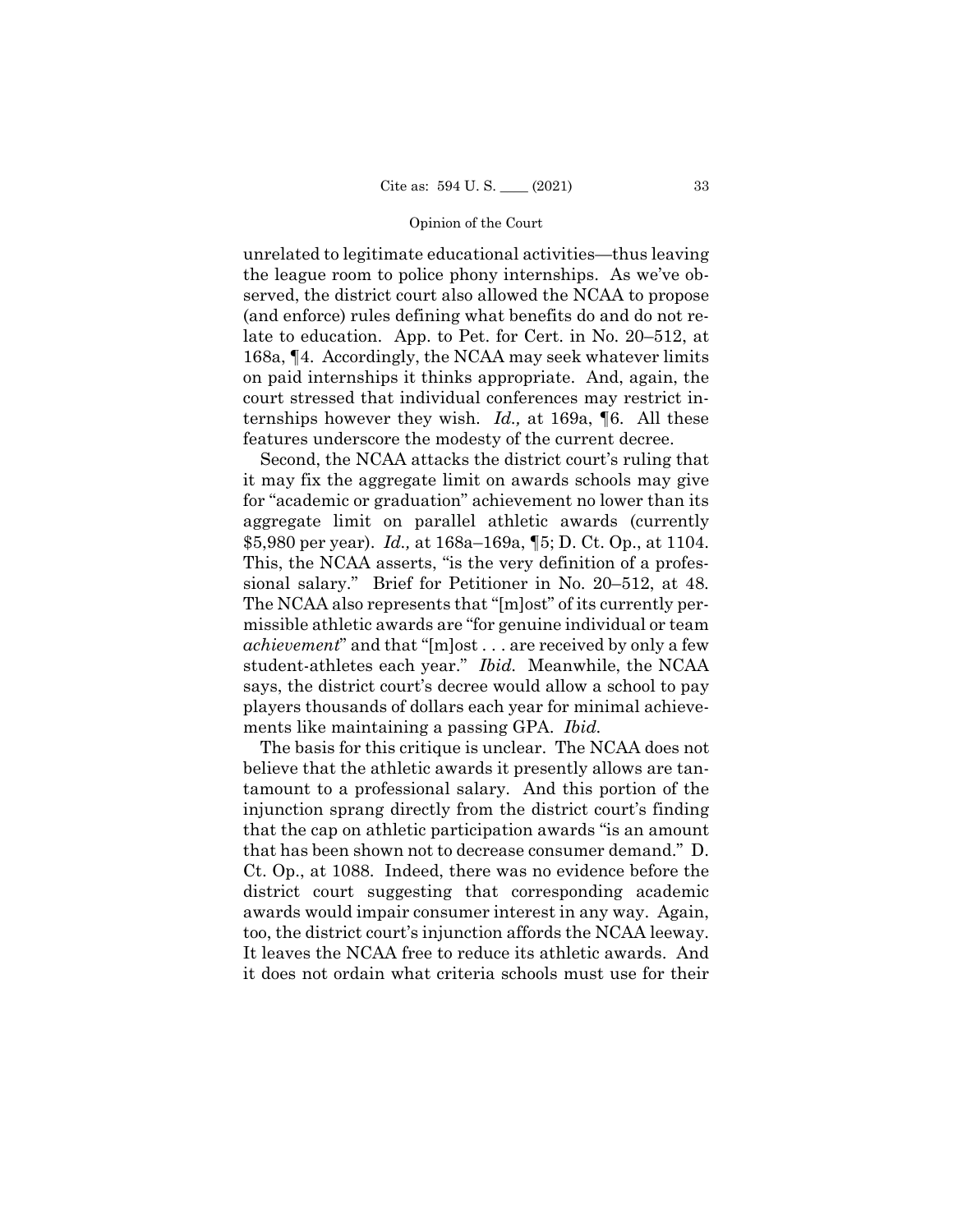academic and graduation awards. So, once more, if the NCAA believes certain criteria are needed to ensure that academic awards are legitimately related to education, it is presently free to propose such rules—and individual conferences may adopt even stricter ones.

Third, the NCAA contends that allowing schools to provide in-kind educational benefits will pose a problem. This relief focuses on allowing schools to offer scholarships for "graduate degrees" or "vocational school" and to pay for things like "computers" and "tutoring." App. to Pet. for Cert. in No. 20–512, at 167a–168a, ¶2. But the NCAA fears schools might exploit this authority to give student-athletes "'luxury cars'" "to get to class" and "other unnecessary or inordinately valuable items" only "nominally" related to education. Brief for Petitioner in No. 20–512, at 48–49.

Again, however, this over-reads the injunction in ways we have seen and need not belabor. Under the current decree, the NCAA is free to forbid in-kind benefits unrelated to a student's actual education; nothing stops it from enforcing a "no Lamborghini" rule. And, again, the district court invited the NCAA to specify and later enforce rules delineating which benefits it considers legitimately related to education. To the extent the NCAA believes meaningful ambiguity really exists about the scope of its authority regarding internships, academic awards, in-kind benefits, or anything else—it has been free to seek clarification from the district court since the court issued its injunction three years ago. The NCAA remains free to do so today. To date, the NCAA has sought clarification only once—about the precise amount at which it can cap academic awards—and the question was quickly resolved. Before conjuring hypothetical concerns in this Court, we believe it best for the NCAA to present any practically important question it has in district court first.

When it comes to fashioning an antitrust remedy, we acknowledge that caution is key. Judges must resist the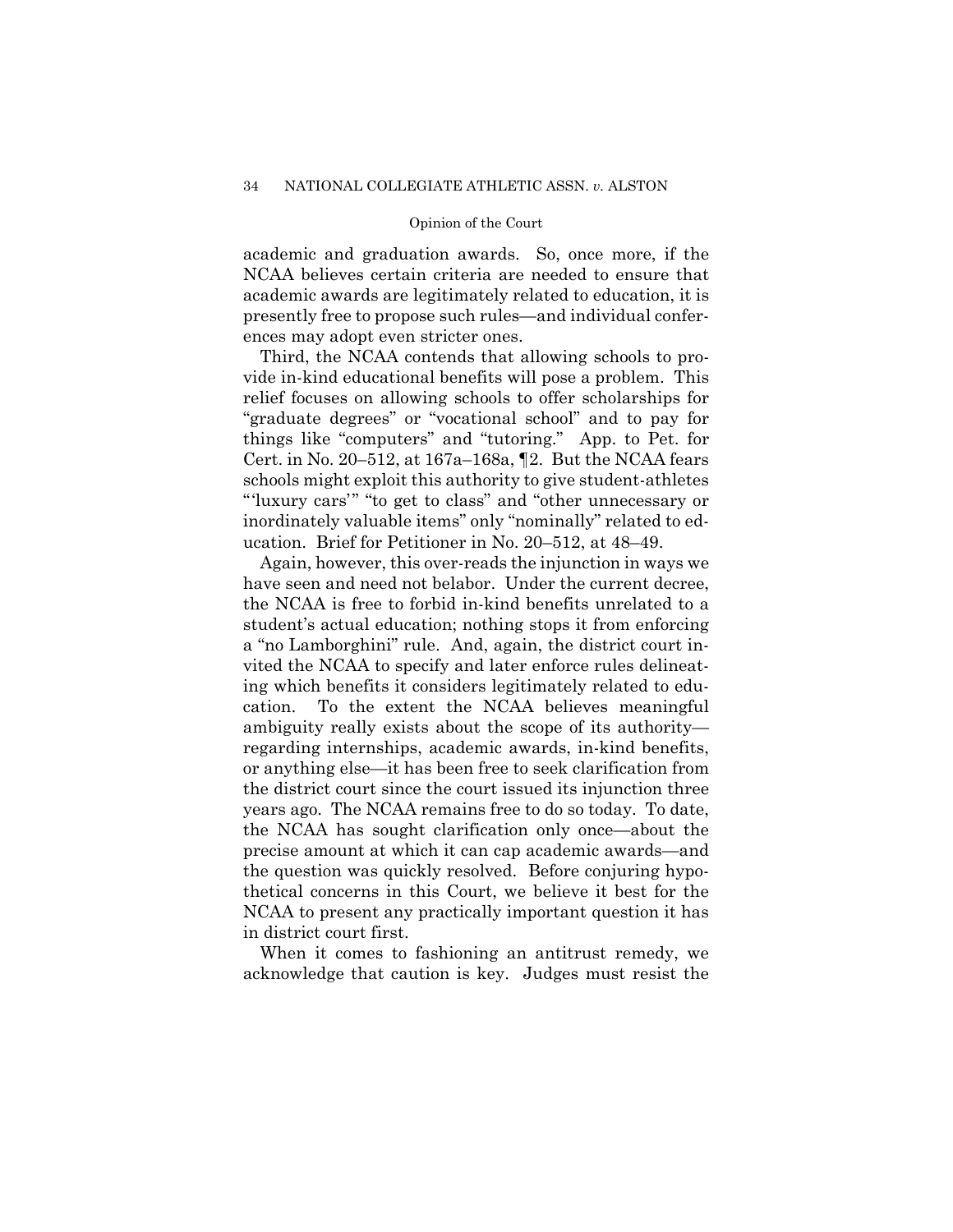temptation to require that enterprises employ the least restrictive means of achieving their legitimate business objectives. Judges must be mindful, too, of their limitations—as generalists, as lawyers, and as outsiders trying to understand intricate business relationships. Judges must remain aware that markets are often more effective than the heavy hand of judicial power when it comes to enhancing consumer welfare. And judges must be open to clarifying and reconsidering their decrees in light of changing market realities. Courts reviewing complex business arrangements should, in other words, be wary about invitations to "set sail on a sea of doubt." *United States* v. *Addyston Pipe & Steel Co.*, 85 F. 271, 284 (CA6 1898) (Taft, J.). But we do not believe the district court fell prey to that temptation. Its judgment does not float on a sea of doubt but stands on firm ground—an exhaustive factual record, a thoughtful legal analysis consistent with established antitrust principles, and a healthy dose of judicial humility.

\*

Some will think the district court did not go far enough. By permitting colleges and universities to offer enhanced education-related benefits, its decision may encourage scholastic achievement and allow student-athletes a measure of compensation more consistent with the value they bring to their schools. Still, some will see this as a poor substitute for fuller relief. At the same time, others will think the district court went too far by undervaluing the social benefits associated with amateur athletics. For our part, though, we can only agree with the Ninth Circuit: "'The national debate about amateurism in college sports is important. But our task as appellate judges is not to resolve it. Nor could we. Our task is simply to review the district court judgment through the appropriate lens of antitrust law.'" 958 F. 3d, at 1265. That review persuades us the district court acted within the law's bounds.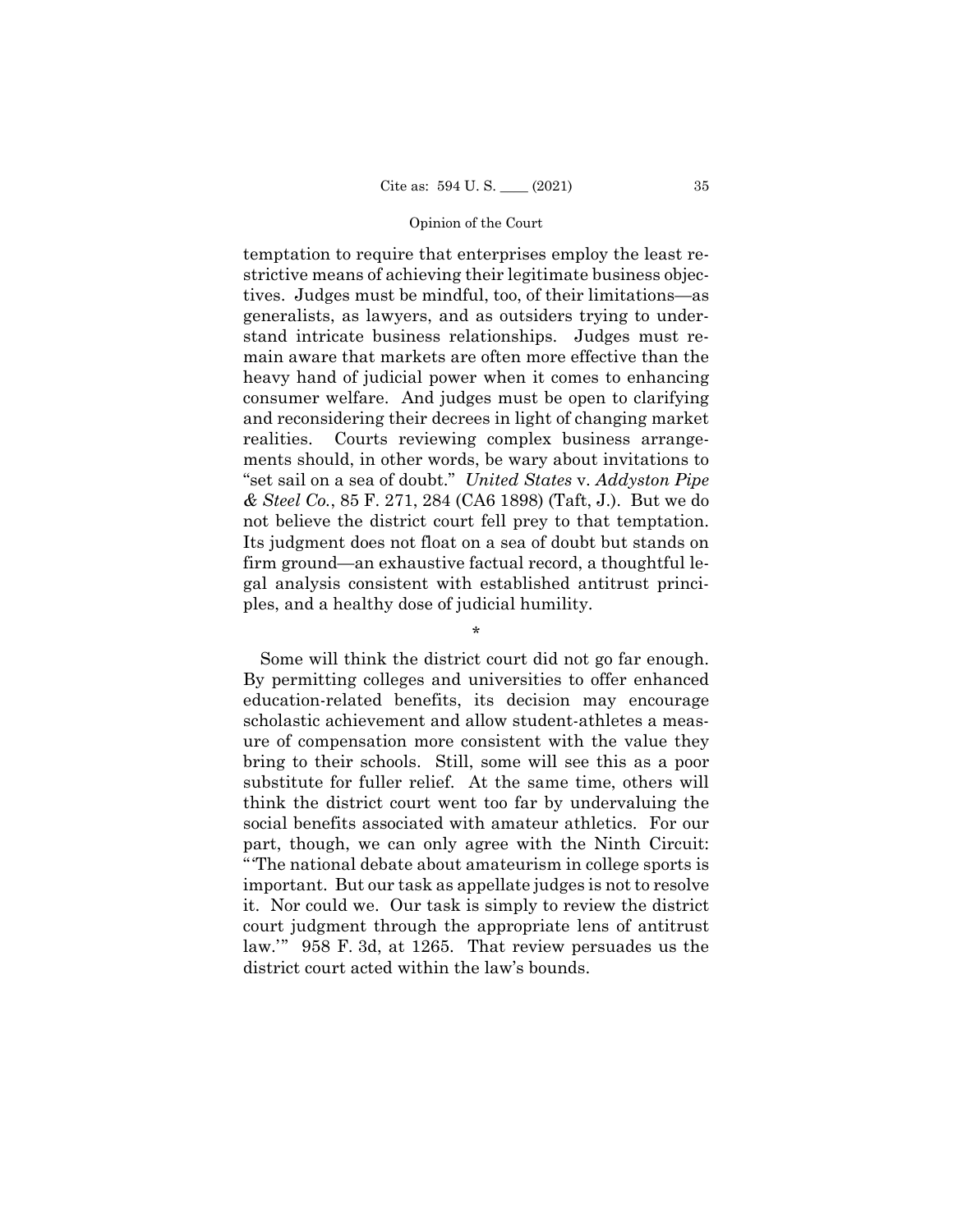## 36 NATIONAL COLLEGIATE ATHLETIC ASSN. *v.* ALSTON

Opinion of the Court

The judgment is

*Affirmed.*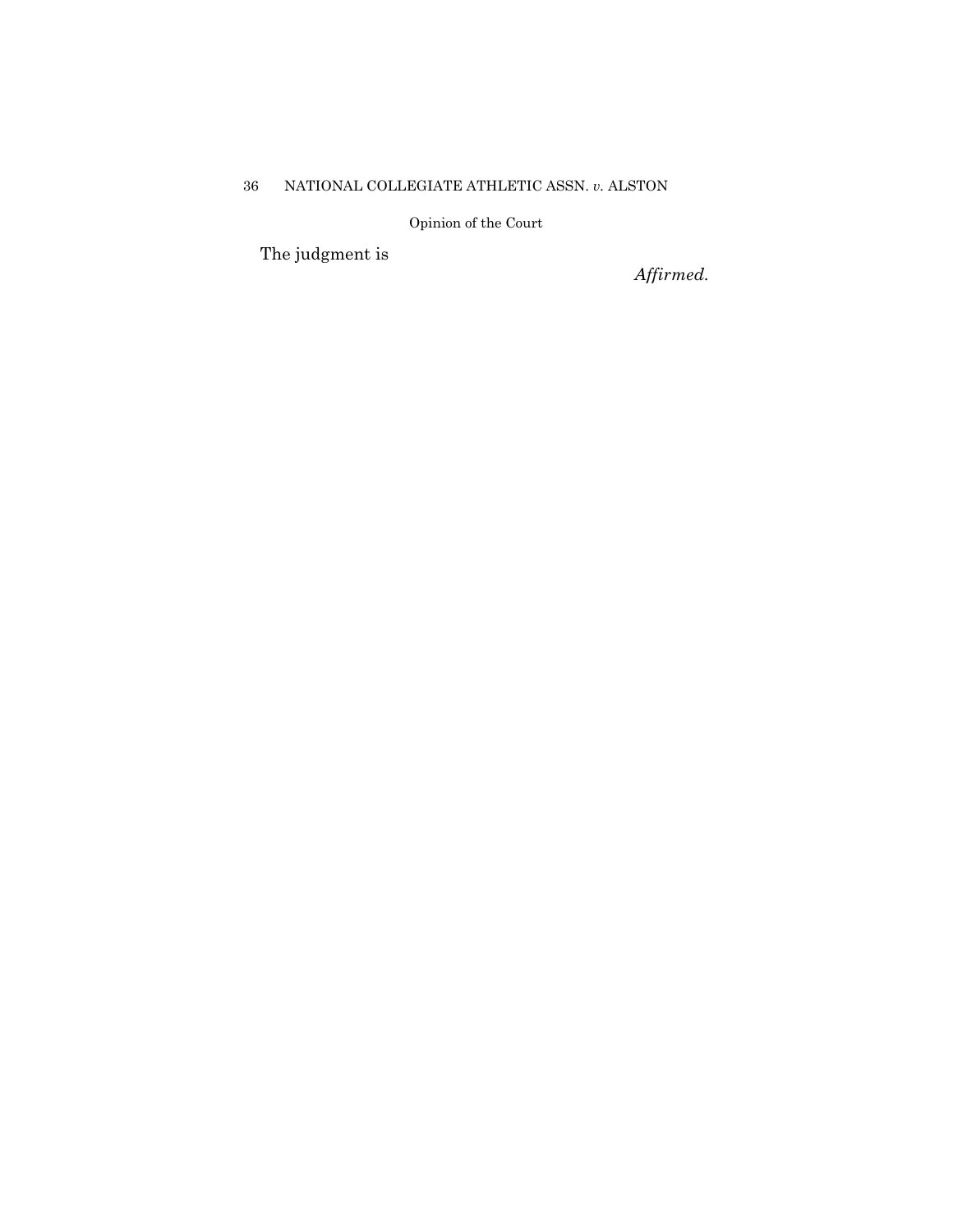## $\frac{1}{2}$  , where  $\frac{1}{2}$ **SUPREME COURT OF THE UNITED STATES**

### $\frac{1}{2}$  ,  $\frac{1}{2}$  ,  $\frac{1}{2}$  ,  $\frac{1}{2}$  ,  $\frac{1}{2}$  ,  $\frac{1}{2}$ Nos. 20–512 and 20–520

## NATIONAL COLLEGIATE ATHLETIC ASSOCIATION, **PETITIONER**

20–512 *v.* 

## SHAWNE ALSTON, ET AL.

## AMERICAN ATHLETIC CONFERENCE, ET AL., PETITIONERS

20–520 *v.* 

## SHAWNE ALSTON, ET AL.

ON WRITS OF CERTIORARI TO THE UNITED STATES COURT OF APPEALS FOR THE NINTH CIRCUIT

[June 21, 2021]

JUSTICE KAVANAUGH, concurring.

 Court holds that the NCAA has violated the antitrust laws. The NCAA has long restricted the compensation and benefits that student athletes may receive. And with surprising success, the NCAA has long shielded its compensation rules from ordinary antitrust scrutiny. Today, however, the The Court's decision marks an important and overdue course correction, and I join the Court's excellent opinion in full.

But this case involves only a narrow subset of the NCAA's compensation rules—namely, the rules restricting the *education-related* benefits that student athletes may receive, such as post-eligibility scholarships at graduate or vocational schools. The rest of the NCAA's compensation rules are not at issue here and therefore remain on the books. Those remaining compensation rules generally re-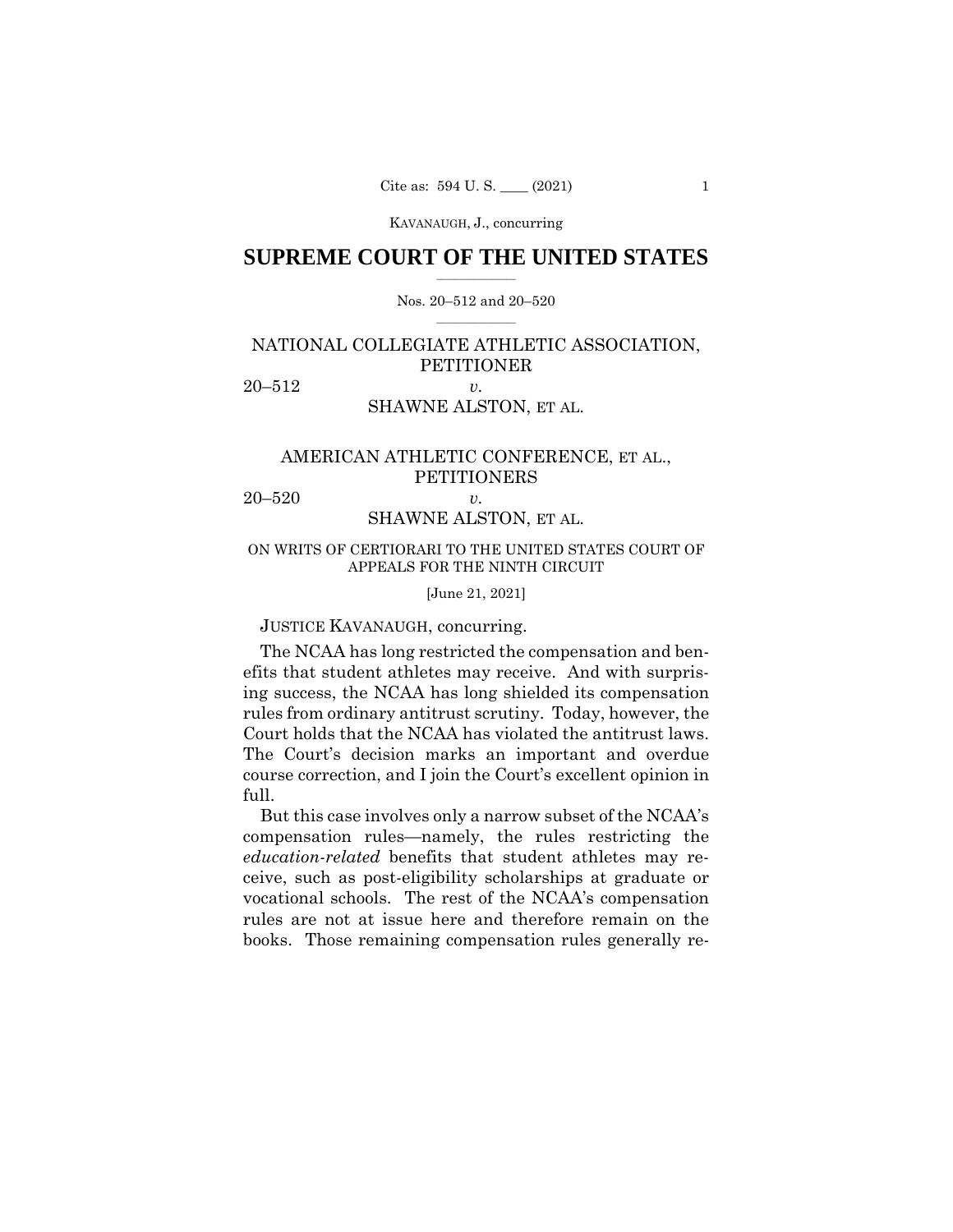strict student athletes from receiving compensation or benefits from their colleges for playing sports. And those rules have also historically restricted student athletes from receiving money from endorsement deals and the like.

I add this concurring opinion to underscore that the NCAA's remaining compensation rules also raise serious questions under the antitrust laws. Three points warrant emphasis.

*First*, the Court does not address the legality of the NCAA's remaining compensation rules. As the Court says, "the student-athletes do not renew their across-the-board challenge to the NCAA's compensation restrictions. Accordingly, we do not pass on the rules that remain in place or the district court's judgment upholding them. Our review is confined to those restrictions now enjoined." *Ante,*  at 14.

*Second*, although the Court does not weigh in on the ultimate legality of the NCAA's remaining compensation rules, the Court's decision establishes how any such rules should be analyzed going forward. After today's decision, the NCAA's remaining compensation rules should receive ordinary "rule of reason" scrutiny under the antitrust laws. The Court makes clear that the decades-old "stray comments" about college sports and amateurism made in *National Collegiate Athletic Assn.* v. *Board of Regents of Univ. of Okla.*, 468 U. S. 85 (1984), were dicta and have no bearing on whether the NCAA's current compensation rules are lawful. *Ante,* at 21. And the Court stresses that the NCAA is not otherwise entitled to an exemption from the antitrust laws. *Ante,* at 23–24; see also *Radovich* v. *National Football League*, 352 U. S. 445, 449–452 (1957). As a result, absent legislation or a negotiated agreement between the NCAA and the student athletes, the NCAA's remaining compensation rules should be subject to ordinary rule of reason scrutiny. See *ante,* at 18–19.

*Third*, there are serious questions whether the NCAA's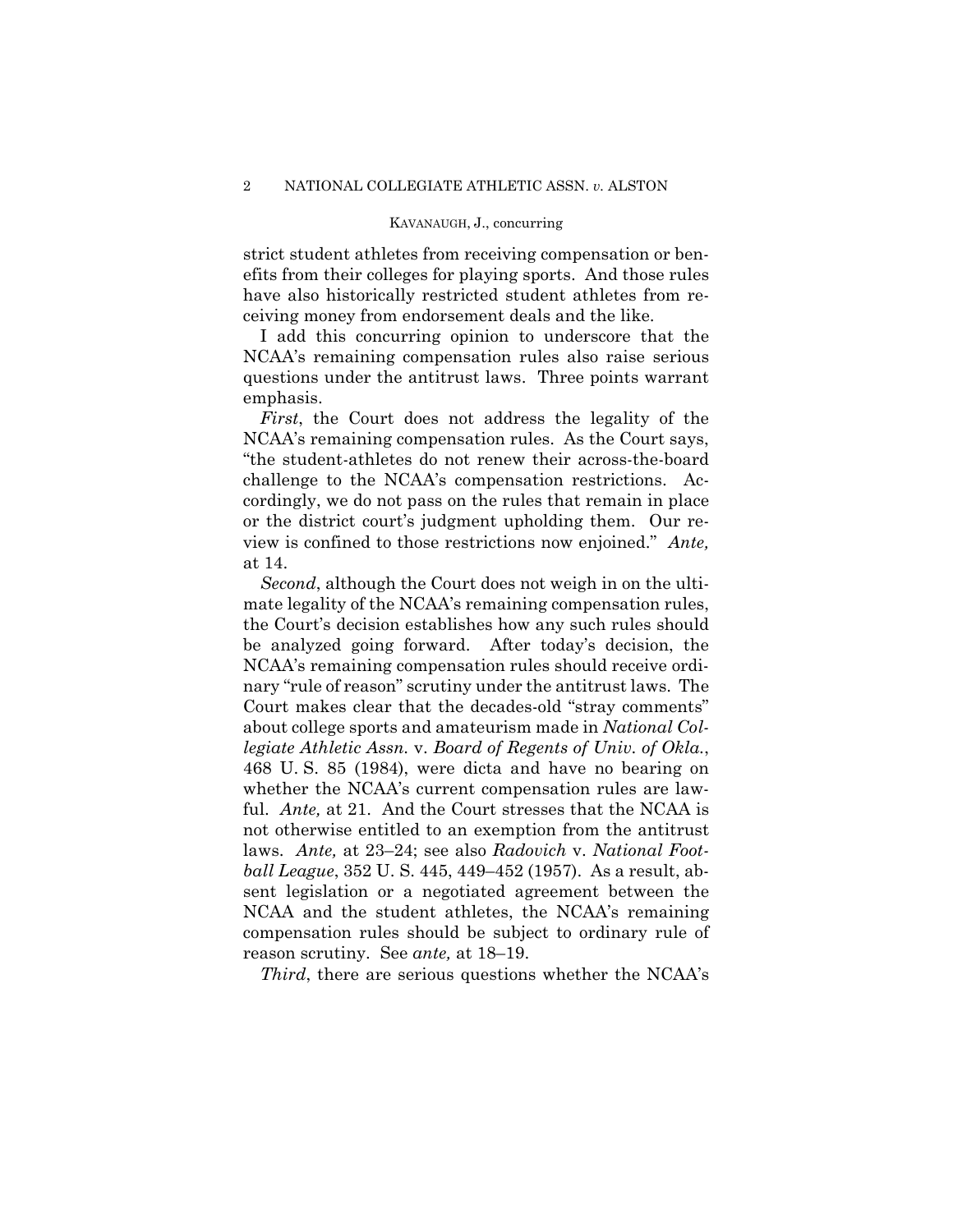remaining compensation rules can pass muster under ordinary rule of reason scrutiny. Under the rule of reason, the NCAA must supply a legally valid procompetitive justification for its remaining compensation rules. As I see it, however, the NCAA may lack such a justification.

 NCAA over the compensation rules. The NCAA acknowledges that it controls the market for college athletes. The NCAA concedes that its compensation rules set the price of student athlete labor at a below-market rate. And the NCAA recognizes that student athletes currently have no meaningful ability to negotiate with the

The NCAA nonetheless asserts that its compensation rules are procompetitive because those rules help define the product of college sports. Specifically, the NCAA says that colleges may decline to pay student athletes because the defining feature of college sports, according to the NCAA, is that the student athletes are not paid.

 to preserve a "tradition" of public-minded journalism. In my view, that argument is circular and unpersuasive. The NCAA couches its arguments for not paying student athletes in innocuous labels. But the labels cannot disguise the reality: The NCAA's business model would be flatly illegal in almost any other industry in America. All of the restaurants in a region cannot come together to cut cooks' wages on the theory that "customers prefer" to eat food from low-paid cooks. Law firms cannot conspire to cabin lawyers' salaries in the name of providing legal services out of a "love of the law." Hospitals cannot agree to cap nurses' income in order to create a "purer" form of helping the sick. News organizations cannot join forces to curtail pay to reporters Movie studios cannot collude to slash benefits to camera crews to kindle a "spirit of amateurism" in Hollywood.

Price-fixing labor is price-fixing labor. And price-fixing labor is ordinarily a textbook antitrust problem because it extinguishes the free market in which individuals can otherwise obtain fair compensation for their work. See, *e.g.*,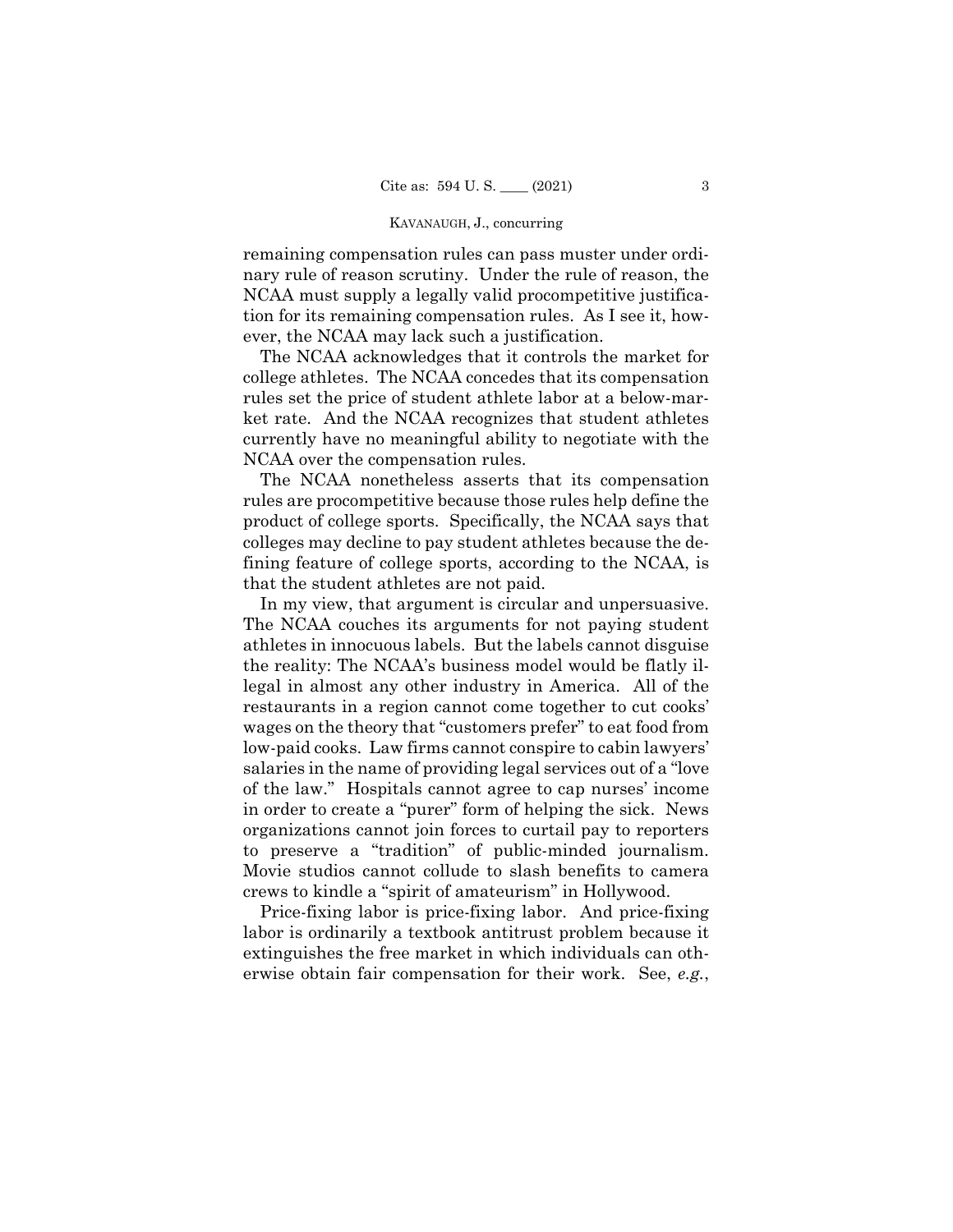*Texaco Inc.* v. *Dagher*, 547 U. S. 1, 5 (2006). Businesses like the NCAA cannot avoid the consequences of price-fixing labor by incorporating price-fixed labor into the definition of the product. Or to put it in more doctrinal terms, a monopsony cannot launder its price-fixing of labor by calling it product definition.

The bottom line is that the NCAA and its member colleges are suppressing the pay of student athletes who collectively generate *billions* of dollars in revenues for colleges every year. Those enormous sums of money flow to seemingly everyone except the student athletes. College presidents, athletic directors, coaches, conference commissioners, and NCAA executives take in six- and seven-figure salaries. Colleges build lavish new facilities. But the student athletes who generate the revenues, many of whom are African American and from lower-income backgrounds, end up with little or nothing. See Brief for African American Antitrust Lawyers as *Amici Curiae* 13–17.

Everyone agrees that the NCAA can require student athletes to be enrolled students in good standing. But the NCAA's business model of using unpaid student athletes to generate billions of dollars in revenue for the colleges raises serious questions under the antitrust laws. In particular, it is highly questionable whether the NCAA and its member colleges can justify not paying student athletes a fair share of the revenues on the circular theory that the defining characteristic of college sports is that the colleges do not pay student athletes. And if that asserted justification is unavailing, it is not clear how the NCAA can legally defend its remaining compensation rules.

If it turns out that some or all of the NCAA's remaining compensation rules violate the antitrust laws, some difficult policy and practical questions would undoubtedly ensue. Among them: How would paying greater compensation to student athletes affect non-revenue-raising sports? Could student athletes in some sports but not others receive